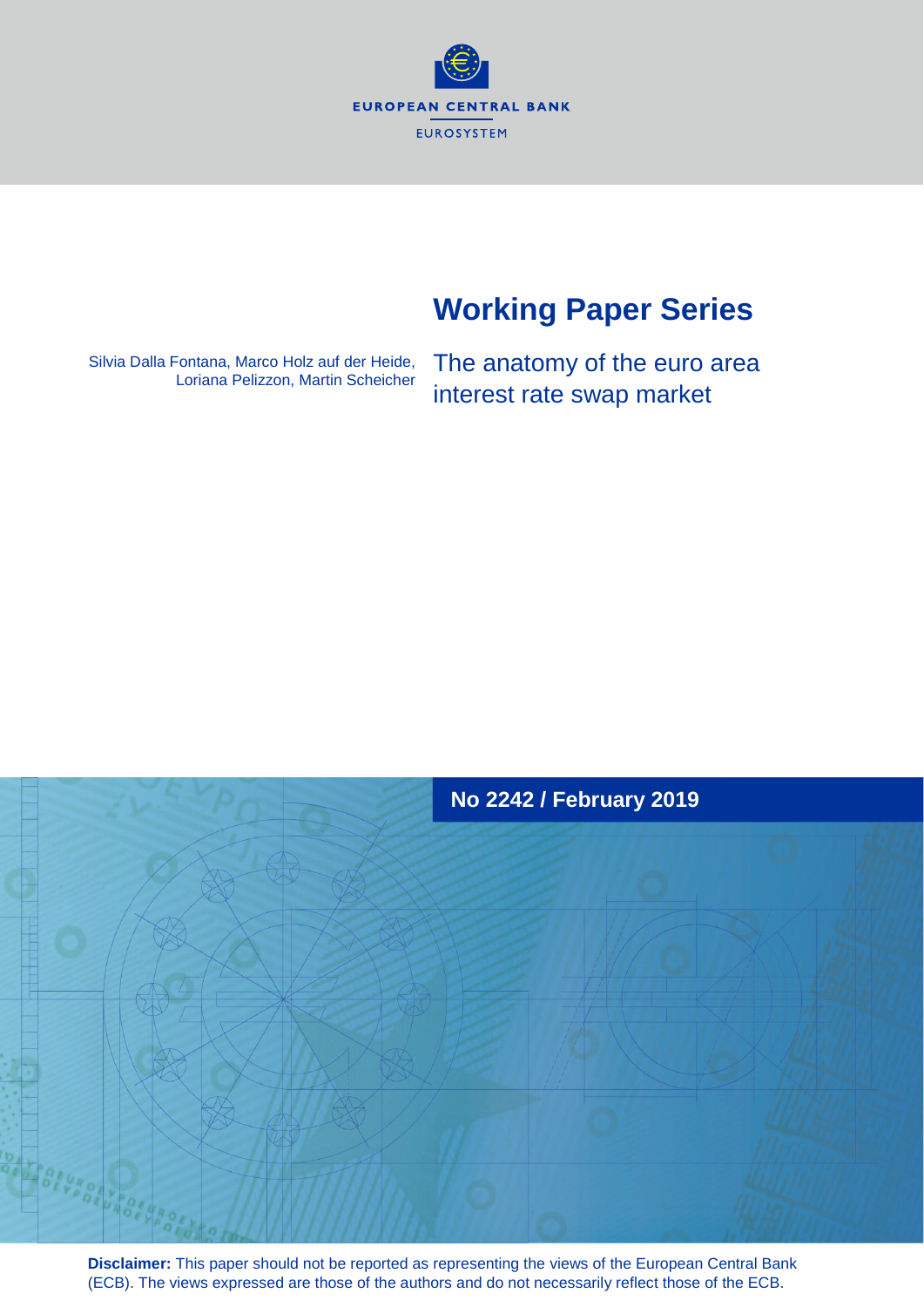#### Abstract

Using a novel regulatory dataset of fully identified derivatives transactions, this paper provides the first comprehensive analysis of the structure of the euro area interest rate swap (IRS) market after the start of the mandatory clearing obligation. Our dataset contains 1.7 million bilateral IRS transactions of banks and non-banks. Our key results are as follows: 1) The euro area IRS market is highly standardised and concentrated around the group of the G16 Dealers but also around a significant group of core "intermediaries"(and major CCPs). 2) Banks are active in all segments of the IRS euro market, whereas non-banks are often specialised. 3) When using relative net exposures as a proxy for the "flow of risk"in the IRS market, we find that risk absorption takes place in the core as well as the periphery of the network. 4) Among the Basel III capital and liquidity ratios, the leverage ratio plays a key role in determining a bank's IRS trading activity. 5) Also, after mandatory central clearing, there is still a large dispersion in IRS transaction prices, which is partly determined by bank characteristics, such as the leverage ratio.

Keywords: OTC derivatives, network analysis, interest rate risk, banking, risk management, hedging;

JEL Classification: G21, E43, E44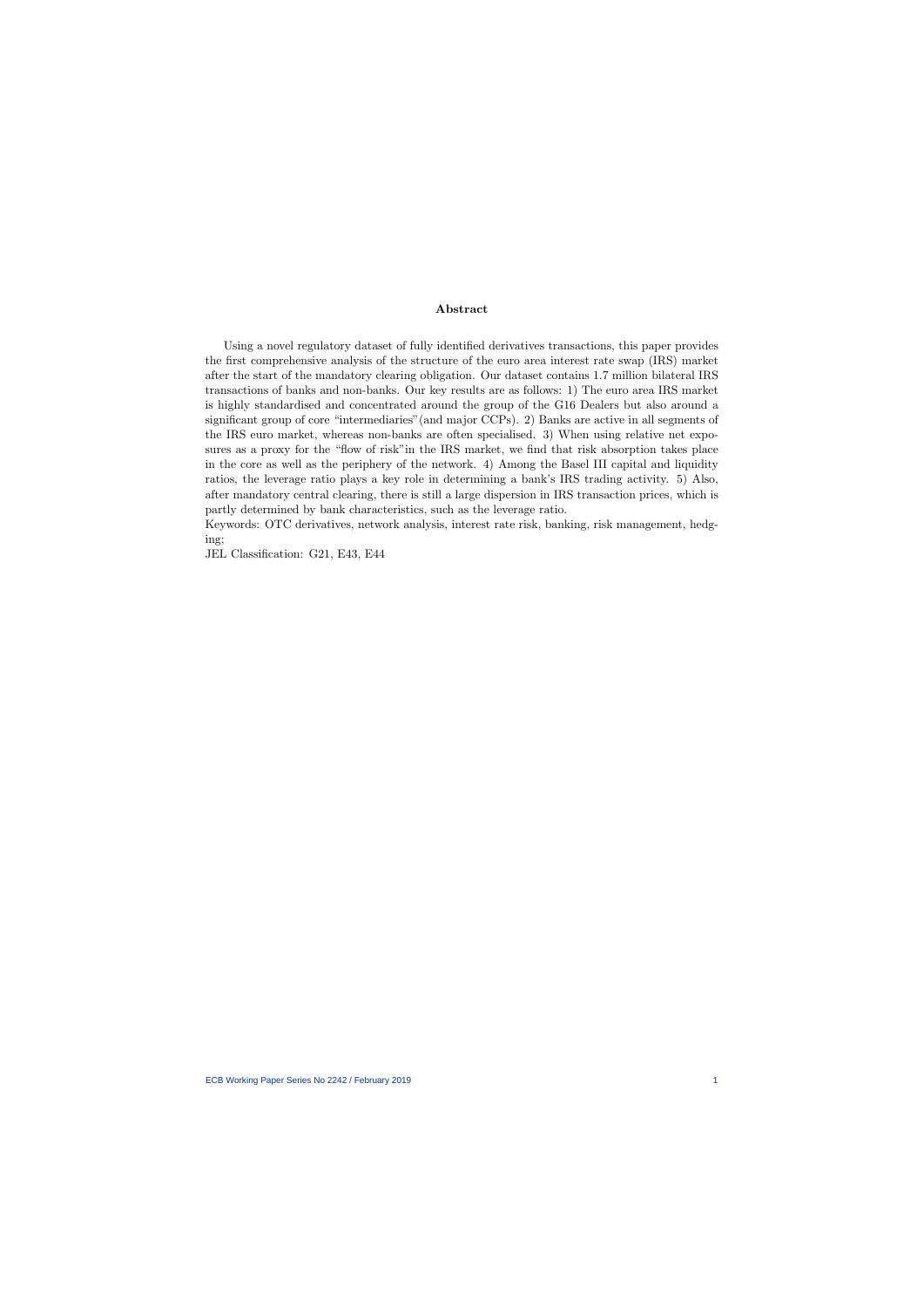# 1 Non-technical summary

At around ten times the world GDP, the global over-the-counter (OTC) derivatives market is a very sizeable part of the financial system. In this market, derivatives, repurchase offers, or bonds are traded among banks and institutional investors. By accounting for around 60% of the total gross notional volume of OTC derivatives, the largest single segment is Interest Rate Swaps (IRS). Given the very active trading, major dealers' total gross notional IRS exposures many times exceed their capital.

In the global financial crisis, the network structure of the OTC interest rate derivatives market created the risk of rapid propagation of distress across the financial system. In particular, the core of the market was highly concentrated on a few major dealers, which were connected with many other traders (banks as well as non-banks). This "hub and spoke"structure made the market conducive to contagion from distress at a dealer at the core to other parts of the global financial system. In late 2008, the OTC derivatives market therefore became one of the main epicentres of the global financial crisis. In particular, in the aftermath of the collapse of Lehman Brothers it provided a material source of systemic risk and a mechanism for the propagation of counterparty risk among major banks.

After the crisis, policy makers launched a number of measures to reduce systemic risk. In Europe, reforms to strengthen the OTC derivatives market are conducted through the European Market Infrastructure Regulation (EMIR). New measures include reporting of all OTC derivatives transactions in trade repositories, clearing of all trades in standardised instruments through central counterparties (CCPs), and higher capital charges and margins for non-centrally cleared derivatives trades. This paper analyses the IRS trading by major euro area banks. Our sample comprises all key characteristics of 1.7 million IRS transactions among 218 fully identified counterparties. The volume of our dataset equals around EUR 95,000 billion. We focus on the analysis of "who trades with whom on which type of IRS" from a number of different perspectives. Our sample comprises a snapshot as of 31/03/2018 for all open IRS trades with euro area counterparties. Information available to us per transaction comprises: notional value, market value of transactions, price ∼ "fixed rate", execution date, maturity, and currency.

From a policy perspective, our paper is motivated by questions related both to financial stability and monetary policy. In particular, analysis of the OTC market structure is crucial for understanding potential sources of IRS market risks. The bilateral nature of OTC trades implies that counterparty risk externalities are potentially large and that their assessment has to be based on the structure of bilateral exposures. The resilience of a market is influenced by the level of concentration among major traders. For instance, in a market where activity is widely dispersed across a large number of relatively smaller traders, the failure of one counterparty may not directly increase the risk of the materiliasation of widespread contagion. The prolonged low-yield environment is an additional motivation for understanding the OTC interest rate derivatives market. In the case of a major market turbulence, major dealers may face large margin calls on their derivatives positions. Our key results are as follows: (1) The euro area IRS market is highly standardized and concentrated around the group of the G16 Dealers but also a significant group of core Intermediaries (and major CCPs). (2) Banks are mostly trading on all IRS market segments, whereas non-banks are often specialised. (3) When using relative net exposures as a proxy for the flow of risk in the IRS market, we find that risk absorption takes place in the core as well as the periphery of the network. (4) Among the Basel III capital and liquidity ratios, the leverage ratio plays a key role in determining a bank's IRS trading activity. (5) Also, after mandatory central clearing, there is still a large dispersion in IRS transaction prices, which is partly determined by bank characteristics such as the leverage ratio.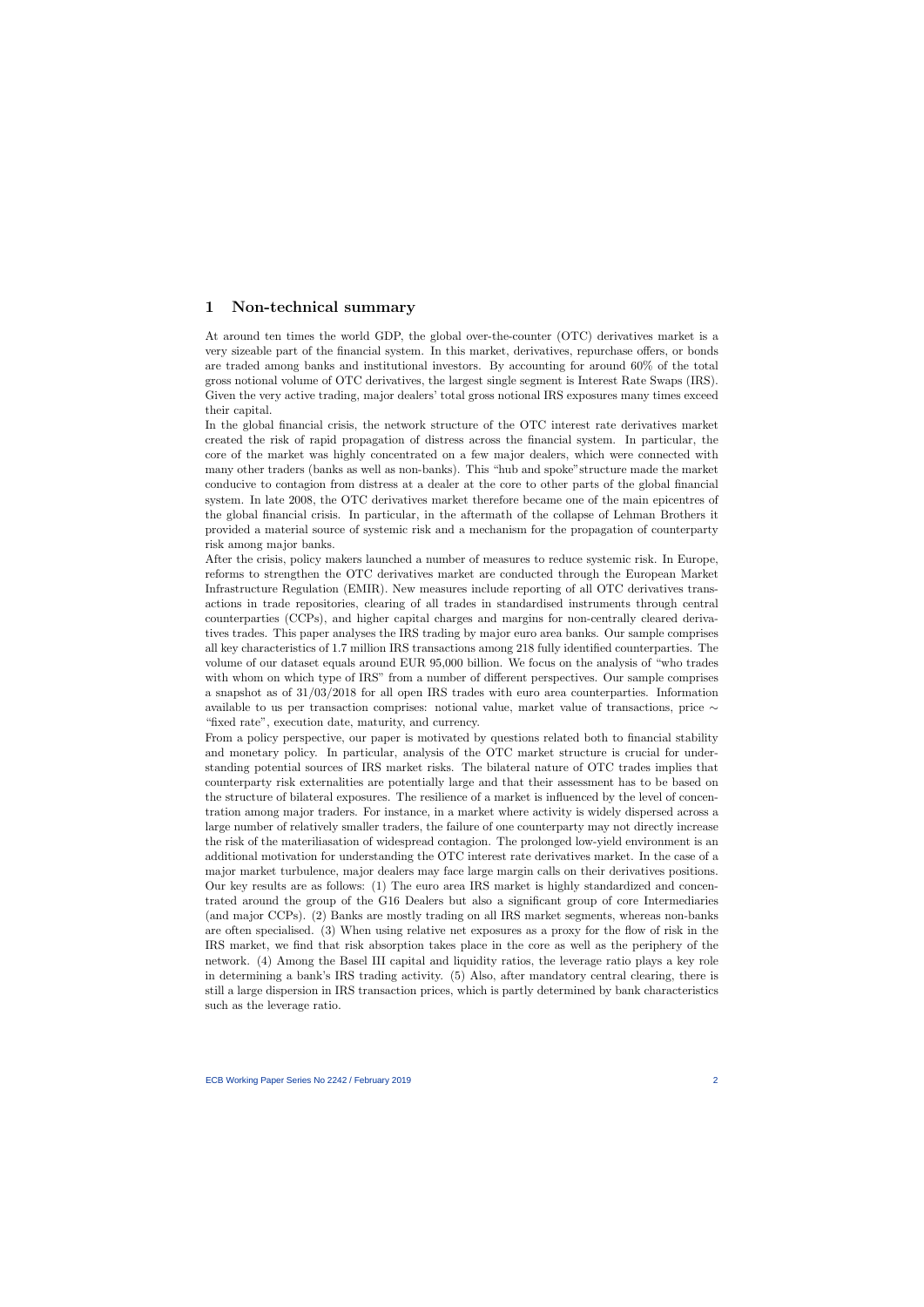From a policy perspective, our paper offers four preliminary conclusions. First, our empirical findings about market structure highlight the crucial importance of CCP resilience, as these vital providers of financial market infrastructure have recently been moving to a significant role in the core of the OTC network. Second, our analysis highlights that not only the G-16 Dealers but also other firms (i.e., "intermediaries") play an important role in the IRS market, thereby potentially improving the resilience of the market since the intermediation role is distributed among a larger and more diverse group of firms. Third, our findings about the interconnectedness and high volume of IRS trading have implications for liquidity risk management: the widespread use of margining as a counterparty risk management tool heightens the need for holistic liquidity risk management planning on the part of major market participants as sudden margin increases may require the posting of large amounts of high-quality collateral in a very limited period of time. Fourth, our findings about the interaction between the leverage ratio and market activity provides further support for recent policy discussions on the calibration of the leverage ratio treatment of certain derivatives exposures (see also BCBS 2018).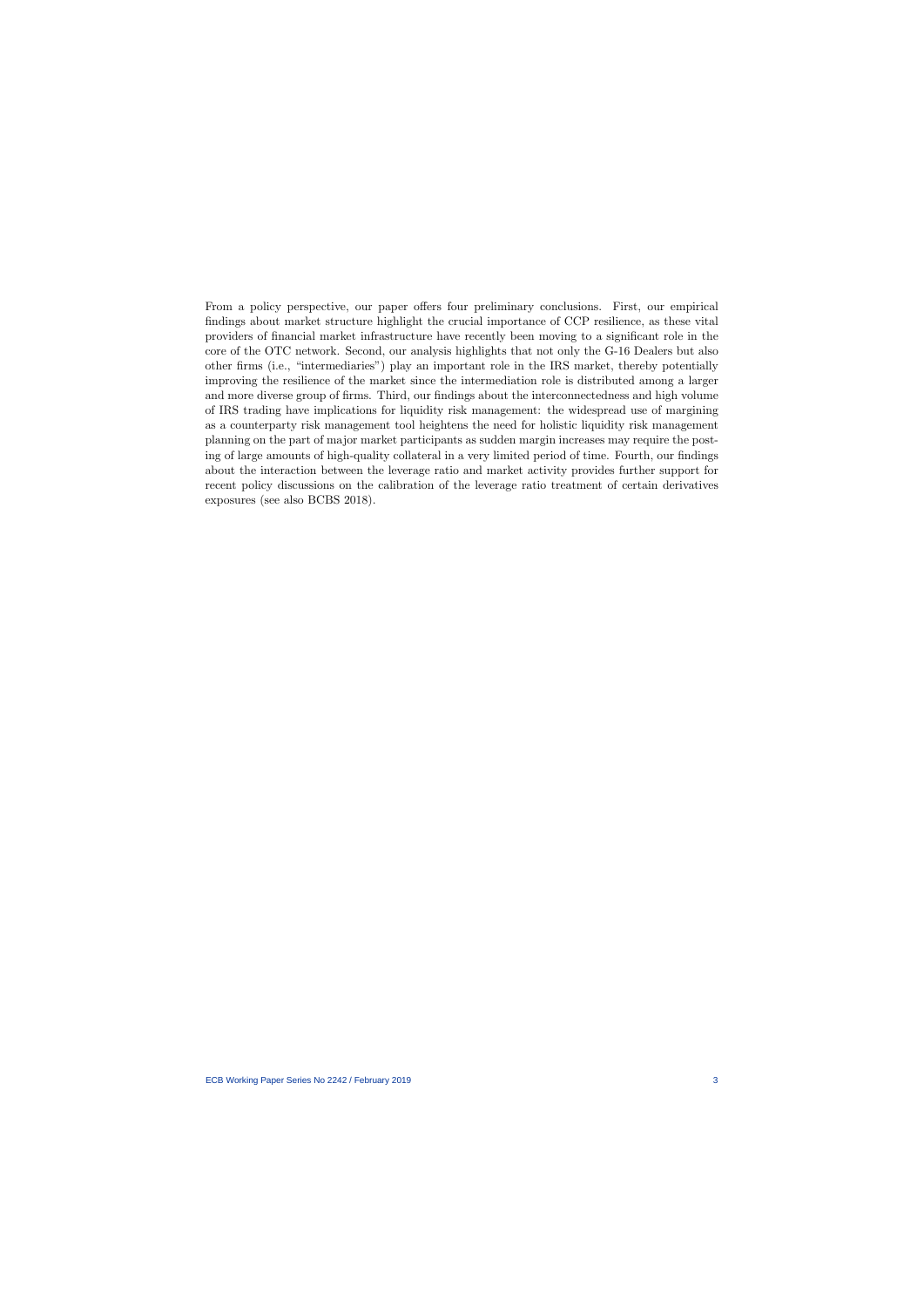## 2 Introduction

This paper analyses the structure of the OTC euro area IRS market. For this purpose, we make use of a novel and proprietary set of transaction data. The IRS market represents the largest segment of the OTC derivatives market, accounting for more than 60% of the global OTC derivatives market [\(Bank for International Settlements](#page-41-0) [\(2017\)](#page-41-0)). The euro area IRS market has an aggregate gross notional of EUR 98.3 trillion, which means that the notional volume of our dataset equals 37% of the global market volume<sup>[1](#page-4-0)</sup>. At the time of writing, IRSs in the EU are mostly traded OTC (i.e., in bilateral transactions between major financial firms). In contrast, in the US, "Swap Execution Facilities"are now playing an important role in the trading and in particular in the price formation of many derivatives categories.

Due to the private nature of bilateral transactions, OTC derivatives markets are "dark markets"[\(Duffie](#page-42-0) [\(2012\)](#page-42-0)). Their systemic importance has been clearly illustrated in the global financial crisis. In the process of post-crisis regulatory reforms, reducing the opacity and fragmentation in OTC markets has been a priority for global policy makers (cf. [Financial Stability Board](#page-43-0) [\(2017\)](#page-43-0)). For the definition and implementation of these policy goals, understanding the OTC market structure and activity is an essential ingredient. The aim of this paper is to help policy makers and academics to better understand the structure of this important fixed-income market.

Bilateral trading has historically made analysis of the IRS market structure difficult as there was a general lack of comprehensive transaction data. However, since the global financial crisis, the Dodd-Frank Wall Street Reform and Consumer Protection Act in the US and the European Market Infrastructure Regulation (EMIR) are addressing opacity, counterparty risk and contagion risk. Two key elements of these regulatory reforms illustrate the relevance of our analysis of the anatomy of the euro area IRS market: (i) most standardised OTC derivatives are now being centrally cleared and (ii) OTC derivatives transactions are being reported to "trade repositories"(TRs). More specifically, since 2016, transactions in the EU in basis, fixed-to-float IRS, FRAs, and OIS in EUR, GBP, JPY and USD have to be centrally cleared. Hence, all new trades in standardised IRSs are now being cleared via Central Counterparties (CCPs). The second element of the new framework is specifically targeted to improve post-trade transparency by means of making transaction data

<span id="page-4-0"></span><sup>&</sup>lt;sup>1</sup>See Bank for [International Settlements](#page-41-0)  $(2017)$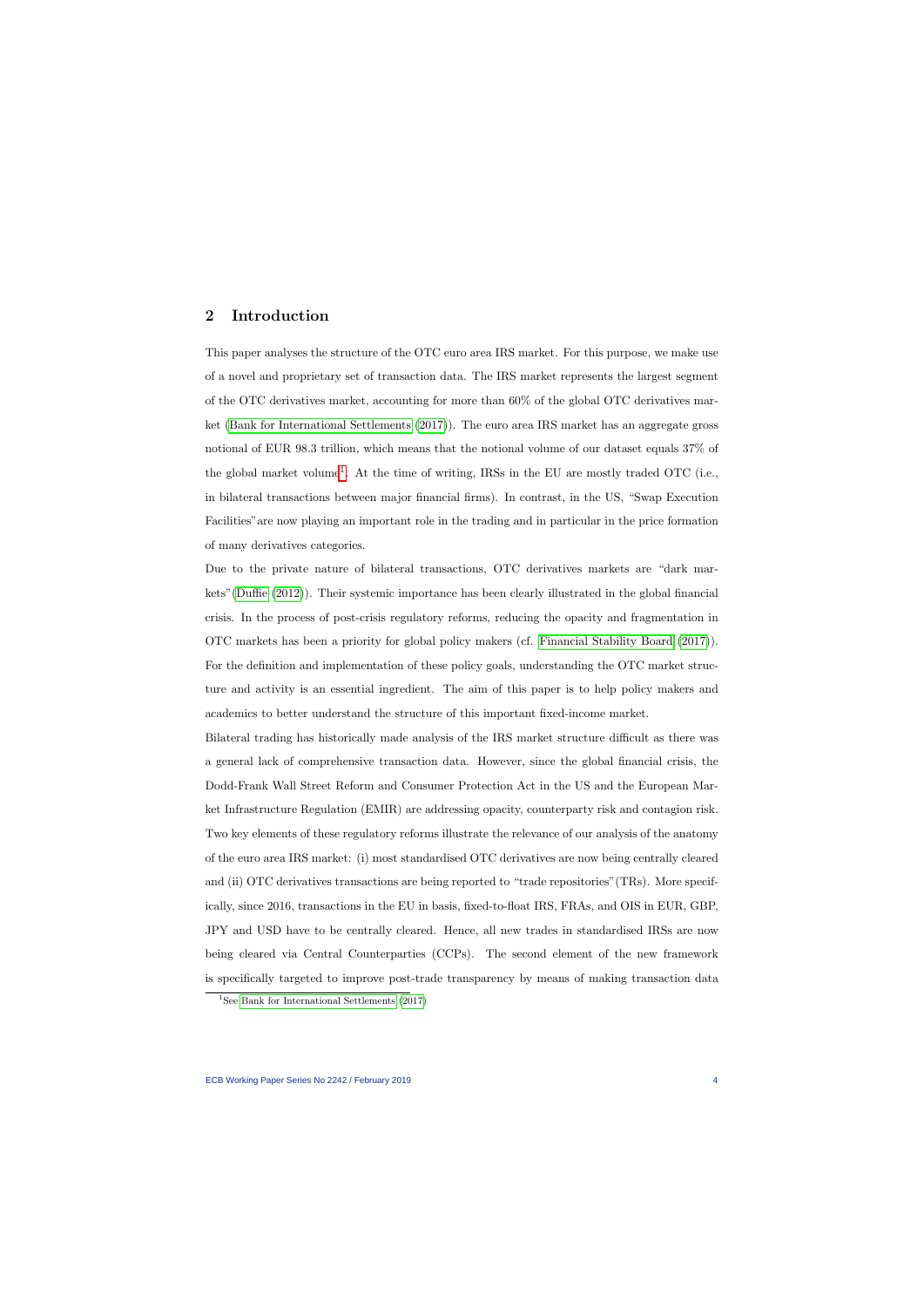available to supervisors and central banks. We are therefore able to use a novel regulatory dataset of bilateral OTC euro area IRS transactions defined by the EMIR regulation (see [Abad, Alda-](#page-41-1)soro, Aymanns, D'Errico, Fache Rousová, Hoffman, Langfield, Neychev, and Roukny [\(2016\)](#page-41-1) for a detailed introduction to the dataset). Our sample comprises around 1.7 million IRS transactions among 55,643 counterparties. Out of these more than 55,000 counterparties in our sample, we fully identify and categorize the major 282 major entities, which account for 95% of the overall notional exposure. The gross notional volume of our data set equals around EUR 98 trillion, hence, we cover  $37\%$  of the global IRD market<sup>[2](#page-5-0)</sup> (assuming no double counting) and more than  $98\%$  of the EUR market<sup>[3](#page-5-1)</sup>. Our unique transaction dataset allows us to investigate the market microstructure and the dynamics of IRS trading in the euro area starting from individual transactions up to a sectoral and finally a market-wide perspective.

Our paper can also shed some light on the potential impact of the leverage ratio requirements on the OTC derivatives market. Basel III has introduced capital and liquidity requirements on top of the risk-weighted capital requirements already present in Basel II. In particular, via the leverage ratio, Basel III requires banks to hold capital against certain types of off-balance-sheet exposures for derivatives with a risk weight of 100%. This regulatory reform might influence trading activity in derivatives markets due to the fact that its risk sensitivity is quite low (see [Haynes, McPhail,](#page-43-1) [and Zhu](#page-43-1) [\(2018\)](#page-43-1) for the impact of leverage ratio on the competitive landscape of the US option market). We empirically investigate the relevance of this policy issue in the euro area IRS market. We study whether Basel III capital and liquidity ratios influence the gross and net trading activity and transaction price dispersion in IRS trades.

The main goal of our paper is to document stylized facts on a key market segment. Our findings can then be used for extending the theoretical work. We test a number of hypotheses derived from the existing empirical and theoretical literature on OTC markets. We offer four main contributions to the empirical literature on OTC markets.

• First, we describe the structure and trading activity in the Euro area IRS market. Our analysis considers both the aggregated level (defined as total gross and net notional volume aggregated across all instruments) as well as key subsegments of the market. We define

<sup>&</sup>lt;sup>2</sup>See BIS Statistics: <http://stats.bis.org/statx/srs/table/d5.1>

<span id="page-5-1"></span><span id="page-5-0"></span><sup>3</sup>Estimate from cleaned data set based on ECB Statistical Data Warehouse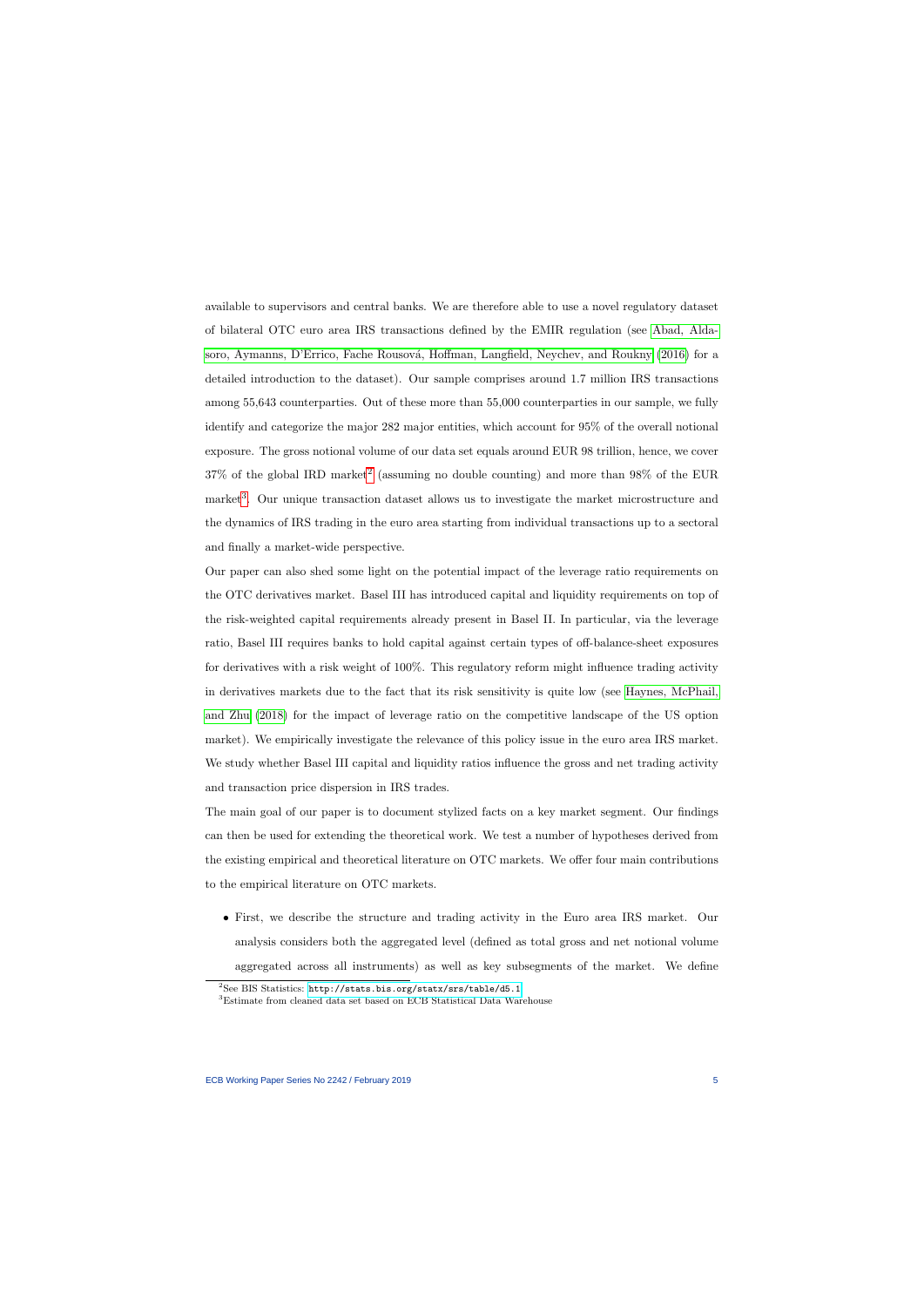market subsegments by means of currency (e.g., activity in EUR versus USD) or maturity (e.g. activity in 10-year swaps versus 5-year swaps). So far, a detailed description of the largest segment of the OTC market has not been available.

- Second, we investigate specialization among IRS traders. In particular, we compare the strategies of dealers, major banks, and non-banks in terms of their activity across currencies and maturities. We investigate differences in terms of their gross or net notional exposure. We distinguish determinants of gross and net trading activity. Hence, we also study the "flow"of interest rate risk in the network.
- Third, we investigate how a trader's IRS activity is related to its balance sheet. We focus on banks due to availability of comparable balance-sheet data. We test whether bank characteristics such as bank size or Basel III capital (both using risk weights and leverage ratio) and liquidity ratios explain differences in trading activity.
- Finally, we focus on a subsample of transaction prices to analyse trader-level price dispersion. For prices of standardised centrally cleared IRS transactions, we test if different types of traders pay different prices (see also Hau et al (2017) for evidence on price discrimination in the FX market). Due to mandatory central clearing, counterparty risk should have declined materially. Earlier papers on OTC market analysis have documented that counterparty risk is a key driver of price dispersion in bonds, whether CDS or IRS (see [Du, Gadgil, Brody,](#page-42-1) [and Vega](#page-42-1) [\(2017\)](#page-42-1) or [Cenedese, Ranaldo, and Vasios](#page-42-2) [\(2017b\)](#page-42-2)). In this context, we also study whether the size of trade activity as well as balance sheet and Basel III capital and liquidity ratio characteristics affect this price dispersion.

Our key empirical results are as follows: We observe that trading in the IRS market is focused on standardized instruments and concentrated around a group of core banks (and major CCPs). In contrast to the network of other OTC markets (e.g., CDS), the core of the market (defined by bilateral notional exposures) is not only composed of G-16 Dealers (i.e., banks with material investment bank activity), but also some universal banks ("intermediaries", in our terminology), which make active use of IRSs in a range of currencies and maturities, whereas they typically do not actively participate with similar intensity in, for example, CDS trading. We also find that the portfolios of non-banks are more specialised than most banks' IRS portfolios. Finally, we observe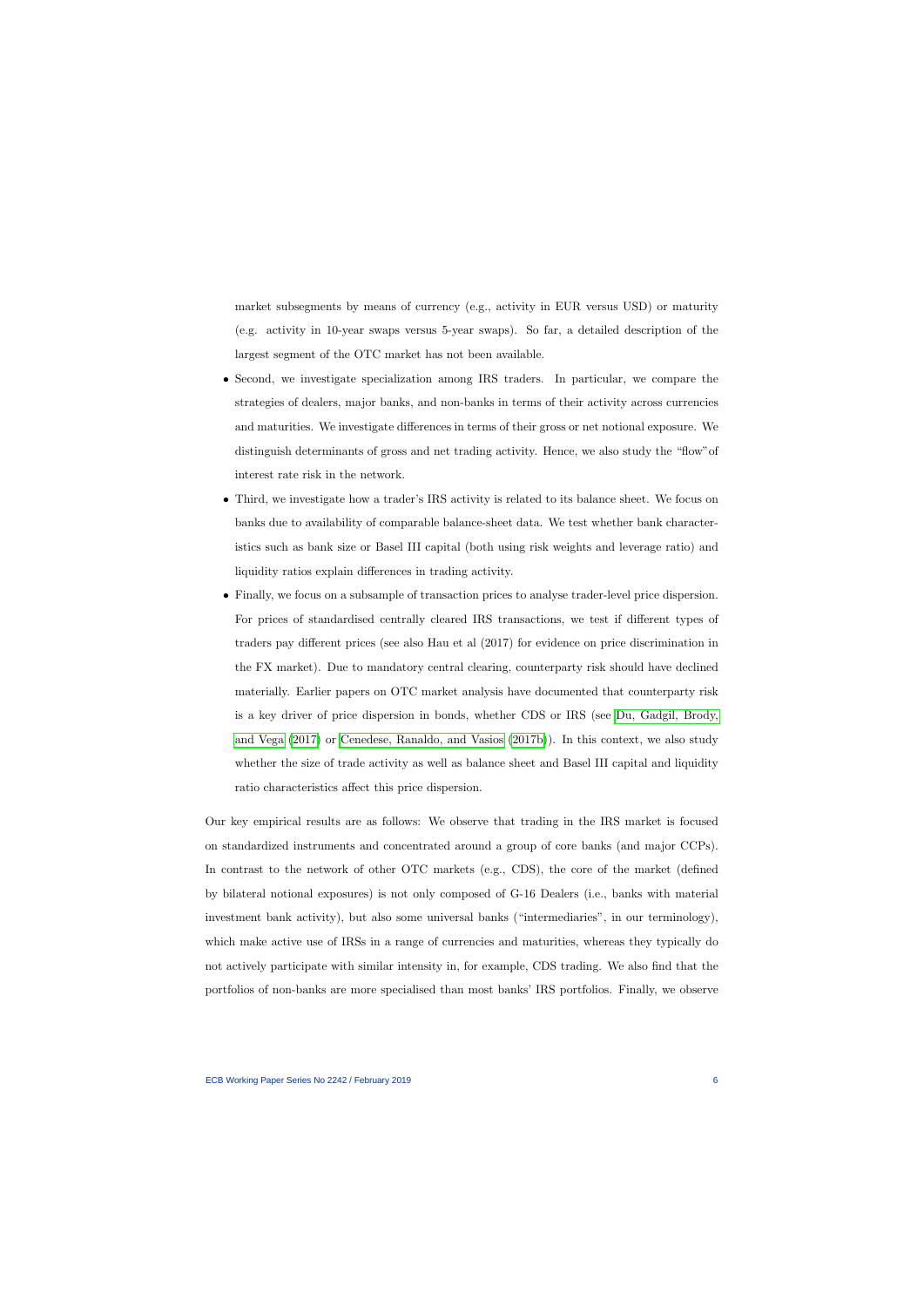that net risk exposure is significantly allocated both in the core as well as the periphery of the network. In terms of banks' balance-sheet characteristics, we find that dealers' and intermediaries' large trading activity is not just driven by their balance-sheet size, but that other variables matter as well. Moreover, we find that a bank's leverage ratio determines the size of its trading activity as well as its net notional exposure. Banks having similar characteristics, in presence of lower leverage constraints, are more active in the IRS market. The other two Basel III ratios that we consider (risk-weighted capital ratio or proxy for liquidity ratio) are instead not relevant.

In our analysis of price dispersion, we find that even after the start of mandatory clearing, there is still significant transaction price dispersion. In terms of transactions' market pricing, we do not find significant differences for the "intermediary"category with respect to dealers' transactions. Among the Basel III ratios, the leverage ratio is the most relevant ratio where the most constrained bank charges a larger spread when it is not initiating the trade. The size of the trade is also an important variable to explain price dispersion.

Overall, our findings shed new light on the current structure of OTC trading and the impact of regulatory reforms. We significantly extend previous empirical analysis<sup>[4](#page-7-0)</sup>, which was typically focused on just two groups of traders: dealers, who trade with all market participants, and customers, who only trade with dealers (cf. [Collin-Dufresne, Junge, and Trolle](#page-42-3) [\(2017\)](#page-42-3) for US index CDS and [Getmansky, Girardi, and Lewis](#page-43-2) [\(2016\)](#page-43-2) and [Bellia, Panzica, Pelizzon, and Peltonen](#page-41-2) [\(2017\)](#page-41-2) for the single-name CDS market). However, this binary categorization does not capture market activity in the largest segment of the OTC derivative market: the IRS market. An additional driver of the more complex structure of the core of the IRS market is the rapid growth of central clearing. All in all, the core of the euro area IRS market therefore consists of dealers, other major universal banks, and CCPs.

So far, despite its magnitude and economic importance, few papers have studied the IRS market. The overwhelming majority of empirical papers has concentrated on the CDS market<sup>[5](#page-7-1)</sup>. [Fiedor,](#page-43-3) [Lapschies, and Orszaghova](#page-43-3) [\(2017\)](#page-43-3) perform a network analysis of the EU's centrally cleared interest rate derivatives market, with a focus on counterparty relations within both direct (house) clearing

<sup>4</sup>See [Duffie, Garleanu, and](#page-42-4) Pedersen [\(2005\)](#page-42-4) and [Duffie, Garleanu, and Pedersen](#page-42-5) [\(2007\)](#page-42-5) for research on theoretical frameworks

<span id="page-7-1"></span><span id="page-7-0"></span><sup>&</sup>lt;sup>5</sup>[Oehmke and Zawadowski](#page-44-0) [\(2016\)](#page-44-0) provide the first detailed anatomy of the CDS market. See also [Collin-Dufresne](#page-42-3) [et al.](#page-42-3) [\(2017\)](#page-42-3), [Loon and Zhong](#page-44-1) [\(2014\)](#page-44-1), [Loon and Zhong](#page-44-2) [\(2016\)](#page-44-2), [Arora, Gandhi, and Longstaff](#page-41-3) [\(2012\)](#page-41-3), [Battiston,](#page-41-4) [D'Errico, Scheicher, and Peltonen](#page-41-4) [\(2018\)](#page-41-4), and [Brunnermeier, Clerc, and Scheicher](#page-42-6) [\(2013\)](#page-42-6)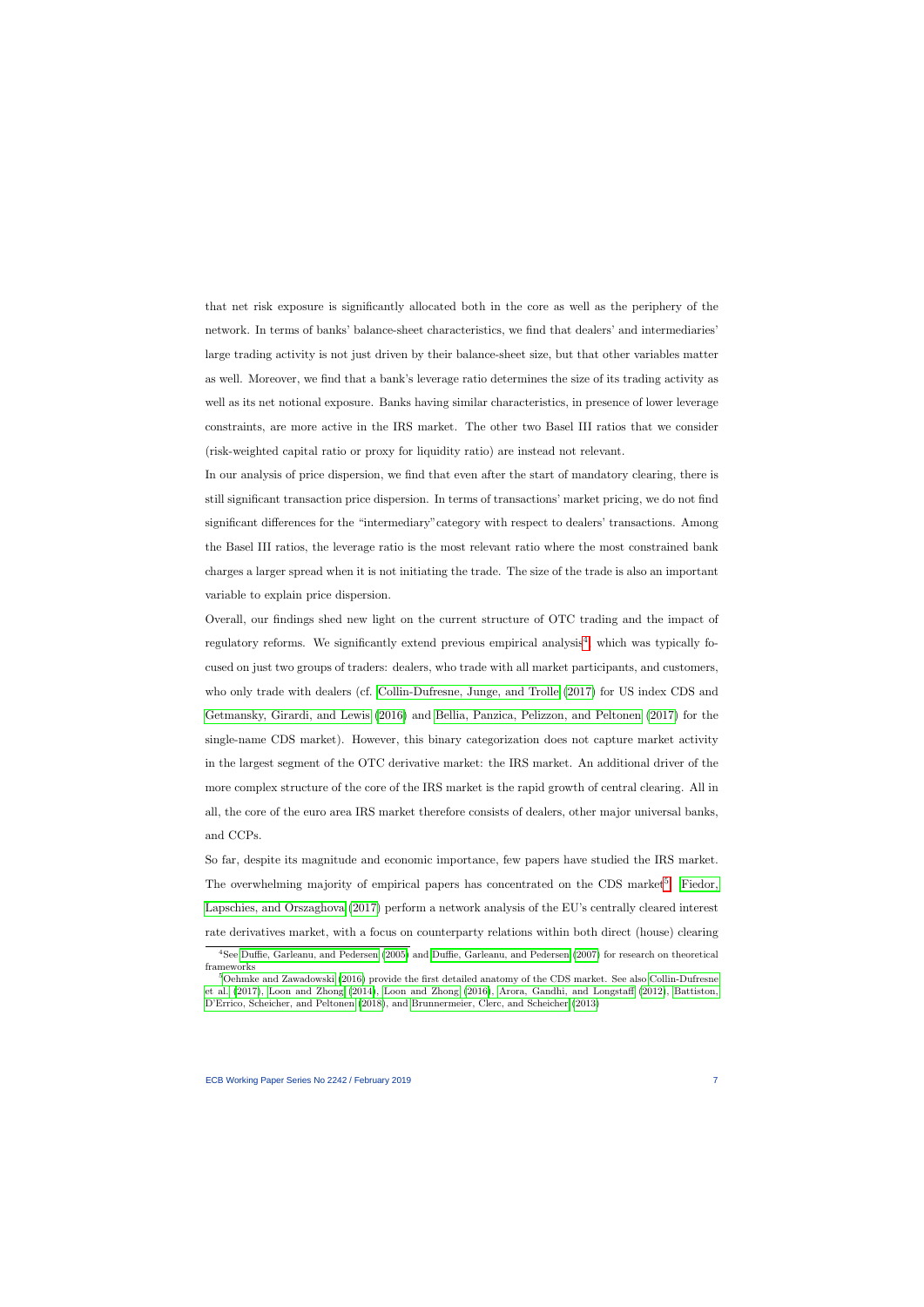and client clearing. Benos, [Payne, and Vasios](#page-41-5) [\(2016\)](#page-41-5) study the links between centralized trading, transparency, and the US IRS market liquidity. They present evidence from the implementation of the Dodd-Frank Act on USD IRS. [Hoffmann, Langfield, Pierobon, and Vuillemey](#page-43-4) [\(2017\)](#page-43-4) focus on total interest rate exposures and match IRS exposure to balance-sheet exposures to interest rate risk. [Cenedese et al.](#page-42-2) [\(2017b\)](#page-42-2) study pricing differences between transactions using central and bilateral trades, focusing on the non-mandatory clearing period. We are largely complementary to these papers since we focus on a period wherein central clearing is mandatory and look at (i) the role the different traders' categories and (ii) the potential role of capital requirements constraints are playing in this market in terms of gross and net notional exposures and transaction prices.

The rest of this paper is organized as follows. Section 2 provides some background on the IRS market and the regulatory framework. Section 3 introduces our research issues and empirical hypotheses. In Section 4, we describe our dataset. Section 5 presents our results, starting with the descriptive statistics for our novel dataset, both at transaction and trader level, and then we test the different hypotheses described in Section 3. Section 6 presents robustness checks and Section 7 concludes.

## 3 Background

In this section, we briefly describe the mechanics of IRS and important recent changes in the regulatory framework for OTC derivatives trading.

An IRS is an agreement to exchange cash flows at specified points in time according to a bilateral contract (cf. Chapter 7 in [Hull](#page-44-3) [\(2014\)](#page-44-3)). Credit institutions, institutional investors, or industrial firms use IRS to adjust differently structured payment flows in asset-liability management, to hedge against interest rate risks or to take on such risks for trading purposes.

In the euro area, the Euribor unsecured money market rate is currently typically used as the underlying interest rate, while the Libor rate is used for GBP or USD transactions. These reference rates have a maturity of three or six months and the maturity of the corresponding swaps is typically five or ten years. Banks specifically use IRS for hedging interest rate risk in their loan books or bond portfolios, transforming the cash flows from bond issuance or intermediation (i.e., providing hedging opportunities for other banks or non-financials).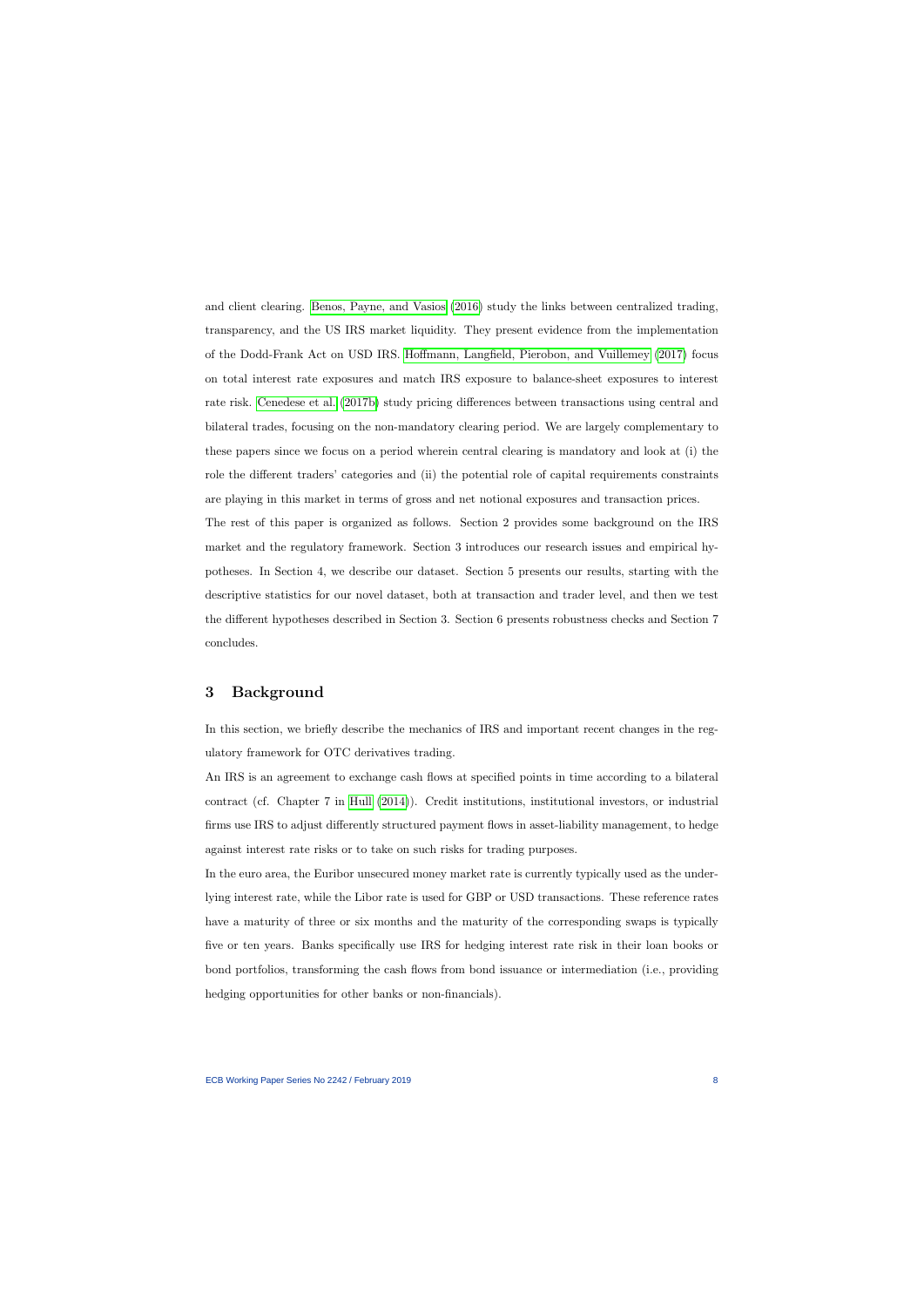A common economic mechanism behind an IRS position is the comparative advantage that each side of the transaction holds in a particular market segment. At the initiation of a transaction, the present value of the position of the fixed rate payer corresponds to that of the floating rate payer. The spread between the current floating rate and the initially determined fixed rate is typically re-calculated at half-year intervals. Depending on whether the calculated spread is positive or negative, one or the other counterparty will have to pay the incremental cash flow, as illustrated in the following example of the structure of a five-year IRS:

| Counterparty 1 (the buyer) pays: | Payments          | Counterparty 2 (the sellers) pays:                |  |  |
|----------------------------------|-------------------|---------------------------------------------------|--|--|
| Five-year fixed rate             | $1\% \rightarrow$ | five-year floating rate                           |  |  |
| 1%                               |                   | $\leq$ EURIBOR + 10 BP Three-month EURIBOR + 10BP |  |  |

At the initiation of the transaction the market value of a standard IRS is therefore very close to zero (cf. Hull 2014). During the lifetime IRS are often valued as the difference between the value of a fixed-rate bond and the value of a floating-rate bond where the floating rate bond is priced by noting that it is worth par immediately after the next payment date.

In the aftermath of the financial crisis, global regulators have put in place a number of measures to foster the resilience of the OTC market (cf. [Financial Stability Board](#page-43-0) [\(2017\)](#page-43-0)). Among recent regulatory developments, three measures deserve particular attention in the context of IRS analysis:

- Clearing obligation: EMIR includes the obligation to centrally clear certain classes of OTC derivatives via authorised CCPs<sup>[6](#page-9-0)</sup>. Since February 2016, EU transactions of major market participants in basis, fixed-to-float IRS, FRAs, and OIS in EUR, GBP, JPY, and USD have to be centrally cleared. Hence, all new trades involving "standardised"IRS among dealers and major banks are now cleared via CCPs, whereas for instance, Pension Funds can for the time being still use bilateral clearing.
- Mandatory margining: EMIR also fosters risk mitigation in non-centrally cleared OTC contracts. Bilaterally cleared transactions have to be covered by margining, covering both current ("variation margin") as well as the potential future exposure ("initial margin"). This reform

<span id="page-9-0"></span> $^6$ [https://www.esma.europa.eu/sites/default/files/library/public\\_register\\_for\\_the\\_clearing\\_](https://www.esma.europa.eu/sites/default/files/library/public_register_for_the_clearing_obligation_under_emir.pdf) [obligation\\_under\\_emir.pdf](https://www.esma.europa.eu/sites/default/files/library/public_register_for_the_clearing_obligation_under_emir.pdf)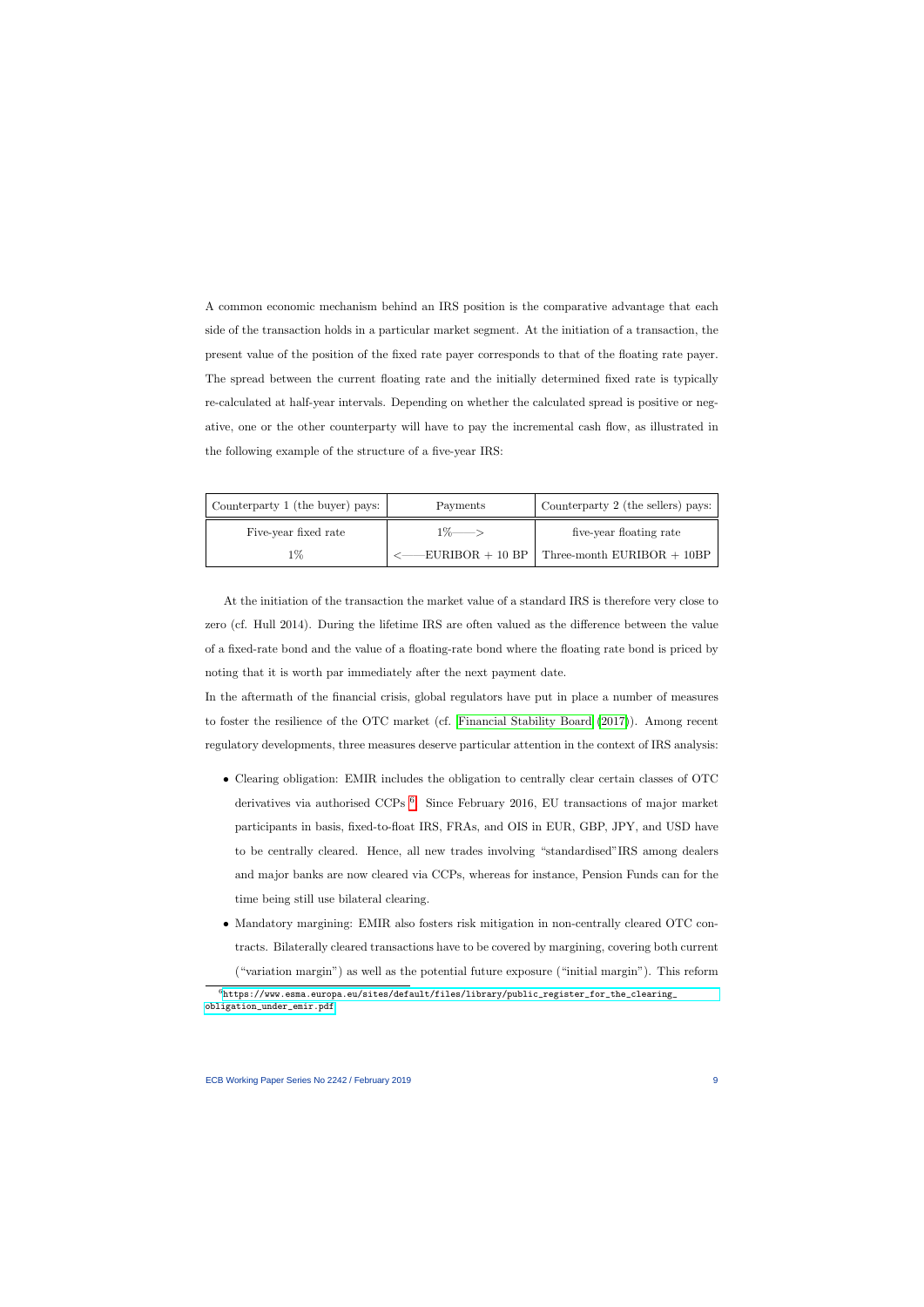came into force for the major dealers in February 2017. This second element of the revised regulatory framework focuses on the bilateral market because EMIR also foresees detailed requirements for CCP risk management

• Post-trade transparency: According to Article 9 of the EMIR, the counterparties of a derivative contract have to report the details of the transaction, including modifications and cancellations to a trade repository (TR), "no later than the business day following the conclusion, modification or termination of the contract". The set of details shall be reported to a TR registered according to Article 55 title VI or recognized in accordance with Article 77 of the EMIR.

CCPs have been active for a long time in the clearing of exchange-traded instruments such as stocks or derivatives which often use a central order book. However, the contagion in the aftermath of the Lehman collapse in September 2008 has led to regulatory reforms of the structure of OTC markets (cf. [Sidanius and Zikes](#page-44-4) [\(2012\)](#page-44-4)). A key benefit of increased central transaction clearing is the sizeable reduction of counterparty credit risk (see, e.g., [Duffie, Scheicher, and Vuillemey](#page-43-5) [\(2015\)](#page-43-5)). By stepping into what was formerly a bilateral trade through novation ("buyer to every seller"and vice versa), CCPs can reduce or reallocate the impact of an institution's distress on its counterparties. CCPs apply stringent membership criteria and require extensive collateralization of positions. Clearing members have to post margins and contribute to the CCP's default funds, which mutualise potential losses above a pre-defined threshold. As CCPs allow for the multilateral netting of exposures, they significantly reduce the size of open exposures and thereby also members' overall collateral and liquidity requirements. Multilateral netting can also reduce the size and complexity of the overall network of exposures. Overall, CCPs face a unique risk profile oriented toward tail risk. Given their important role in the financial system, the US FSOC designated three CCPs as systemically important. The regulatory requirements for the use of CCPs together with comprehensive margining in the bilateral segment have had a substantial effect on counterparty credit risk. In particular, the use of prudent margining has materially reduced the risk of contagion in the OTC derivatives market. As discussed in detail in [Financial Stability Board](#page-43-0) [\(2017\)](#page-43-0), OTC derivatives markets have become more resilient overall.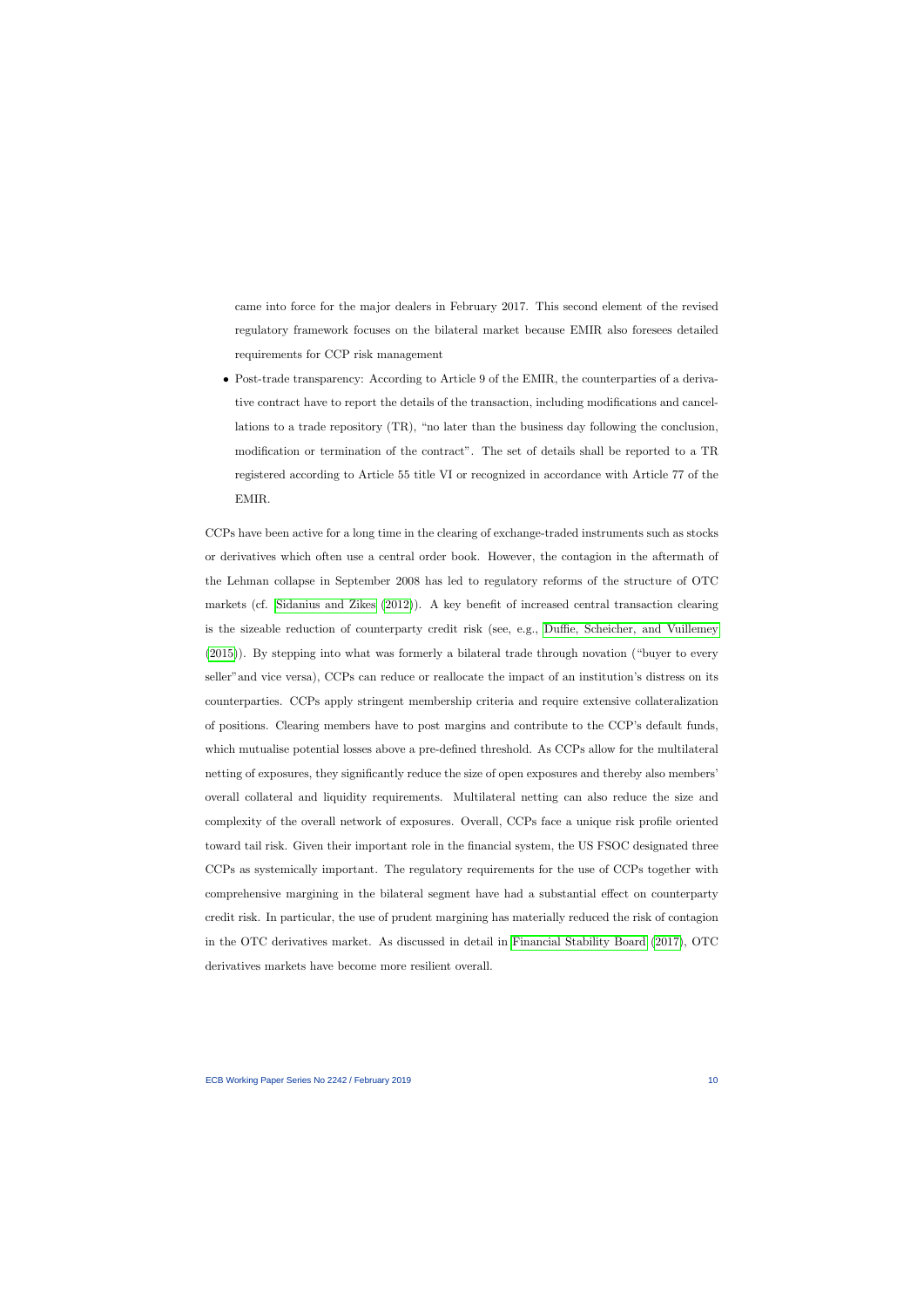## 4 Research Issues and Empirical Hypotheses

In our empirical analysis, we do not build on a single unifying theoretical framework. Instead, we base our hypotheses on theoretical and empirical research on OTC markets more broadly. These hypotheses, therefore, should be seen as broadly guiding our empirical analysis and allowing us to perform a number of descriptive tests that shed light on trading activity in the IRS market. Hence, the aim of this paper is to deliver a set of descriptive results in order to provide a foundation for future theoretical and empirical work on IRS markets.

#### Hypothesis 1: In the IRS market, trading is focused on standardised products.

Our first hypothesis is designed to analyse the composition of transactions in the IRS market. In contrast to exchange-traded markets, OTC transactions are executed bilaterally, which leads to decentralisation of trading. An investor who wants to, for example, sell an instrument has to first start a (costly) search for a buyer [\(Duffie et al.](#page-42-4) [\(2005\)](#page-42-4)). The search friction is accompanied by other market frictions. Two additional frictions are (1) lack of transparency about actual transaction prices (cf. [Benos et al.](#page-41-5) [\(2016\)](#page-41-5)) and (2) the ongoing impact of dealer balance-sheet costs on their trading activity (cf. [Andersen, Duffie, and Song](#page-41-6) [\(2018\)](#page-41-6)).

Market participants have developed a number of tools to reduce the costs of some of these frictions. One commonly used approach in a number of market segments is to standardise the definition of key features of frequently used instruments, such as the maturity, transaction size, or coupon. Increased harmonisation of instruments then allows for the evolution of benchmark contracts. This process simplifies the search for a counterparty and therefore allows for faster and cheaper matching of buyers and sellers. This evolution can be observed in the single-name CDS market, where transactions are typically conducted on a maturity of five years, with standardised coupons and senior unsecured debt as underlying instrument (cf. [Oehmke and Zawadowski](#page-44-0) [\(2016\)](#page-44-0)). As [Benos et al.](#page-41-5) [\(2016\)](#page-41-5) and [Cenedese et al.](#page-42-2) [\(2017b\)](#page-42-2) discuss, standardisation is also common for US\$-denominated IRS contracts. We test whether this practice is also the case for euro-denominated IRS trading. Our focus is on maturity as a key variable. We also extend the definition of standardisation in terms of the structure of cash flows, therefore adding the "fixed-floating"variable to the analysis.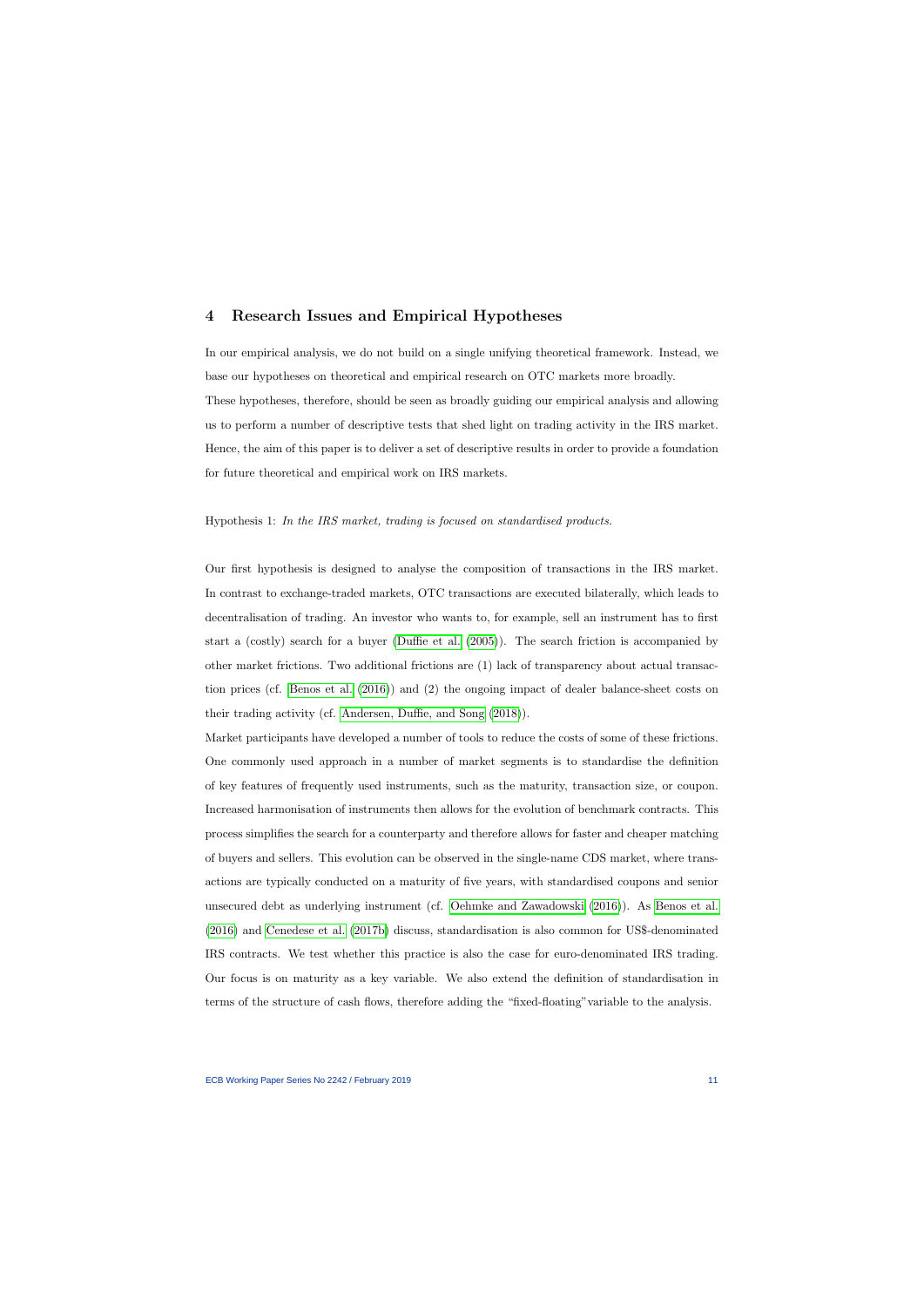Hypothesis 2: Network structure:

2a) The core of the network in the IRS market is constituted not only by dealers but also by other major banks: intermediaries.

2b) Non-banks are typically located in the periphery of the network.

2c) The core of the network is non-specialised whereas the periphery is specialised.

We now move from a transaction to a network perspective. As a mitigant to the costly search friction, a group of dealers has emerged in many OTC market segments. Dealers execute trades with smaller or less-active market participants (e.g., non-banks) and typically try to run largely matched positions because their business model is oriented toward intermediation rather than out-right risk retention<sup>[7](#page-12-0)</sup>. Dealers aim not to take proprietary positions, thereby avoiding exposure to market risk. Therefore, a key risk for dealers is counterparty risk, which in a crisis can lead to elevated likelihood of contagion via counterparty credit risk (cf. [Glasserman and Young](#page-43-6) [\(2015\)](#page-43-6)).

As [Eisfeldt, Herskovic, Siriwardane, and Rajan](#page-43-7) [\(2018\)](#page-43-7) document, in the CDS market, trading takes place via a "core"set of dealers, which trade with all market participants, and a "periphery,"which only trades with the firms in the core of the market. Hence, firms located on the periphery of the CDS network do not trade with each other, but only with dealers. Based on this finding, we conjecture that the aggregate network in the IRS market is also characterized by a "core-periphery structure"(where the network is defined by the matrix of aggregated bilateral gross / net exposures).

In contrast to other OTC derivatives market segments (e.g., CDS), the IRS market is used by a very large number of banks because it offers hedging for a fundamental risk of banking, namely interest rate risk (cf. Hofmann et al., 201[8](#page-12-1)<sup>8</sup>). This market characteristic implies the potential for a more complex core structure. In particular, we conjecture that some non-dealer bank participants

<sup>7</sup>The crucial role of G-16 Dealers in many OTC segments has been documented, for example, for corporate bonds [\(Di Maggio, Kermani, and Song](#page-42-7) [\(2017\)](#page-42-7)), municipal bonds [\(Li and Schrhoff](#page-44-5) [\(2018\)](#page-44-5)) or index CDS; or as in [Collin-](#page-42-3)[Dufresne et al.](#page-42-3) [\(2017\)](#page-42-3), the main role of dealers is to match instrument buyers and sellers, partly by using the dealer balance sheet.

<span id="page-12-1"></span><span id="page-12-0"></span><sup>8</sup>The single-name CDS market offers hedging only for a small subset of a bank's credit risk exposures. In particular, activity is concentrated on major G-20 and emerging market sovereigns, G-SIBs, and major industrials. Therefore, for many borrowers in a bank's loan book there is no corresponding direct hedge instrument available in the CDS market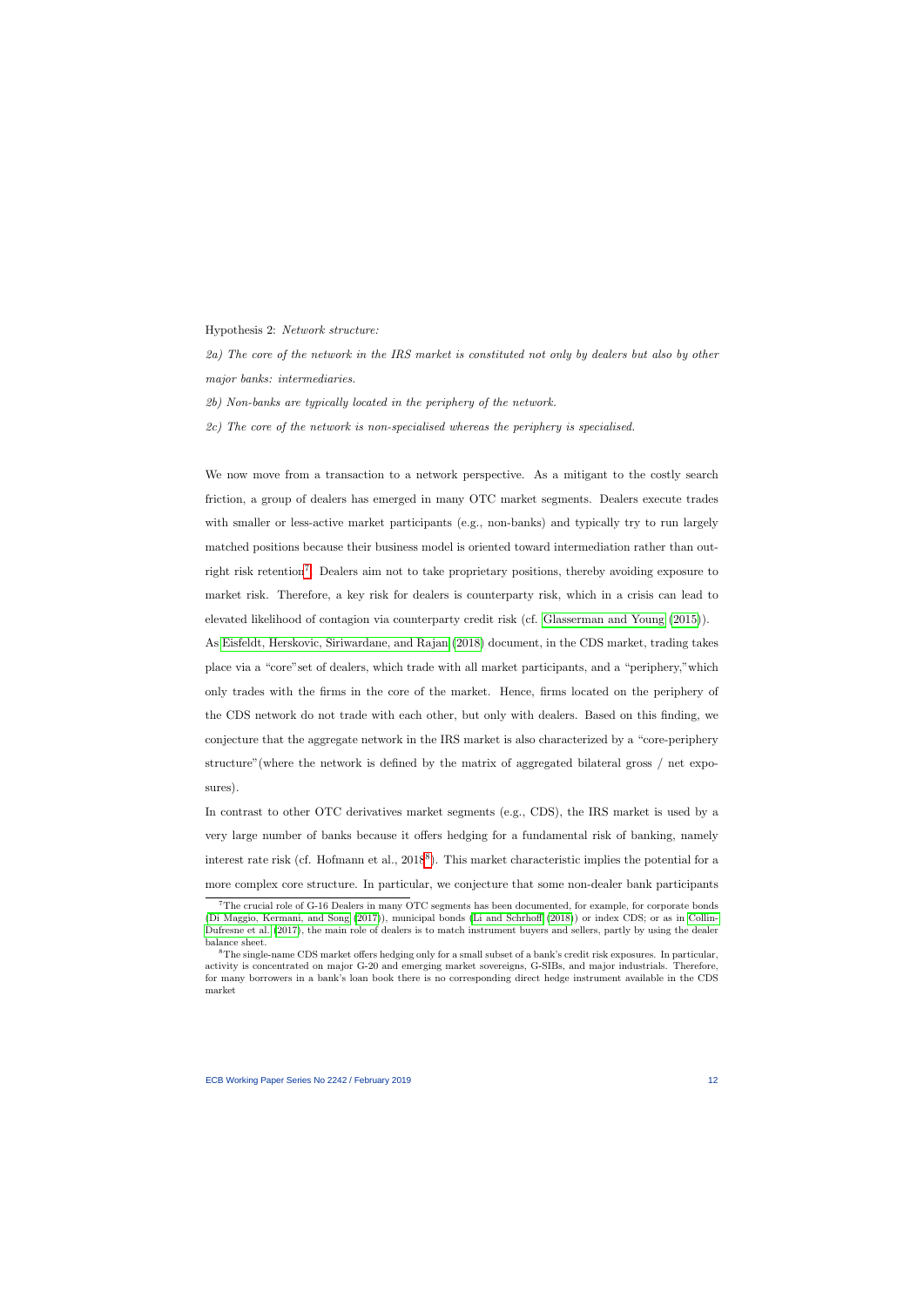are also located in the core of the market because the structure of their balance sheet implies the need for a large number of transactions.

To identify these "intermediaries"(i.e., banks that act like dealers but are not in the generally used  $\text{lists}^9$  $\text{lists}^9$ ) from our dataset, we analyse activity across major sub-segments of the IRS market. For this purpose, we first define 27 subsegments of the IRS market by categorising transactions according to their currency (EUR, USD, and others), maturity (5 years, 10 years, and others) or cash-flow structure (fixed-floating, floating-floating, and fixed-fixed). We then count in how many of these 27 subsegments a firm has non-zero notional exposure in our sample period. The realised values of this index give us an indication if a market participant is active across all segments (value equal to 27 implies no specialisation) or only a handful (single-digit value-i.e., high specialisation). This approach allows us to apply a data-driven selection of the firms in the core of the network rather than use lists compiled for other market segments or simply the aggregate volume of trade or the total number of counterparties.

We now move from the core to the periphery of the market. An example of an entity located on the periphery is a pension fund that wants to enter into an IRS to hedge its interest rate risk. For this transaction, it will contact a dealer rather than another pension fund because the likelihood of a match is higher with the former rather than the latter, and pension funds are typically not clearing members in  $CCPs^{10}$  $CCPs^{10}$  $CCPs^{10}$ . Hence, clustered nodes typically define a core of key market makers that are closely linked to a large number of other traders.

In addition to the network location, specialisation is another characteristic of a firm's market activity. Our sample comprises instruments in a range of currencies (EUR and USD, but also emerging-market currencies), maturities (from  $O/N$  to 30 years), or cash-flow profiles (e.g., plainvanilla fixed-floating, basis swaps, or cross-currency contracts that swap EUR benchmark rates for USD rates). Specialisation is not only relevant in terms of market pricing, but also because of potential market power in smaller and more concentrated market segments.

Hypothesis 3: In absolute as well as relative terms holders of net notional IRS exposure are located both in the core as well as in the periphery of the network.

<sup>9</sup>G-16 Dealers: Bank of America Merrill Lynch; Barclays; BNP Paribas; Citigroup; Credit Agricole; Credit Suisse; Deutsche Bank; Goldman Sachs; JP Morgan; Morgan Stanley; Nomura; Societe Generale; UBS (cf FSB 2017);

<span id="page-13-1"></span><span id="page-13-0"></span> $^{10}\mathrm{See}$  exemption from clearing obligation under EMIR implementation for Pension Funds.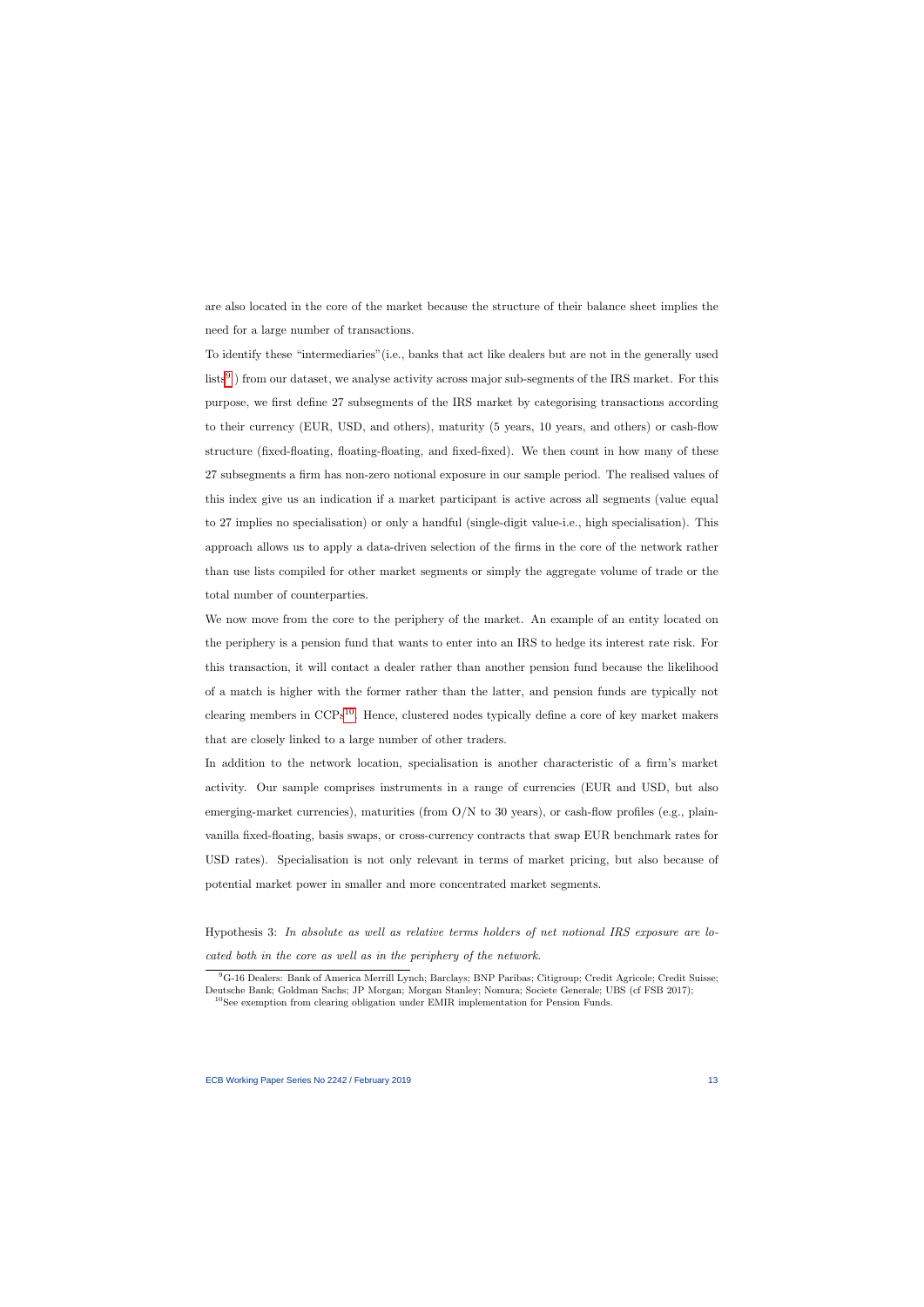Our next hypothesis focuses on the transfer of risk in the IRS market via holdings of net exposure. We again take as a starting point the results on the structure of the CDS market (cf. [Battiston et al.](#page-41-4) [\(2018\)](#page-41-4)). This is characterized by the existence of long chains of intermediation wherein the underlying risk of a reference entity's default is passed between dealers and other market participants (e.g., hedge funds). This process results in a "flow of credit risk"(i.e., the flow of the underlying reference entity's default risk) along this intermediation chain, which leads to interconnectedness among a large number of counterparties, some of which are non-banks. Empirical analysis for bilateral exposures in the CDS market by [Battiston et al.](#page-41-4) [\(2018\)](#page-41-4), [Bellia et al.](#page-41-2) [\(2017\)](#page-41-2), and [Getmansky et al.](#page-43-2) [\(2016\)](#page-43-2) shows that exposure to fundamental credit risk frequently does not remain with the dealers, but instead "flows"to smaller market participants who may also have correlated CDS portfolios.

As a specific proxy for the IRS market, we measure risk absorption by means of a firm's net / gross ratio as well as net notional exposures. We then analyse the determinants of these measures in a regression approach. Given the stylised facts of the CDS market, we conjecture that some of the entities in the periphery of the IRS network are ultimate "risk absorbers"- that is, they fulfil other institutions' demands for interest rate risk hedging.

Our methodology is focused on the trading and risk transfer within the IRS market. Hence, in contrast to [Hoffmann et al.](#page-43-4) [\(2017\)](#page-43-4), we focus on who bears the specific risk traded in the IRS market rather than interest rate risk more generally (e.g., including all banks' exposures on interest rate risk such as fixed-rate loans or banks' portfolios). Our net exposure analysis is also motivated by new regulatory requirements for comprehensive margining: Traders both in the CCP as well as the bilateral market face the risk of margin calls when their positions are accumulating mark-to-market losses. Hence, from a risk perspective, our analysis is oriented toward understanding the impact of high and increasing market volatility on traders' IRS exposures. In this context, our analysis of the structure of net exposures can shed some light on the impact of margin calls on major traders.

### Hypothesis 4: Bank size explains a bank's IRS market activity

We next turn to the drivers of the allocation of banks to the core or the periphery of the net-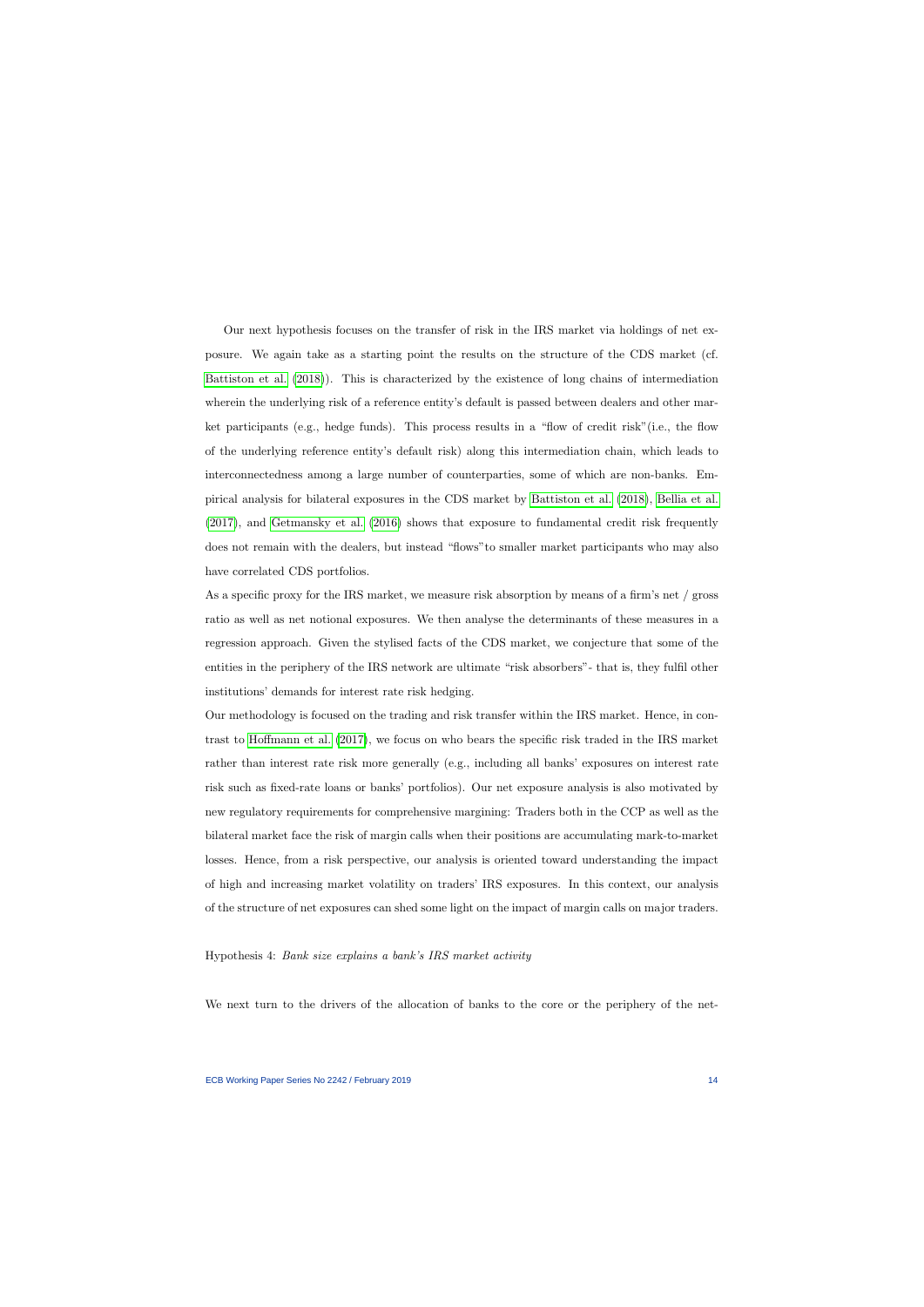work of bilateral exposures. We focus on banks due to the availability of comparable balance-sheet information (i.e., the lack of data for hedge funds or pension funds). We investigate whether size is the main determinant of the location in the core-periphery structure of the network. Our analysis of the role of total assets as a determinant of market activity is broadly motivated by the discussion of a bank's size as a proxy for its role in networks of bilateral exposures and its contagion risk (cf. [Glasserman and Young](#page-43-6) [\(2015\)](#page-43-6)). We also investigate whether a bank's market activity is largely driven by the size of its balance sheet. Moreover, we also study whether there is any relationship between net exposures and bank size by looking first at net over gross notional ratio and then at the net notional.

#### Hypothesis 5: The role of Basel III capital and liquidity ratios

5a) A bank's regulatory capital ratio (measured by CET1 / risk-weighted assets) and its liquidity ratio (measured by liquid assets / total assets) are positively related to its gross and net notional. 5b) Banks' leverage ratios (as measured by CET1 / total exposures) are positively related to their IRS market activity.

We aim to check whether better-capitalised banks<sup>[11](#page-15-0)</sup> and/or banks with a higher liquidity buffer are more active in IRSs. There could be several reasons why a bank's capital and liquidity ratio might affect its market activity. First, a bank's RWA-based capital position (defined as CET1 relative to risk-weighted assets) is a common determinant of a bank's rating and its counterparty risk in general (for a general discussion, see [Acharya, Fleming, Hrung, and Sarkard](#page-41-7) [\(2016\)](#page-41-7)). We might expect that market participants prefer to trade with an entity that is well-capitalised and therefore more resilient to market shocks. A similar logic applies to a bank's holding of liquid assets, which can be directly used to cover any sudden margin calls from CCPs.

However, mandatory clearing should have reduced the relevance of counterparty risk in the selection of a counterparty. A capital ratio that might be more relevant now is the leverage ratio which is defined as capital relative to total assets (i.e., with equal risk weights of 100% for all instruments irrespective of their risk). Introduced by Basel III, the leverage ratio requires more capital against derivatives exposures, which have a low level of market risk. It also does not fully

<span id="page-15-0"></span> $11$ See also [Siriwardane](#page-44-6) [\(2018\)](#page-44-6).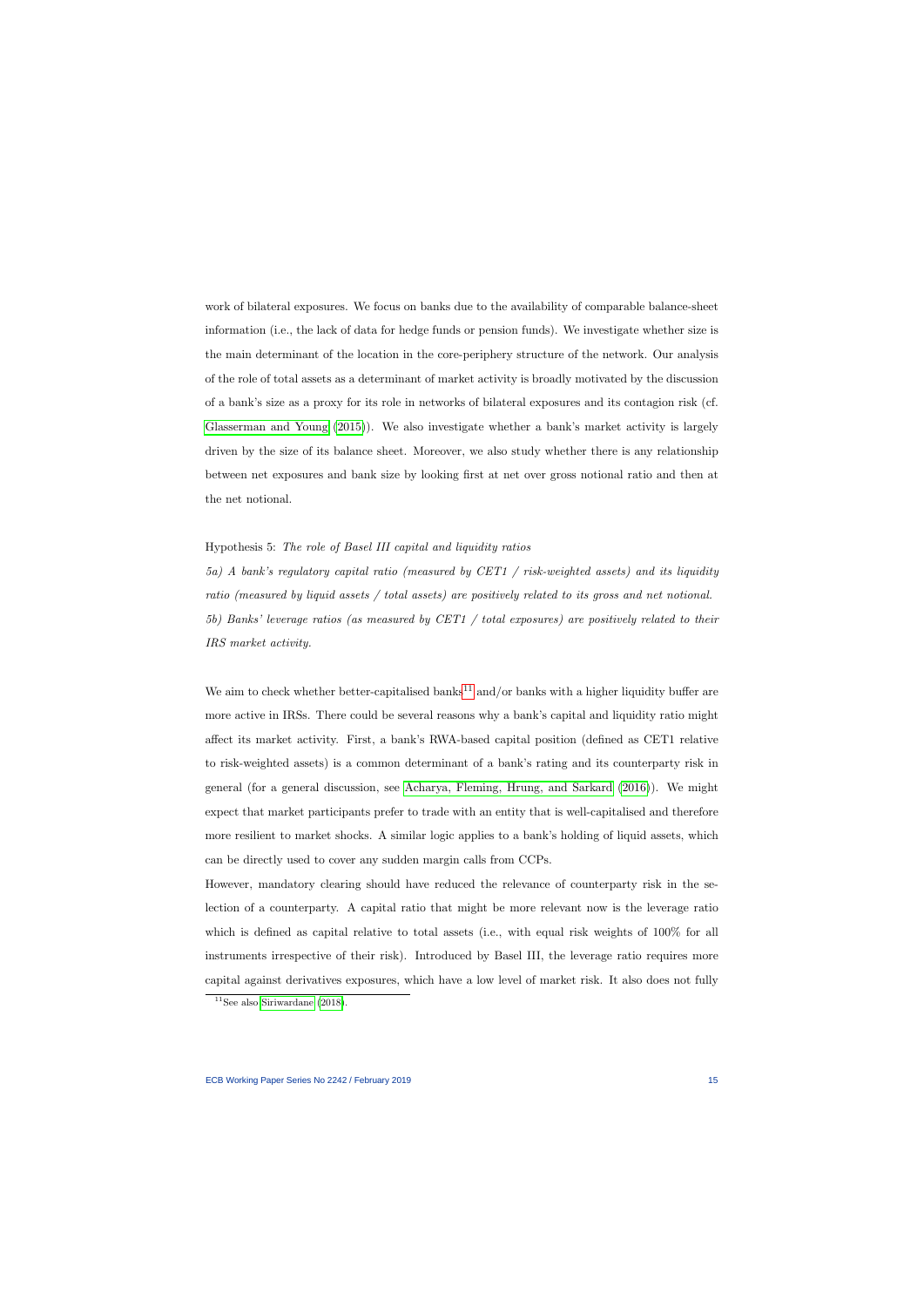recognize position offsets and the availability of risk-mitigating collateral (e.g., in its definition of exposure measure). A number of authors (see, e.g., [Haynes et al.](#page-43-1) [\(2018\)](#page-43-1), for the impact of the Basel III leverage ratio on the competition in the option market and [Boyarchenko, Eisenbach, Gupta,](#page-41-8) [Shachar, and Van Tasse](#page-41-8) [\(2018\)](#page-41-8) for a survey) have recently highlighted that the new regulation may affect the cost and therefore the willingness of banks to trade in OTC markets due to the binding nature of the leverage ratio for a number of major firms. This concern is particularly relevant for high-notional markets such as interest rate derivatives or repos. As some major banks have a comparatively weak capital position (relative to total assets), they are not able to provide as much "balance-sheet space"as before the crisis (for a comprehensive discussion, see [Duffie](#page-42-8) [\(2018b\)](#page-42-8)). For instance, in the context of derivatives clearing for client business, which is also penalised by the leverage ratio, [Acosta-Smith, Ferrara, and Rodriguez-Tous](#page-41-9) [\(2018\)](#page-41-9) show that the leverage ratio had a "dis-incentivising" effect on client clearing, with a notable reduction in UK banks' willingness to take on new clients. We test this hypothesis in the euro area IRS market by investigating how a bank's market activity is related to its leverage ratio, with particular emphasis on those banks that are in the lower part of the capital distribution. We also investigate how the Basel III capital and liquidity ratios affect net exposures both in terms of net over gross notional ratio and absolute net exposure. In this case, we expect that risk-weighted capital and liquidity ratios are more relevant when risk mitigation across positions is recognized.

Hypothesis 6: There is material dispersion in price data for dealers versus intermediaries; Basel III's capital and liquidity ratios have a role in explaining price dispersion.

As discussed earlier, OTC derivatives markets are characterized by the lack of centralized priceformation mechanisms, as they are based on bilateral trades. This decentralised and fragmented process might generate several impediments to OTC market functioning because buyers and sellers negotiate terms privately, often in ignorance of the prices currently available from other potential counterparties and with limited knowledge of trades recently negotiated elsewhere in the market. This induces: (i) sequential trade of assets by search and bargaining; (ii) opaqueness: non-dealers request quotes bilaterally or on dealer RFQ platforms, with limited post-trade price transparency; and (iii) limits to dealer formation and exchange migration (see [Duffie](#page-42-0) [\(2012\)](#page-42-0) and [Duffie](#page-42-8) [\(2018b\)](#page-42-8)).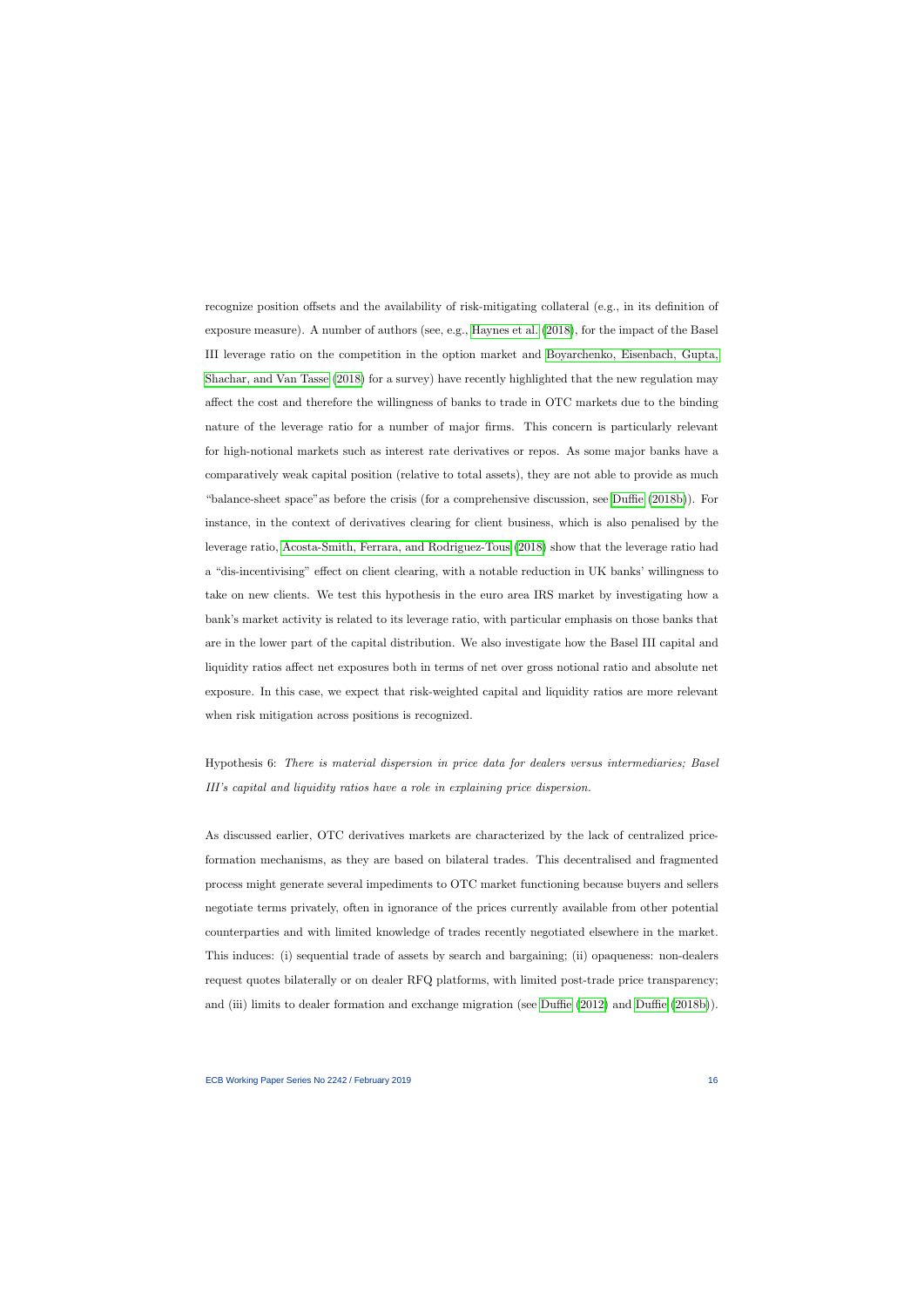These characteristics are also typical for the IRS market and generate a significant price dispersion and an "OTC premium"as documented by [Cenedese et al.](#page-42-2) [\(2017b\)](#page-42-2).

However, the counterparty credit risk reduction from growing central clearing, transparency, and standardisation induced by the new regulation should have reduced opacity and thereby also may have reduced pricing-discrimination power. As both dealers and intermediaries are in the core we conjecture that dispersion in their transaction prices is similar and rather low. We use a regression approach to check this hypothesis on a subset of transactions where price data are available. This approach allows us to analyse the role of intermediaries not only in terms of their exposure but also with respect to their effect on pricing dynamics, thereby shedding additional light on their role in the euro area IRS market.

Another aspect that is currently extensively debated is the role of Basel III capital and liquidity ratios, the associated high costs of dealer balance-sheet space and the evidence for mispricing (and, therefore, room for price dispersion (see [Adrian, Etula, and Muir](#page-41-10) [\(2014\)](#page-41-10), [He, Kelly, and Manela](#page-43-8) [\(2016\)](#page-43-8), [Du, Tepper, and Verdelhan](#page-42-9) [\(2018\)](#page-42-9), [Andersen et al.](#page-41-6) [\(2018\)](#page-41-6), [Boyarchenko et al.](#page-41-8) [\(2018\)](#page-41-8), [Bel](#page-41-2)[lia et al.](#page-41-2) [\(2017\)](#page-41-2), and [Fleckenstein and Longstaff](#page-43-9) [\(2018\)](#page-43-9)). In this paper, we investigate this issue without looking at the law of one price but rather by testing whether and how capital and liquidity ratios influence the price dispersion.

## 5 Our Sample and Descriptive Statistics

## 5.1 Derivatives dataset: Transaction-level perspective

Our dataset builds on regulatory reporting under the EMIR. EMIR requires EU entities to report their derivatives transactions to trade repositories authorised by the European Securities Markets Authority [\(Abad et al.](#page-41-1) [\(2016\)](#page-41-1) describe the reporting and associated problems). Hence, all EUlocated legal persons (counterparties) entering into a derivative contract must report the details of that contract to a TR.

We obtain transaction-level derivatives data from the main TRs, which in turn have access to the transaction data following the EMIR regulation.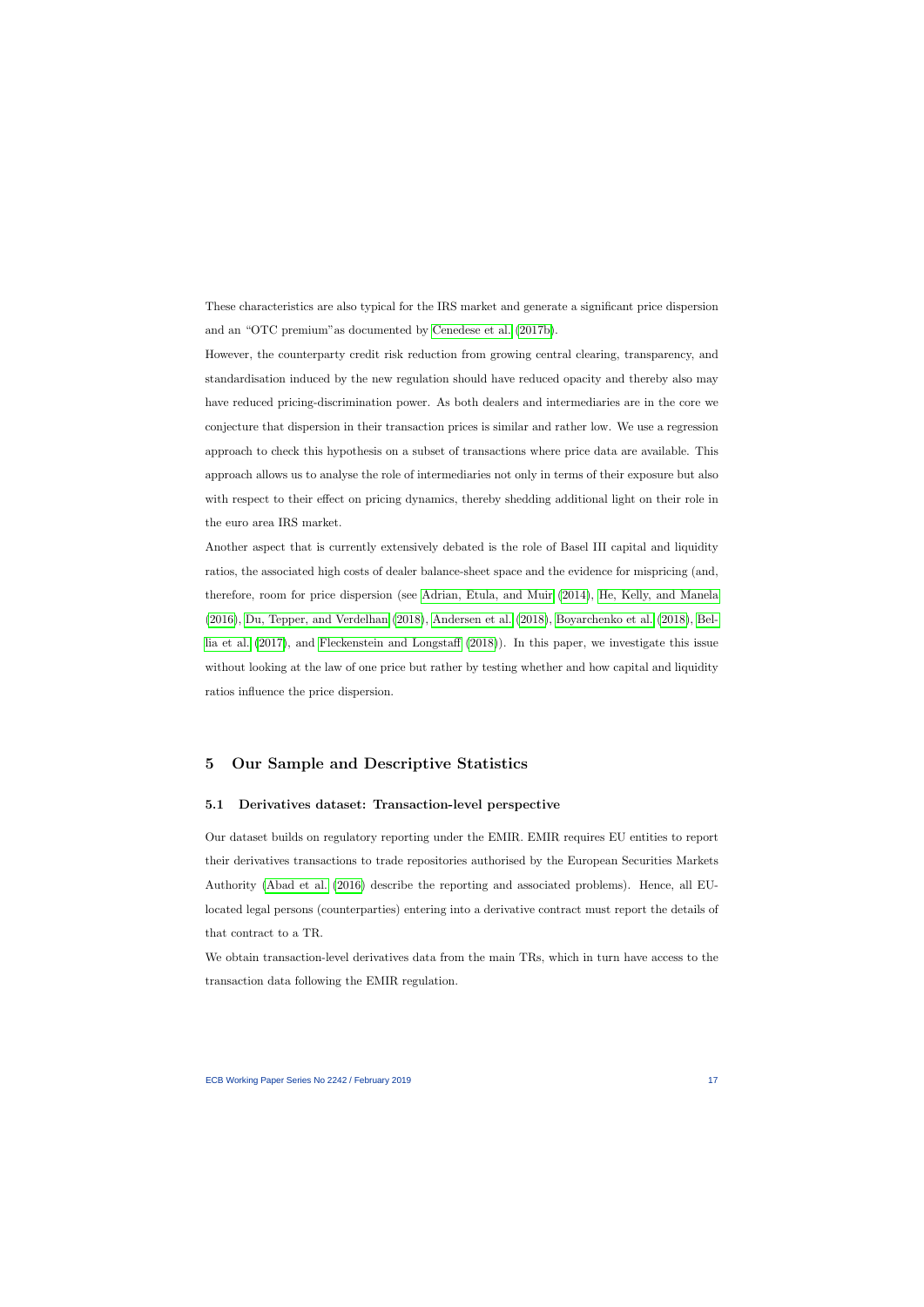As of March 2018, the following TRs have been authorised by  $ESMA^{12}$  $ESMA^{12}$  $ESMA^{12}$ :

- Bloomberg Trade Repository Limited
- CME Trade Repository Ltd.
- DTCC Derivatives Repository Plc
- ICE Trade Vault Europe Ltd.
- KDPW
- NEX Abide Trade Repository AB
- Regis-TR S.A.
- UnaVista Limited

We use a snapshot of the stock of all open IRS transactions on March 30, 2018, for traders domiciled in the euro area on one side of the transaction. For that date, the EMIR dataset on euro area OTC interest rate derivatives contains 4,042,960 trades.

As the transaction data in TRs include many data errors and also double reporting due to the structure of EMIR reporting, the TR data are not readily usable for research purposes, and hence we perform an extensive cleaning procedure (summarized in Table [1\)](#page-45-0). In particular, we follow the approach of [Abad et al.](#page-41-1) [\(2016\)](#page-41-1). Our filters are defined as follows:

- Remove transactions with missing data on key variables (missing notional, missing counterparties' IDs)
- Remove transactions with clear misreported data, mainly transactions with an implausible value of notional (i.e., lower than 50k and higher than 10bn), but also transactions with implausible maturitiy dates (i.e. before 2018 and after 2050);
- We narrow the time span of contracts execution from 2000 to March 2018, deleting all transactions before 2000;
- Focus exclusively on IRS (e.g., we drop swaptions).
- Drop intragroup transactions (e.g., trades between two subsidiaries within a banking group); this was performed not only using a specific dummy variable available in the dataset for intragroup, but also using our traders' mapping and groups reconciliation;

<span id="page-18-0"></span> $12$ <https://www.esma.europa.eu/supervision/trade-repositories/list-registered-trade-repositories>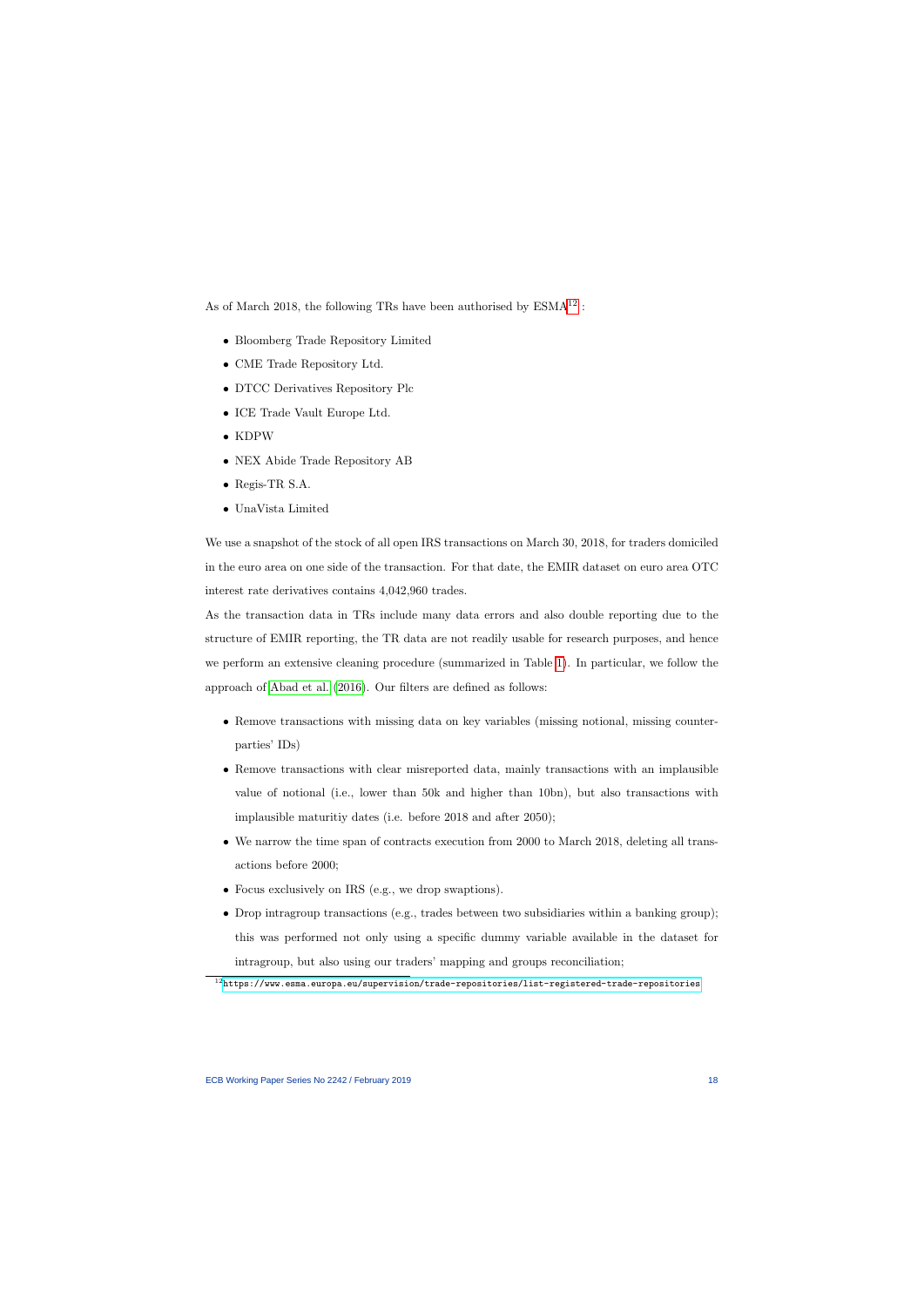• Drop double reporting (same trade reported twice) and other inconsistent observations identified due to the EMIR double-reporting obligation;

Application of all these filters together produces a final dataset of 1,666,489 trades. The restrictions on our sample are largely due to data availability and quality problems of reported trades in the EMIR data collection. We will discuss the subset of transaction data with valid price information later.

Table [2](#page-46-0) reports standard summary statistics for the transaction-level dataset. On a transaction level, the main variables of interest, besides the identity of reporting and reported counterparties, are the key features of the contract (i.e., the gross notional amount of the trade) and the effective execution and maturity dates of the transaction.

In Table [2,](#page-46-0) we separate summary statistics respectively for the overall market, the cleared subsegment (i.e., cases in which one counterparty is a CCP), and the bilateral subsegment (i.e., cases in which two firms clear directly with each other).

Aggregate gross notional equals EUR 98.3 trillion, which means that the volume of our dataset equals 37% of the global market volume and 98% of the Euro area market<sup>[13](#page-19-0)</sup>. In total, 55% is constituted by cleared transactions and 45% by non-cleared transactions.

The median gross transaction notional across all transactions equals EUR 19.1 million with 25% of transactions below EUR 6 million, and 25% of transactions above EUR 50 million. Hence, we both observe transactions with a size that is more of a retail magnitude as well as some very large trades. The standard deviation is three times the mean of the notional, confirming wide dispersion in size. This indicates that we observe a heterogeneous network structure, which includes transactions from the largest dealers to much smaller banks, other institutions (e.g., investment funds), and corporates. A comparison between the cleared and the bilateral market segments indicates that the average gross notional of a cleared transaction is twice the average notional of a non-cleared transaction.

It is worth highlighting that in the IRS market, gross notional is not a representative measure of risk exposure because only the difference of the fixed and the floating rate is typically exchanged. Nevertheless, the highly positive correlation of gross notional with trade activity shows that notional provides us with detailed information about market structure, especially considering that

<span id="page-19-0"></span><sup>&</sup>lt;sup>13</sup>Source: BIS.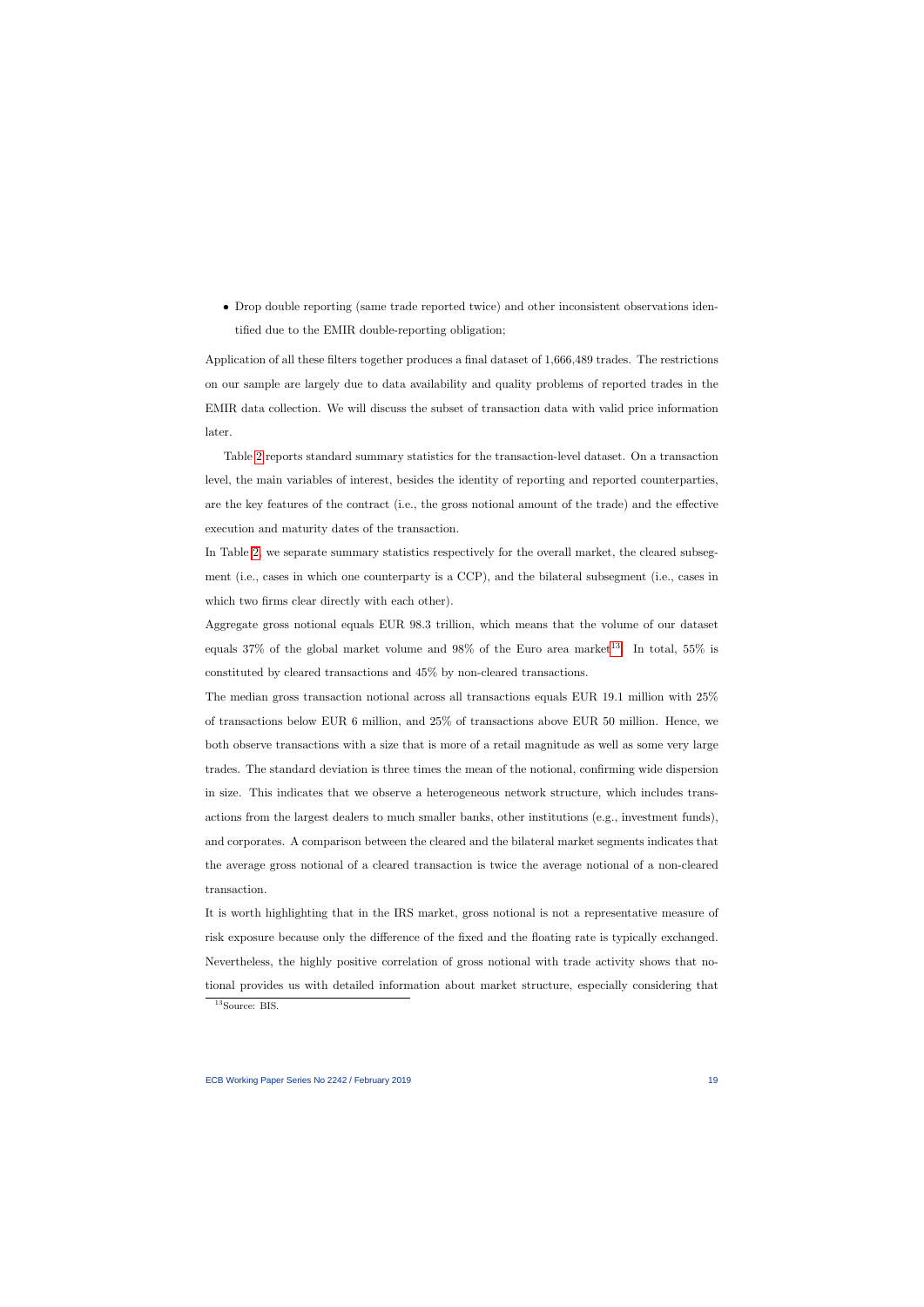the variable measuring market value has many misreported values<sup>[14](#page-20-0)</sup>

For the limited subsample, where both variables are available, the average market value is 1% of the average gross notional. This combination of high gross notional and the low net market value indicate that IRS exposures are frequently adjusted and that an exposure opened at some date is typically not kept unchanged until the maturity of the IRS contract. This corresponding high level of trade activity is a stylized fact also for other OTC derivatives markets. According to [Bank for](#page-41-0) [International Settlements](#page-41-0) [\(2017\)](#page-41-0), global notional for all counterparties captured by the BIS data collection is EUR 346,594 billion with a market value of EUR 7,082 billion, which equals around 2% of notional.

Table [2](#page-46-0) shows that 50% of the open trades as of March 30, 2018, are expiring by 2022. This is confirmed by the distribution of IRS contract maturity, with 25% of contracts having a maturity lower than five years.

## 5.2 Aggregation to firm-level perspective

Our first approach to the definition of firm-specific characteristics uses a categorization of the 282 counterparties in our sample into six different groups. This group covers 95% of the total market exposure (see also further below).

- 1. G-16 Dealers (n=16): Due to their role as "core"intermediaries (cf., e.g., [Peltonen, Scheicher,](#page-44-7) [and Vuillemey](#page-44-7) [\(2014\)](#page-44-7)), we define the category "Dealers"from the list of the main sixteen derivatives dealers as commonly used by researchers (for an example, see Benos et al. (2013)).
- 2. Intermediaries  $(n=10)$ : We introduce and define this new category of non-dealer banks because we observed a group of large banks that play a role in the market similar to the dealers, and that together with the dealers constitute the core of the IRS market. We describe the details of our identification process below.
- 3. Banks supervised by the Single Supervisory Mechanism (SSM) that are non-dealers and nonintermediaries (n=87): As our dataset consists of derivatives transactions in the euro area, we expect banks domiciled in the euro area (i.e., supervised by the SSM) to be more active in this market than banks from other currency regions. Therefore, we define a separate category.

<span id="page-20-0"></span> $14$ Similar to market prices, the reporting of market values are particularly prone to data errors (see also [Abad et al.](#page-41-1) [\(2016\)](#page-41-1)). We therefore focus on notional measures for most of our analysis.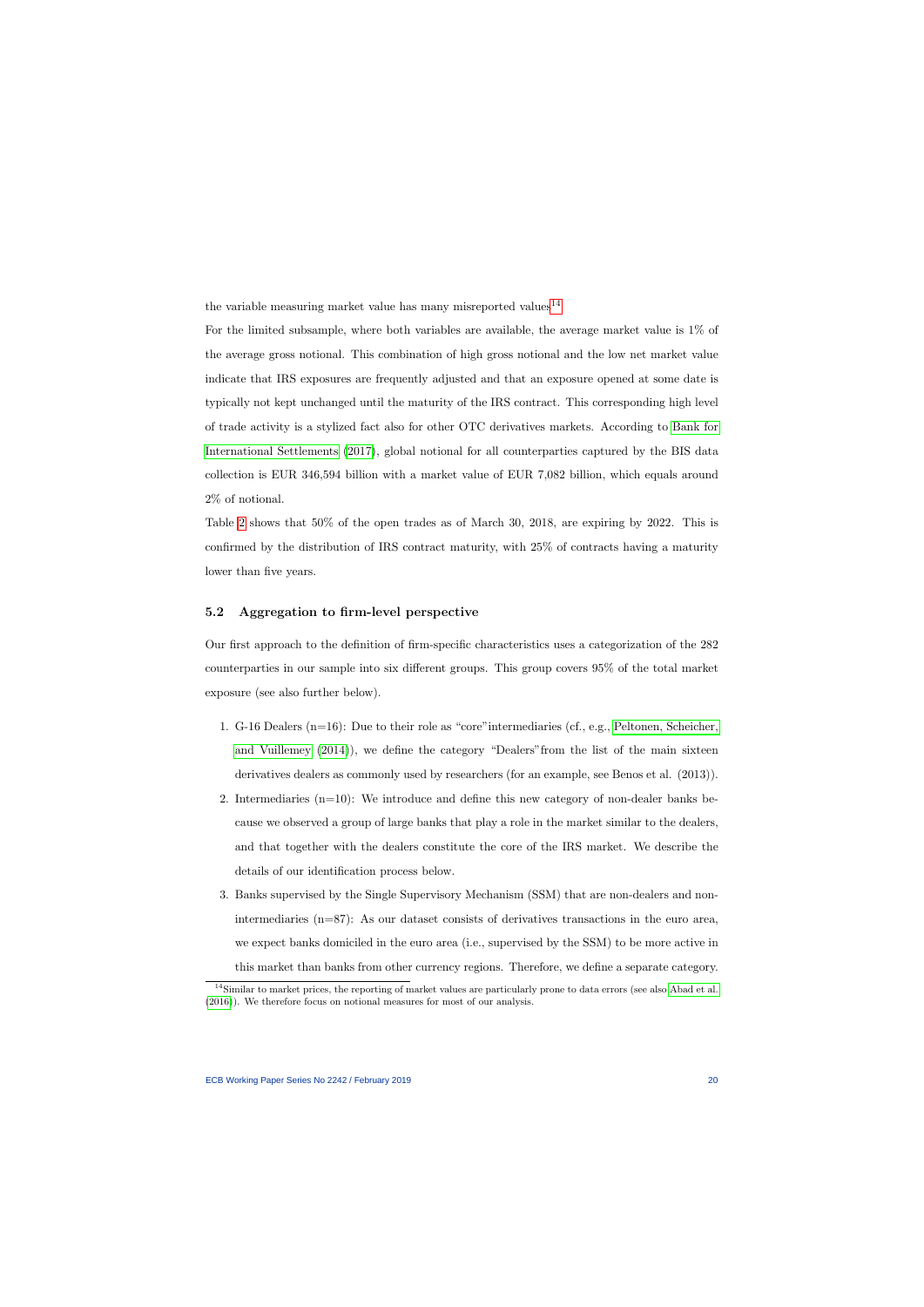- 4. Other banks (n=46): Non-dealers and non-intermediaries outside the SSM scope.
- 5. CCPs: Our sample comprises 11 CCPs domiciled in the EU, US or Asia.
- 6. Non-banks: All remaining counterparties  $(n=112)$  are predominantly investment funds, insurance companies, pension funds, or non-financials. Given that investment funds or asset managers do not publish harmonized data on their balance sheets, this category is omitted in the analysis where we make use of proxies for a firm's capital or liquidity.

We define a large set of dummy variables to test our hypotheses outlined in the previous section. Our second approach makes use of balance-sheet data. We retrieved bank balance-sheet information as of  $31/12/2017$  from S&P Global SNL Financial. We matched these data using legal entity identifiers (LEI), but since each group has different branches with different LEIs, we carefully chose group data and then reconciled all branches and subsidiaries within the respective groups. The balance-sheet data are only available on a comparable basis for banks, as many non-banks (e.g., hedge funds or pension funds) do not publish harmonized balance-sheet data. We also collected information on a bank's size (total assets), risk-weighted assets, liquid assets, and two measures of the capital position (CET1 relative to total exposure or risk-weighted assets).

In terms of summary statistics, we first describe the entities in our sample by means of their balance sheets. As Table [3](#page-47-0) shows, the sample is dominated by banks with large balance sheets: the biggest bank in our sample has a balance sheet exceeding EUR 2 trillion. The leverage ratio is higher than 5.5% for half the banks in our sample. According to the liquidity ratio, liquid assets (using the SNL rather than the regulatory definition) are typically one-third of total assets. We also investigate whether the Basel III capital and liquidity ratios are highly correlated (i.e., they always capture the same feature of a bank). Panel B of Table [3](#page-47-0) shows that this is not the case. Correlation among total assets, CET1 ratio, leverage ratio, and liquidity ratio is low and ranges between 0.35 to -0.30.

To illustrate the information available in our dataset, we briefly describe the activities of one dealer on one (randomly chosen) day in 2017. On that day, the dataset recorded 425 trades between the dealer and a variety of counterparties:

- 205 with one major EU CCP;
- 139 with other CCPs such as the US or Japan;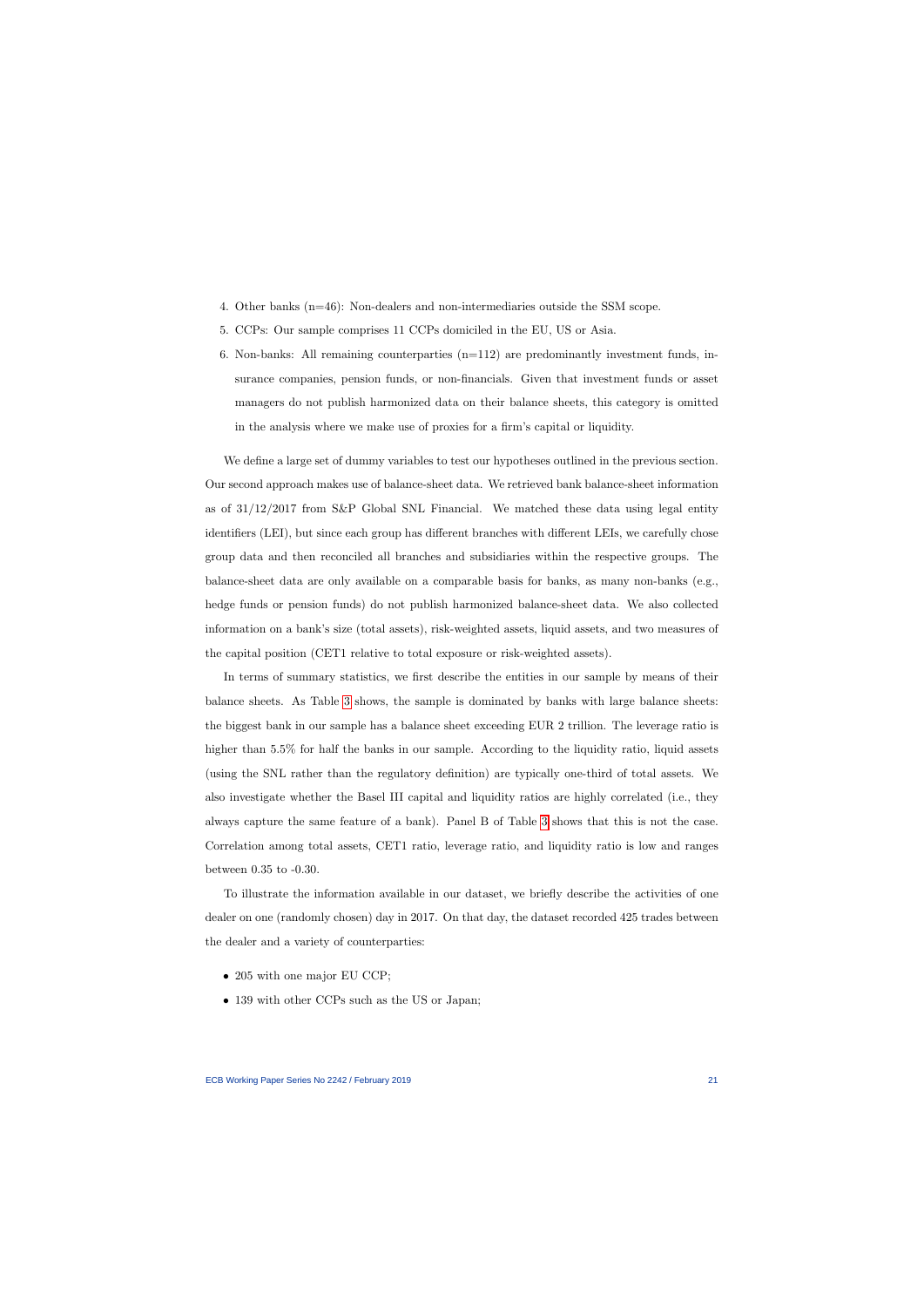• Rest with US G-SIBs, Asian banks, or fixed-income fund;

The total gross notional of new trades equals EUR 26 billion. Maturities range from 3 months to 30 years. Products range from IRS referring to benchmark Euribor to CPI inflation derivatives and to swaps in Emerging Market currencies. This example further confirms the high level of market activity for major firms. A summary of trading activity from a trader perspective is reported in Table [5.](#page-49-0) We show the differences between the bilateral and the cleared market from a trader perspective. The total number of counterparties in the cleared market amounts to 174, in line with the number of clearing members for the two major CCPs in the EU. In the bilateral market, the number increases to 55,600 and the distribution of firms' exposure falls from an average exposure of EUR 672 billion in the cleared market to EUR 1.4 billion in the bilateral segment. Here most players have a very concentrated activity level, with 75% of traders active in only one transaction with one counterparty. One driver is the activity of, for example, a large number of individual investment funds that only make use of a very limited number of transactions to fine-tune their interest rate exposure. The distribution of trade activity at trader level confirms the core-periphery structure of the network: 282 counterparties cover 95% of the overall market exposure. That is why from now on, we will also focus on these 282 counterparts from a network perspective.

In our sample constituted by these 282 major players, we observe 4,070 links, which implies a network density of 5%. Hence, only a small share of all possible bilateral links actually exists. Indeed, for the vast majority of counterparties, there are no direct bilateral links. This indicates that the aggregate IRS network also exhibits the so-called "small world"properties that have been documented for other financial networks, as well as a scale-free degree distribution (see [Peltonen](#page-44-7) [et al.](#page-44-7) [\(2014\)](#page-44-7) for evidence on a similar structure in the global CDS market).

### 5.3 Price Data

Additonal problems with data quality preclude us from a fully fledged analysis of the price data. In particular, after filtering, we have price data only for around 10 % of transactions. We proceed using the following filters:

- Execution date from July 2017 onward
- Floating rate only EURIBOR 3M or EURIBOR 6M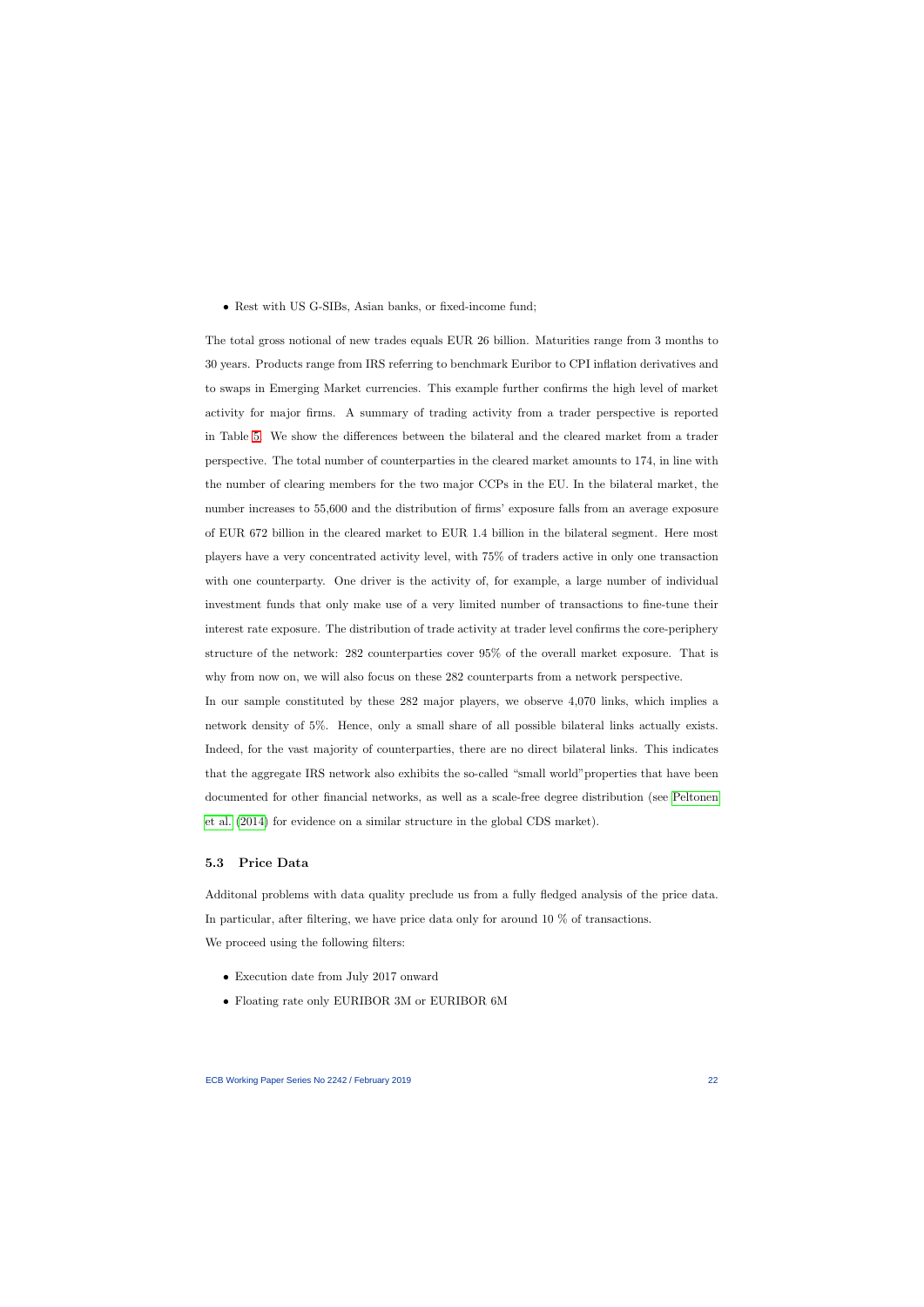- Centrally cleared transactions
- Maturity only 5 or 10 years
- Drop: No fixed-rate leg data; misreported execution date; upfront payment; inter-dealer and inter-intermediary trades
- Drop: Price outliers: We calculate the differences of the transaction prices with respect to the closing price of the day before obtained from Reuters. If the absolute value of this difference is greater than 150 basis points, the price transaction is dropped. We define this threshold following [Cenedese et al.](#page-42-2)  $(2017b)$ ; around n=15,000

This filter procedure leaves us with a data set consisting of 30,775 transactions, which we use to test Hypothesis 6.

We report summary statistics of price differences in Table [4.](#page-48-0) We show the distribution of the differences of the transaction prices with respect to the closing price obtained from Reuters when we do not distinguish between the initiator of the trade and the non-initiator. This distribution is centered on zero (i.e., the median is very close to zero for all traders for all the different contracts). For intermediaries, the dispersion for the 10-year IRS is also very small; more than 50% of the transactions ranges between -1.95bp and 1bp around the Reuters rate. In contrast, for dealers and other banks, the dispersion is about 12bp, with a significant negative skewness.

## 6 Results

In this section we investigate the hypotheses described in Section 2.

# 6.1 Hypothesis 1: In the IRS market, trading is focused on standardised products.

We first investigate the concentration on standardised products by exploring the distribution of the trade frequency and volume across cash flow contract structure, maturities, and currencies. Figure [1](#page-58-0) plots these distributions. Figure [1](#page-58-0) shows that both in terms of number of trades and volume, the fixed-floating contract is the most common; in terms of currency, the euro is the most common; and in terms of maturities, the "typical"(i.e., the most commonly traded) IRS contract in the Euro area market has a maturity of 5 or 10 years.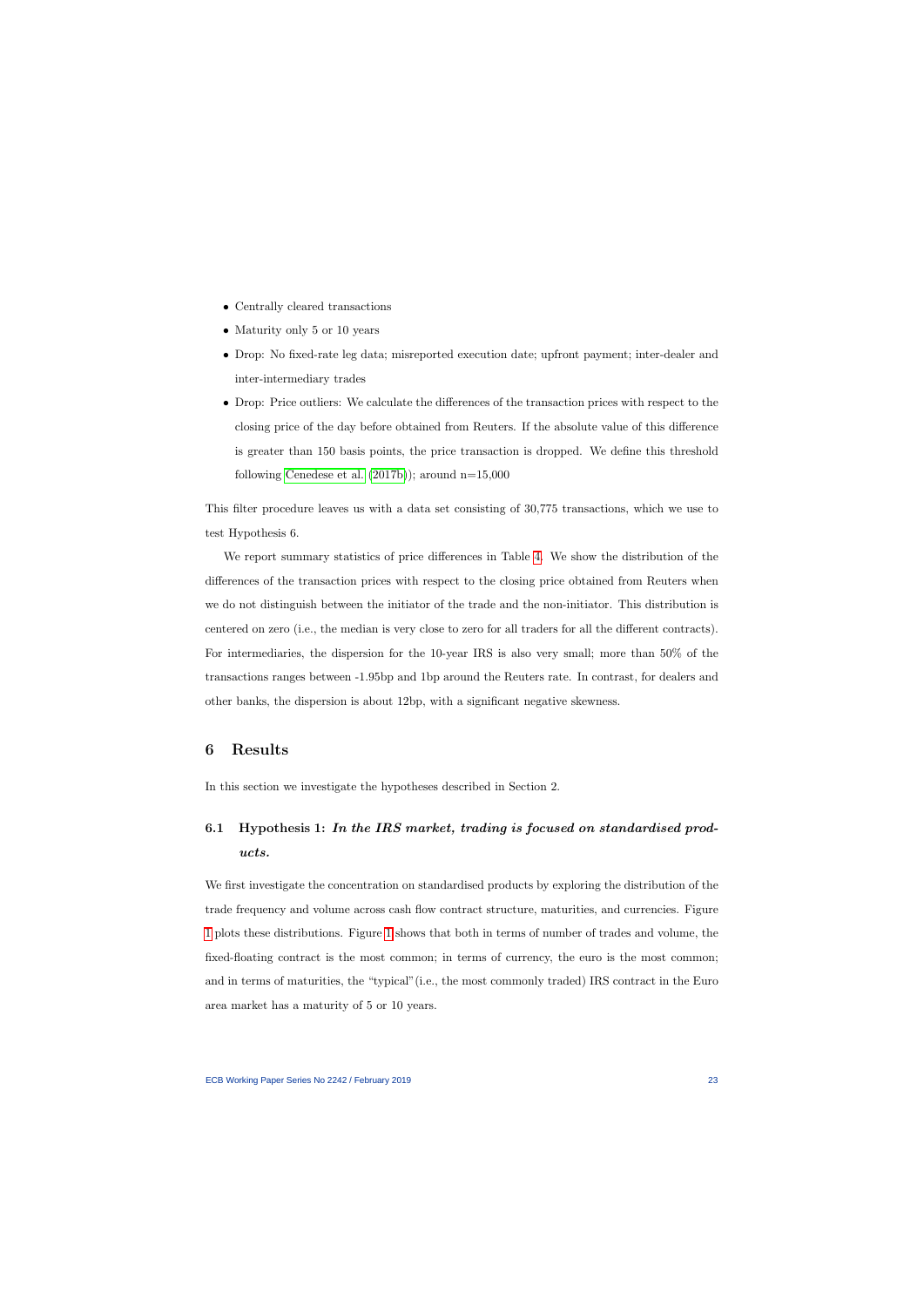Floating-floating and fixed-fixed swaps are far less common. We observe roughly 20,000 fixed-fixed contracts  $(1\%)$ , out of which 13,613 are cross-currency, with  $25\%$  of the cross-currency transactions for the EUR-USD currency pair. This empirical evidence confirms our Hypothesis 1: In the IRS market, trading is focused on standardised products. As regards the execution date of the trades in our sample, half of the transactions have been executed from 2016 to the sample cut-off in March 2018. This concentration in shorter maturities may also be due to back-loading of trades in the TRs and the clearing obligation, which creates incentives for clearing members to also novate their old trades to the CCP to obtain the netting benefits (cf. [Duffie et al.](#page-43-5) [\(2015\)](#page-43-5)). The impact of the clearing obligation in defining the cleared versus bilateral market is visible when comparing the two columns in Table [2:](#page-46-0) Non-cleared contracts are indeed from older vintages: half of them were executed by 2015. Most recent transactions tend to be cleared: 25% were executed from 2015 to 2017, and 50% of them were executed during the last year.

In sum, we find that trading activity is concentrated in standardised IRS transactions and largely cleared in the most recent period (about 81%).

## 6.2 Hypothesis 2: Network structure:

2a) The core of the network in the IRS market is constituted not only by dealers but also by other major banks: intermediaries.

2b) Non-banks are typically located in the periphery of the network.

2c) The core of the network is non-specialised whereas the periphery is specialised.

In Hypothesis 2, we move from the transaction-level view of our dataset to the aggregated (i.e., firm-level) analysis. Here, we apply a network perspective to analyse "who trades with whom." We show a stylized chart of the network with all major categories of firms in our sample in Figure [2,](#page-59-0) from the perspective of the ECB-supervised euro area banks. It clearly illustrates the dominant role of CCPs and core firms. As of March 2018, 62% of the total gross notional of SSM banks was concentrated in global CCPs.

To investigate the concept of dealer and understand who is actually performing a dealer function in the IRS market with similar trading characteristics, although not officially defined as dealers,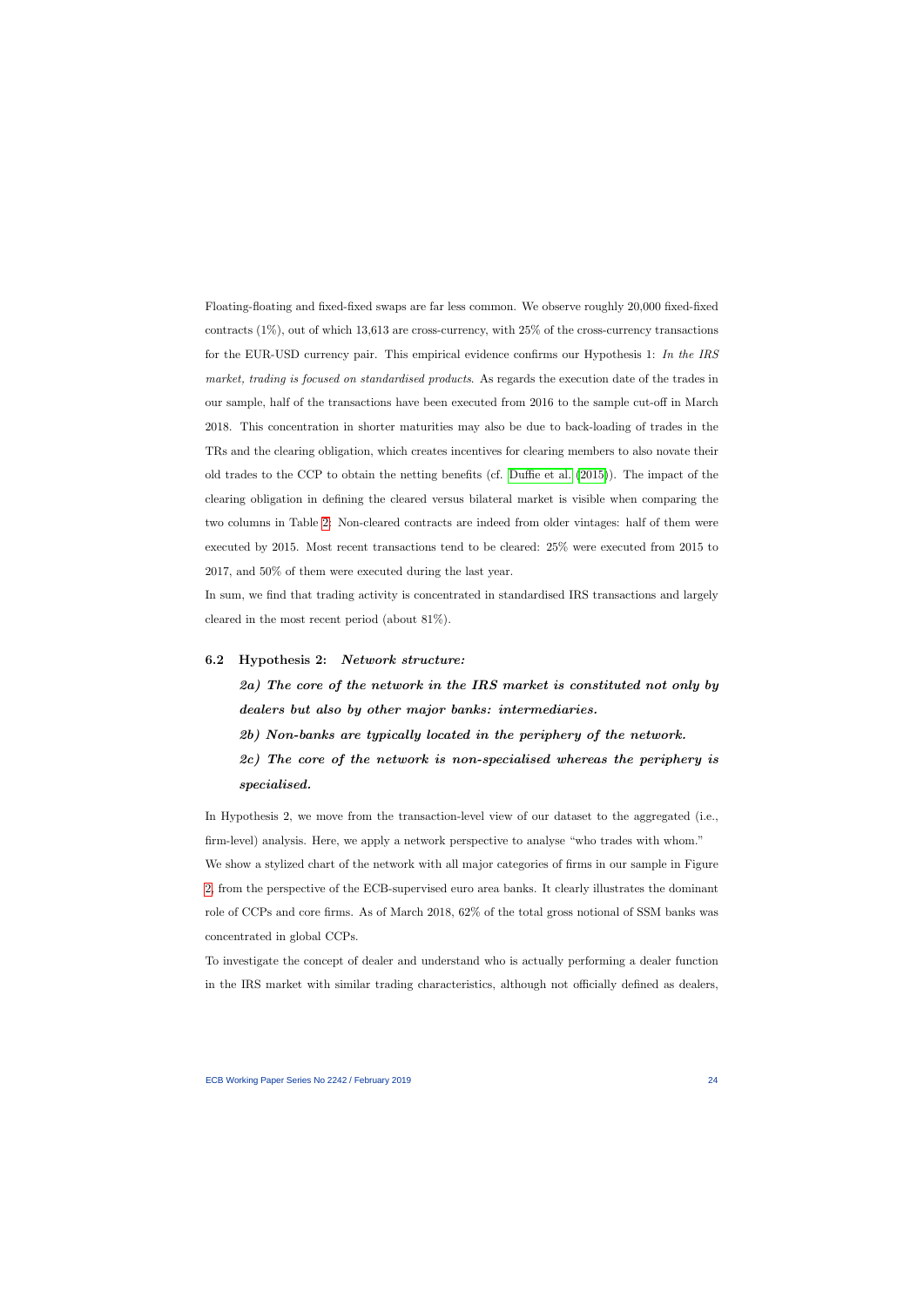we calculate an index based on the number of different types of contracts traded by the firms in our sample. We divide the type of contracts into 27 different categories based on currency, maturity, and cash flows exchanged (fixed, floating)  $^{15}$  $^{15}$  $^{15}$ . We compute for each trader the number of transactions in each category: we create a dummy equalling 1 if the counterparty traded at least once on that type of contract, and 0 otherwise. We obtain an index with values from 1 to 27, where 1 is a highly specialized counterparty trading only one type of contract (e.g., EUR 10-year Fixed-Floating), whereas a value of 27 indicates that a firm is acting as intermediary by trading all possible types of IRS contracts contained in our sample. Results are displayed in Table [6,](#page-50-0) where we show that not only dealers but also some major non-dealer banks act as intermediaries, trading all different types of IRS. The index shows that 10 firms, which do not belong to the dealer group, nevertheless are active in all subsegments of the euro area IRS market. Hence, as Table [6](#page-50-0) shows, the total group of core firms consists of 16 dealers (4 from the euro area) plus 10 intermediaries (6 from the euro area) plus 11 CCPs (the latter by construction situated in the core of the network due to their high interconnectedness). In the periphery of the network, we find in the category "other banks" 46 firms, then 87 other SSM banks (i.e., smaller banks domiciled in the euro area), 14 insurers / pension funds, and 98 other non-banks (note that we have a cutoff at 95% equal to n=282 of the total sample to improve the presentation in the tables and charts).

Following this approach and treating non-dealer intermediaries as a separate category situated between the categories of dealers and SSM banks, respectively, we compare in Table [6](#page-50-0) other major dimensions of market activity. We are interested in variables that can help us identify new categories of traders playing important roles in the market. From the magnitude of the average exposure for dealers, intermediaries, and SSM banks, we can see how dealers and intermediaries report average gross exposure which is far higher than in other categories. This difference is particularly striking for dealers: for dealers we observe a total gross notional of EUR 80.3 trillion. For intermediaries in the euro area, the amount is 14 trillion, and for non-euro area intermediaries, the amount is 1.2

<span id="page-25-0"></span><sup>&</sup>lt;sup>15</sup> The 27 categories are: EUR 5yrs FixFloat, EUR 10yrs FixFloat, EUR other maturities FixFloat, EUR 5yrs FixFix, EUR 10yrs FixFix, EUR other maturities FixFix, EUR 5yrs FloatFloat, EUR 10yrs FloatFloat, EUR other maturities FloatFloat, USD 5yrs FixFloat, USD 10yrs FixFloat, USD other maturities FixFloat, USD 5yrs FixFix, USD 10yrs FixFix, USD other maturities FixFix, USD 5yrs FloatFloat, USD 10yrs FloatFloat, USD other maturities FloatFloat, Other currencies 5yrs FixFloat, Other currencies 10yrs FixFloat, Other currencies Other maturities FixFloat, Other currencies 5yrs FixFix, Other currencies 10yrs FixFix, Other currencies Other maturities FixFix, Other currencies 5yrs FloatFloat, Other currencies 10yrs FloatFloat, and Other currencies Other maturities Float-Float.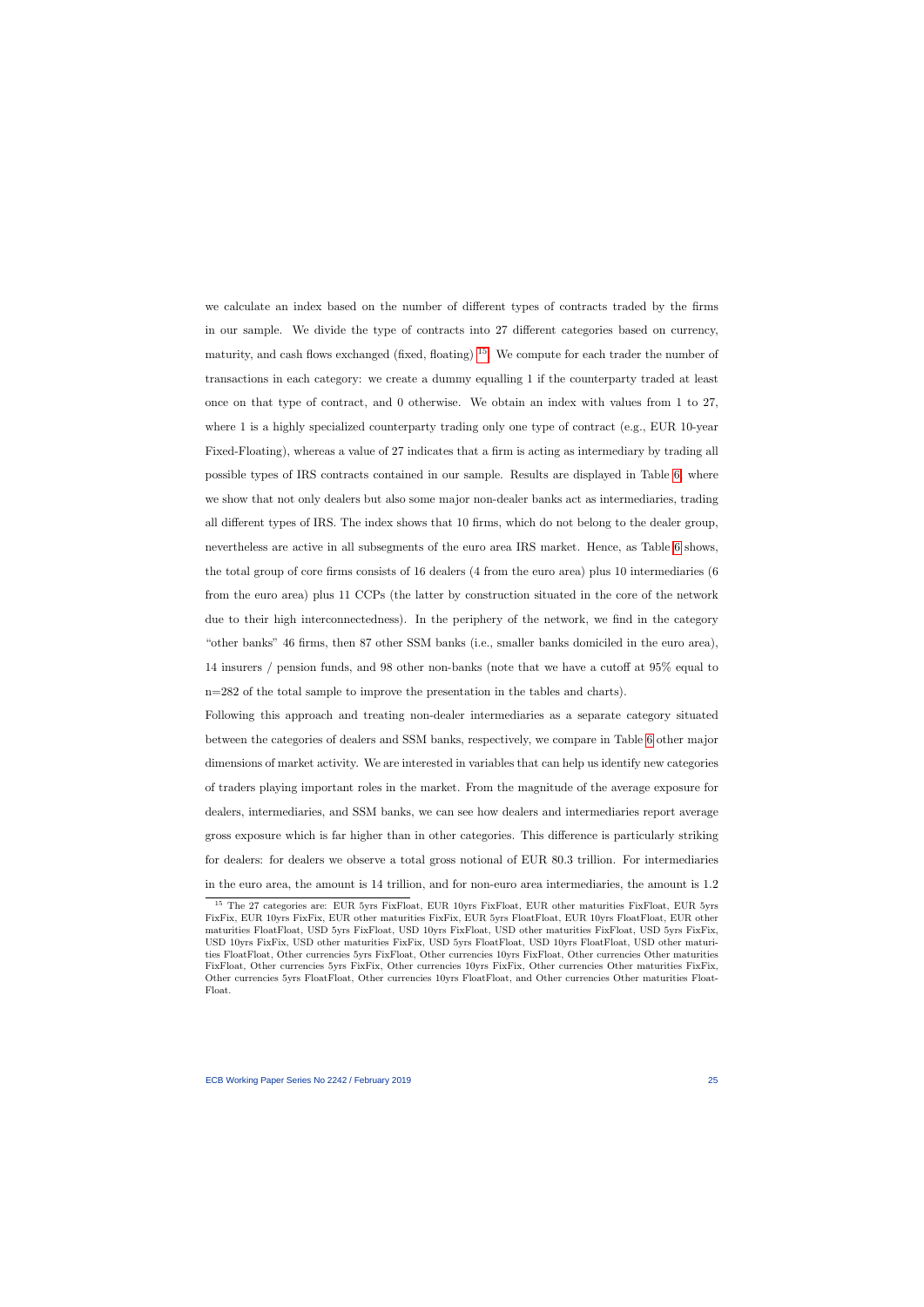trillion. For other SSM banks that are clearing members, the amount is 11.1 trillion, and for SSM banks that are non-clearing members, the amount is 7 trillion. In terms of notional magnitude, nonbanks are far less active. The ranking according to gross notional is also reflected in the measures of net notional. Our index, therefore, allows us to interpret the observed volume of trading and number of counterparties, both indicators previously used to identify institutions that are at the core or in the periphery of a network.

In aggregate, we report an open position for the sector of CCPs because our sample coverage is not global, but only captures the activities of euro area institutions (on at least one side of the transaction). Hence, for a transaction between a SSM bank and a US dealer, we observe the trade between SSM bank and CCP, but we miss the trade between CCP and the US dealer. This distinction explains that for CCPs, we report a net open position (around EUR 8 trillion).

Figure [3](#page-60-0) illustrates the network structure of the euro IRS market by means of a plot of the matrix of bilateral exposures G. In this matrix, element G {i;j} equals 1 if i and j have a non-zero bilateral exposure. Counterparties are ordered by their total exposure, highest to lowest, starting with the largest dealers located in the bottom-left corner. Each dot in the chart indicates the presence of a link between counterparties i and j. As [Eisfeldt et al.](#page-43-7) [\(2018\)](#page-43-7) argue, a core-periphery network is characterized by a matrix G, with ones along the diagonal, a core of dealers each represented by a column and row of ones, and zeros elsewhere. The chart with sample size  $n=1000$  indicates a high level of interconnectedness among the dealers and intermediaries ("Core" in the bottom-left corner) and weaker interconnectedness among other firms who trade only with the core, as confirmed by the absence of links in the top-right corner. Therefore, many counterparties (e.g., smaller banks or non-banks) are connected in the network through a few key dealers with whom they trade material volume and who are also active in many transactions.

The high level of interconnectedness and the key role of euro-domiciled intermediaries are further supported by Figure [4.](#page-61-0) We use a scatter plot with aggregation to show for SSM banks the number of counterparties and the gross notional on the horizontal versus vertical axes. Due to data confidentiality, we cannot show information for individual firms, hence we define three groups in the scatter plot. The chart clearly indicates that the intermediary category plays an important role in the bilateral trading. We now extend the description of the bivariate activity of IRS traders. Looking at the overall sample, Figure [5](#page-62-0) illustrates the developments for "who trades with whom"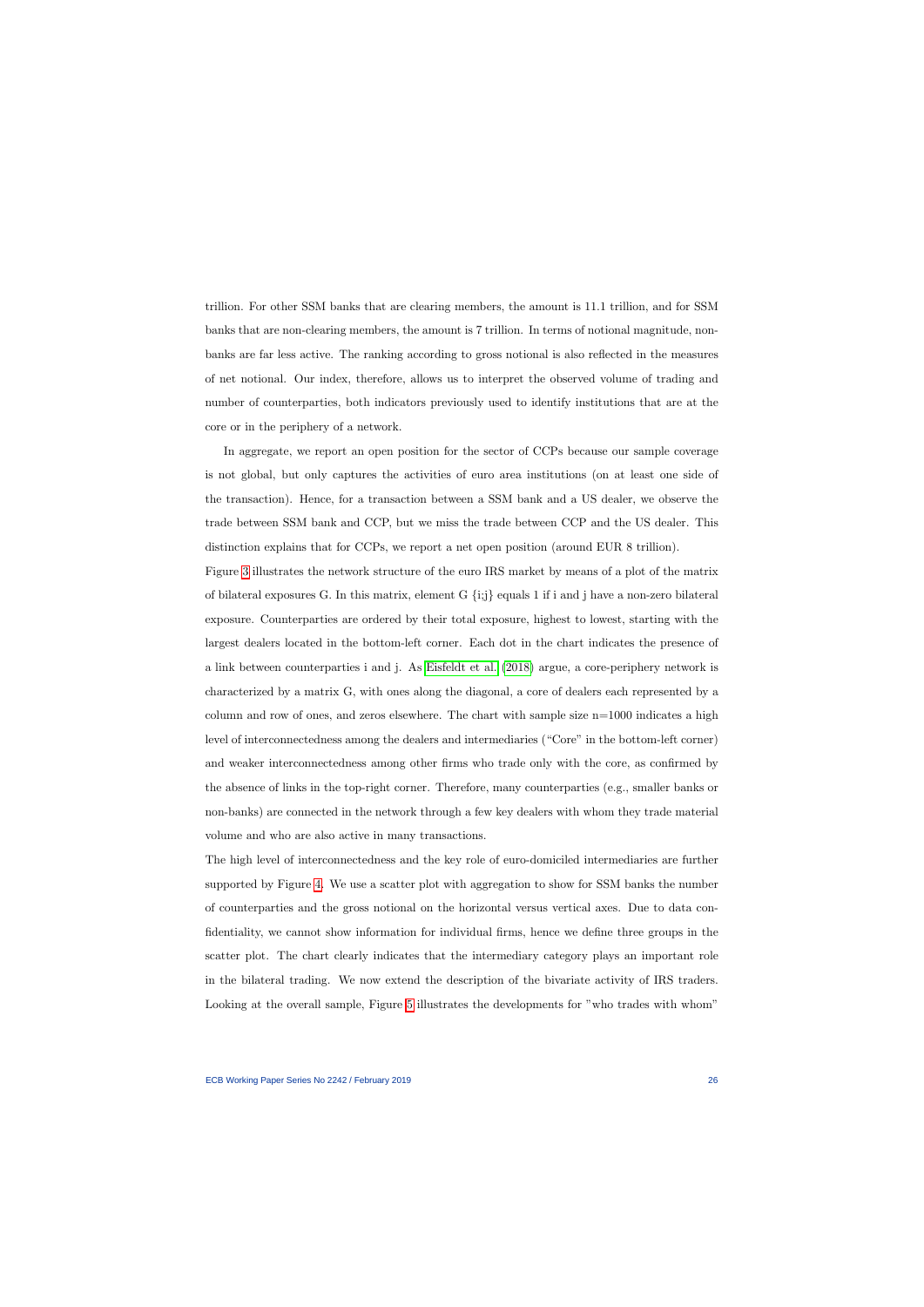before and after the clearing obligation started in June 2016. We observe that market activity became concentrated around dealers and CCPs after the start of the clearing obligation. Almost all categories shrink their exposures with respect to the dealers, with the consequent concentration of most market exposure in the hands of a few traders (dealers and CCPs). We also observe that - in part mechanically - CCPs' contribution is steadily increasing. Also due to the clearing obligation, activity with CCPs has increased from 66% in the pre-clearing obligation period (from 2000 to 2016 included, considering that the obligation came into force for most traders in 2016) to 81% in the post-clearing obligation period (2017 and 2018, with data up to March only). The dealer-CCP segment has - in relative terms - witnessed the biggest increase with respect to the overall market, while in all other segments both bilateral and cleared activity is narrower than the dealer-CCP share in the market. Therefore the IRS market's structural dependence dealers is still evident, despite CCPs' increased activity. In parallel, dealers also play a pivotal role as major clearing members (see, e.g., [Lin and Surthi](#page-44-8) [\(2013\)](#page-44-8) for an illustration of the key role of G-SIBs in major global CCPs). The mutualisation of default resources in CCPs implies that the dealer counterparty credit risk is a strong determinant of the CCPs resilience, as the CCPs' own financial resources are typically modest. Thus, the soundness of dealers' solvency and liquidity positions continues to be essential for safeguarding the stability of the OTC market overall.

In sum, our analysis confirms that the IRS network is not just concentrated around dealers, but that intermediaries do indeed play an important role as well.

We complete the analysis of Hypothesis 2 (a, b, and c) with a regression analysis to test whether the activity of the financial institutions grouped in a subset of 10 categories are indeed statistically different. We start by investigating market activity on a cross-sectional perspective using an OLS estimation model. The regression specification is

$$
Trade \; Activity_k = \alpha + \beta_j * X + \varepsilon_k \tag{1}
$$

Where the dependent variable  $Trade \; Activeity_k$ , is equal to the total gross notional (natural log value) of firm k,  $\beta_j$  is the dummy for category j of the trader k, and X is a dummy interaction variable to separate dealers and intermediaries domiciled in the euro area vs non-euro area dealers and intermediaries, or other banks and non-banks that are clearing members versus non-clearing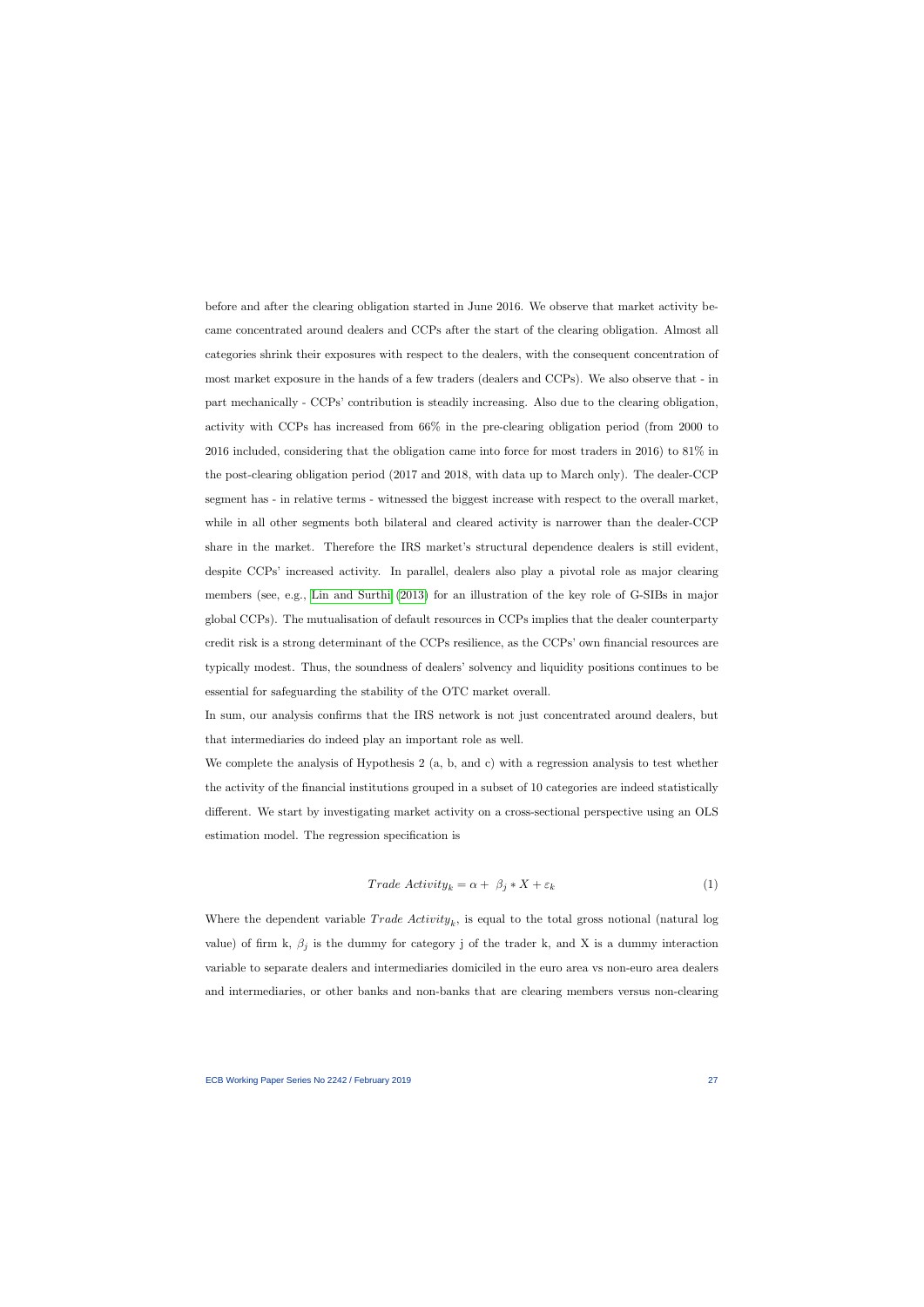members. Total exposure, expressed as the log value of the gross notional, is computed by aggregating the gross notional of all open positions for the fully identified counterparties (271 traders, excluding the CCPs) in our sample.

Predictor variables in our first specification are dummy variables for each of the categories that we distinguish in the market. The dummy is 1 if the counterparty belongs to that category and 0 otherwise. To understand market structure more precisely, we interact the categories with additional dummy variables equal to 1 if the Dealer or Intermediary belongs to the euro area, and a dummy variable equal to 1 if the SSM banks, other banks, and non-banks are clearing members. Our reference category is "SSM banks that are not clearing members."We focus on dealers and intermediaries in the euro area because this group is particularly significant if we consider the EMIR reporting obligation: it applies to entities established in the EU who enter into, modify, or terminate certain derivatives transactions. This means that for an EU dealer, the aggregate gross exposure we can obtain from EMIR data represents the full picture of the dealer in the IRS market, whereas -as mentioned earlier- for US dealers, we only observe their activity in the Euro IRS market with EU counterparties, therefore generating a partial sample of a US dealer's trading activity in IRSs. Finally, investigating the network structure by means of OLS estimation allows us to test the statistical significance of this new category that we identify and define as Intermediaries.

Table [7](#page-51-0) shows the results of our baseline regression of gross notional exposure on the different categories of market traders. Column 1 of Table [7](#page-51-0) shows that dealers as well as SSM clearing members have a larger gross notional amount than SSM non-clearing members. Moreover, clearing members in general have a larger gross notional amount, so they are more active than firms that are not clearing members. This analysis confirms the results from the summary statistics and shows that the relevance of dealers and intermediaries is not driven by a single institution, but statistically, the single dealers and clearing members indeed represent a level of activity that is far larger than the others' activities.

Moving from column 1 to column 2 of Table [7,](#page-51-0) we now distinguish between dealers and intermediaries, as the latter seem to have an important role as well in the IRS markets. The regression confirms that this group of major non-dealer banks has a significant market activity. The coefficients indicate that the intermediaries have a level of activity similar to dealers - non-EMU in the euro area IRS market. Indeed, the separate identification of this category is accompanied by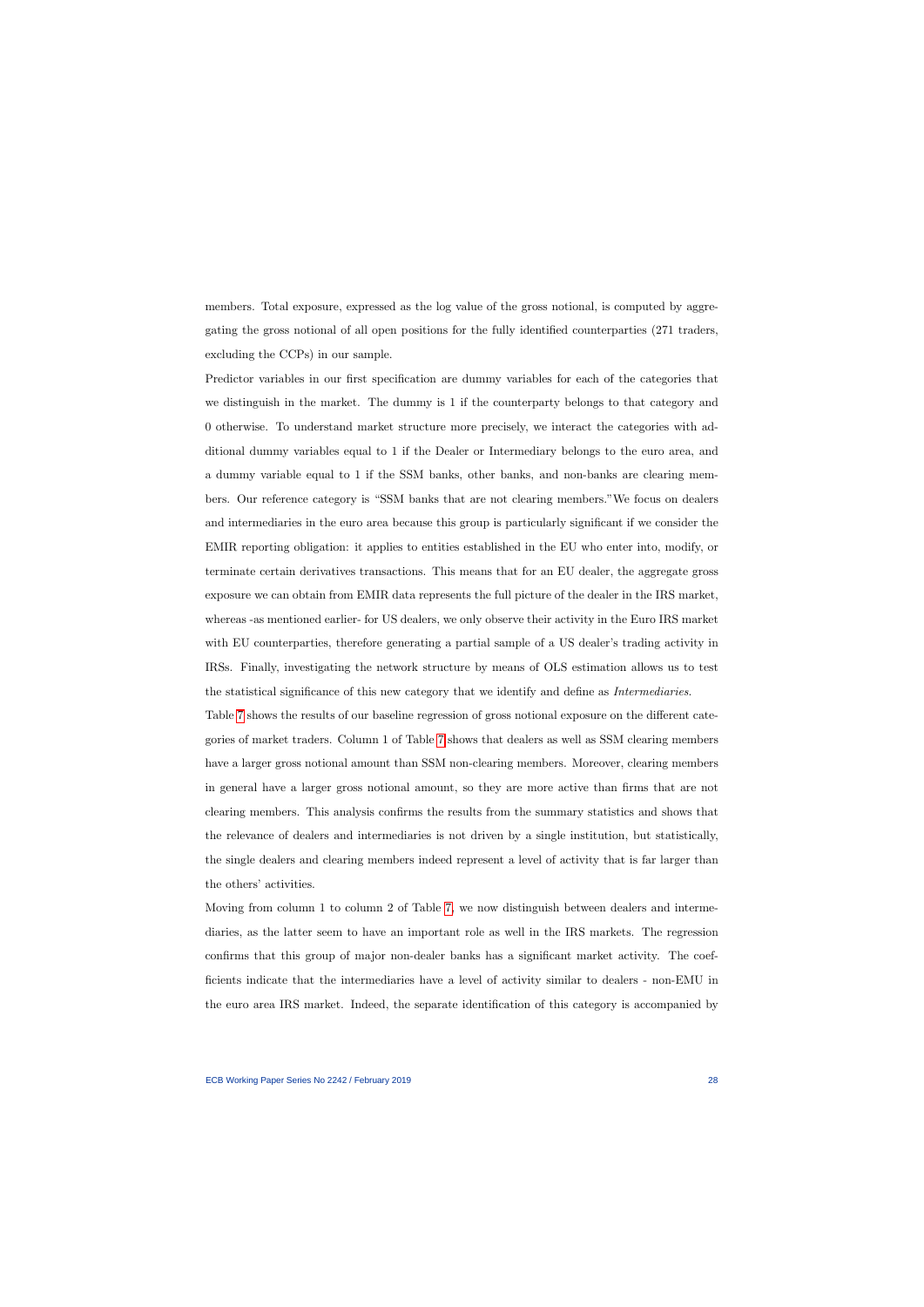an increase in the R-squared of the regression. Since the coefficient for intermediaries-euro area is lower than for dealers-euro area and higher than SSM banks-clearing members, we use the F-Test to test  $(1)$  that the trade activity of euro area dealers  $=$  euro area intermediaries; and  $(2)$  that the trade activity of euro area intermediaries  $=$  SSM banks clearing members  $^{16}$  $^{16}$  $^{16}$ . The results of the F-Test indicate that (1) we can reject the equality hypothesis (i.e., euro area dealers  $\neq$  euro area intermediaries); and (2) we can also reject the equality hypothesis for intermediaries and SSM banks. To correctly interpret the results and the magnitude of the single traders, we need to keep in mind that the category "Dealers - Euro area" contains 4 banks, "Intermediaries - Euro area" contains 6 banks, and "SSM banks - clearing members" contains 28 banks. These findings provide further support to our hypothesis that the new category of major non-dealer banks acting as intermediaries is indeed a combination of the profiles of G-16 Dealers and SSM banks - clearing members, constituting itself as a second-level-core, which is located between the "traditional" core represented by the G-16 Dealers and the periphery of smaller banks and non-banks.

In sum, the regression analysis therefore confirms Hypothesis 2a and 2b (i.e., that dealers and intermediaries are at the core of the network and that non-banks are largely at the periphery of the network).

With the same methodology, we now test Hypothesis 2c (i.e., whether banks are non-specialized, whereas non-banks are specialised). As discussed earlier in the context of Figure [1,](#page-58-0) trading in the IRS market is focused on standardised products. As a next step in the structural analysis, we move toward an investigation of trader specialization. We focus on two key dimensions of the concentration of a firm's trading activity: (i) maturities and (ii) currencies.

In this section, we use the regression approach introduced above to investigate specialization at firm level. In particular, we study whether some groups of firms focus on only certain types of IRSs. Given that in our sample, the complete picture of trade activity is only available for EMU financial institutions, we concentrate on the subsample of the 148 banks. The dependent variable (gross notional) is divided into 12 different types of contracts based on the cash-flow structure (fixed/floating, floating/floating, fixed-fixed) and four maturities buckets (1-3yrs, 4-6yrs, 9-11yrs, and others). Since our database focuses on firms from the euro area, by construction there is a

<span id="page-29-0"></span><sup>&</sup>lt;sup>16</sup>We do not distinguish clearing members from non-clearing members in the dealer and intermediary categories because the firms in these two categories are all clearing members.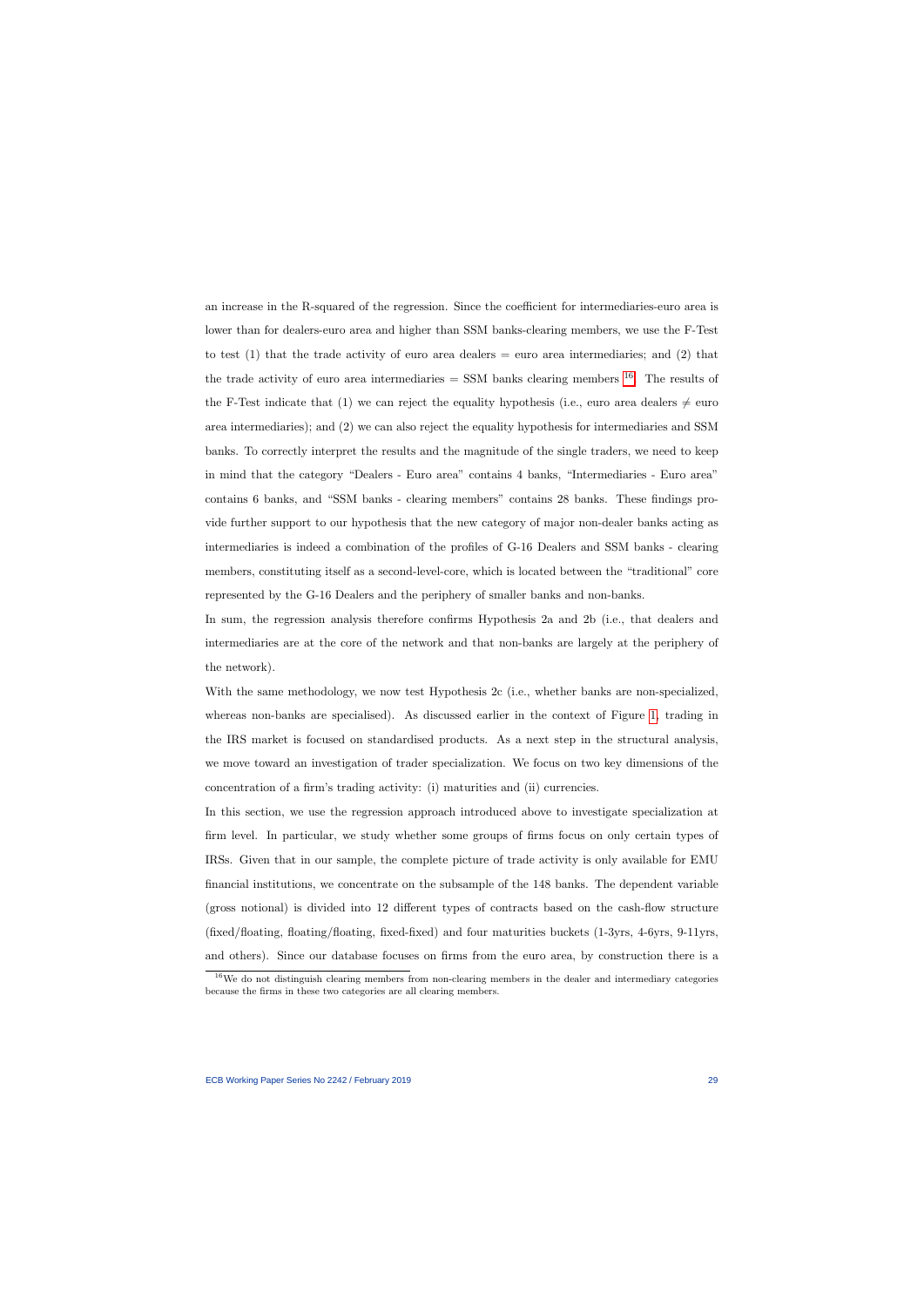concentration on EUR-denominated contracts, and therefore we perform three different regressions for three types of currencies: (i) EUR, (ii) USD, and (iii) others. In particular, we run the following regression:

$$
Trade \; Activity_{k,y,i} = \alpha + \beta_j + M_y + \beta_j * M_y + \varepsilon_{k,y,i}
$$
\n
$$
(2)
$$

Where:

 $TradeActivity_{k,y,i} = Total gross notional of tradeer k on a specific contract maturity bucket y (1-3)$ yrs, 4-6yrs, 9-11yrs and others) and cash flow structure i (fixed/floating, floating/floating, fixedfixed)

 $\beta_j$  = Dummy for category j of traders

 $M_y =$  Dummy for the maturity buckets y

In order to avoid any bias in this regression due to structural features in the dataset, we consider only the period from April 2017 to March 2018 (specifically to avoid overestimation on contracts with longer maturities), and we eliminate contracts expiring in the next few months. The reference group in this specification is constituted by SSM banks (i.e., smaller banks domiciled in the euro area that are neither dealers nor intermediaries).

The estimates for the regression coefficients are reported in Table [8.](#page-52-0) Columns 1, 2, and 3 of Table [8](#page-52-0) show the results for the three different currency buckets in which we divided the total gross notional, respectively: gross exposure for contracts in EUR, in USD and in all other currencies. Table [8](#page-52-0) shows that overall, there is a different specialization in maturities among the three currencies. For EUR-denominated IRSs, there is a concentration on five years; for USD IRSs, the concentration is more on the one-to-three years and the five years. For the other currencies, there is no specific maturity that dominates.

Dealers report higher exposures on standard 10-year-maturity contracts in EUR and USD contracts, while for the other contracts, there is no particular specialisation. Intermediaries do not seem to be specialised in any maturity, which is consistent with their function of intermediation in the market. The category "other banks"is more focused on currencies other than EUR, with a predominance of 10 year-contracts traded in other currencies and very short-term contracts traded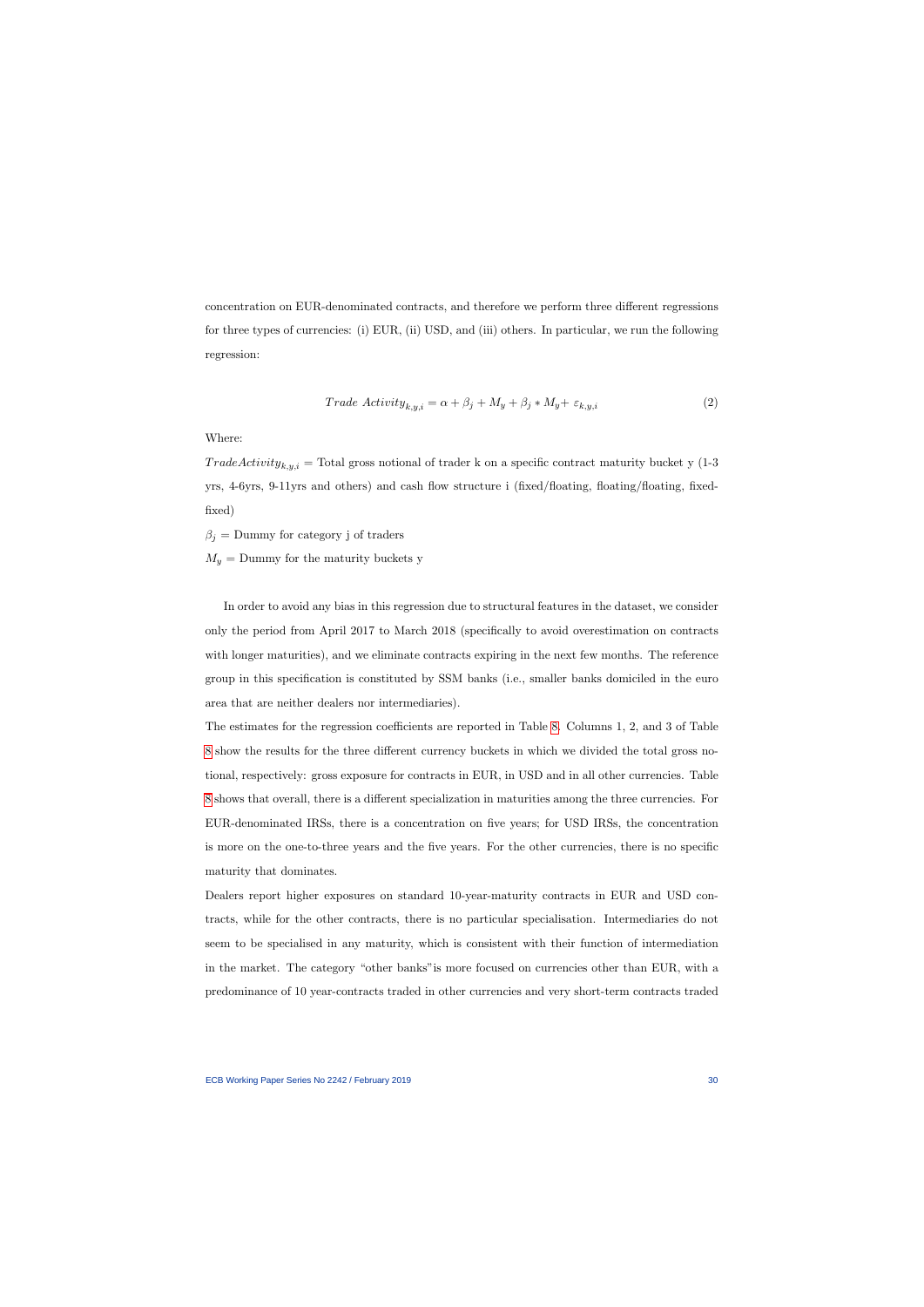in USD.

For robustness, we perform a similar regression by grouping all the contracts in the different maturity buckets and investigate whether dealers show a specialisation on currencies. The analysis shows that dealers are not significantly specialised in a particular currency, and that intermediaries are more specialised in the EUR currency (results are provided upon request).

# 6.3 Hypothesis 3: In absolute as well as relative terms holders of net IRS exposure are located both in the core as well as in the periphery of the network.

The granular nature of our data set allows us to study in detail the structure of net exposures. In particular, we now investigate the flow of interest rate risk as it is captured by the cash flow structure and risk-return tradeoff of plain-vanilla IRS. We are aware that a net IRS exposure might indicate a proprietary position, a hedging position of other balance-sheet exposures, or a client exposure. As [Hoffmann et al.](#page-43-4) [\(2017\)](#page-43-4) show, the composition of a bank's mortgage book, in particular the share of fixed-rate versus floating-rate exposures, is a key factor for the structure of a bank's interest rate risk. They also find that euro area banks' derivative positions reduce their balance-sheet IR risk exposure by around 25% on average. For our global sample of banks, there are no consistent and reliable publicly available measures of interest rate risk. Therefore, we cannot pursue the analysis of the disaggregated firm-specific motivation for IRS trading further. In particular, the lack of data precludes us from disentangling the hedging of balance-sheet positions, proprietary trading, and position taking for third parties. Our methodology, which is closely determined by the limitations of the dataset, does not allow us to distinguish these motives for IRS trading in detail. Nevertheless, our analysis is per se important because it allows us to investigate who is taking either the fixed or floating interest rate risk in this market and is therefore potentially affected by margin calls in case of sizable shocks on the level or volatility of interest rates.

Given their vital role as market makers, dealers typically run matched positions. In essence, their business model is oriented toward intermediation rather than outright retention of interest rate risk. Dealers (and intermediaries) are therefore both buyers and sellers and generate a complex network of exposures. This interconnected series of risk transfers among market players creates a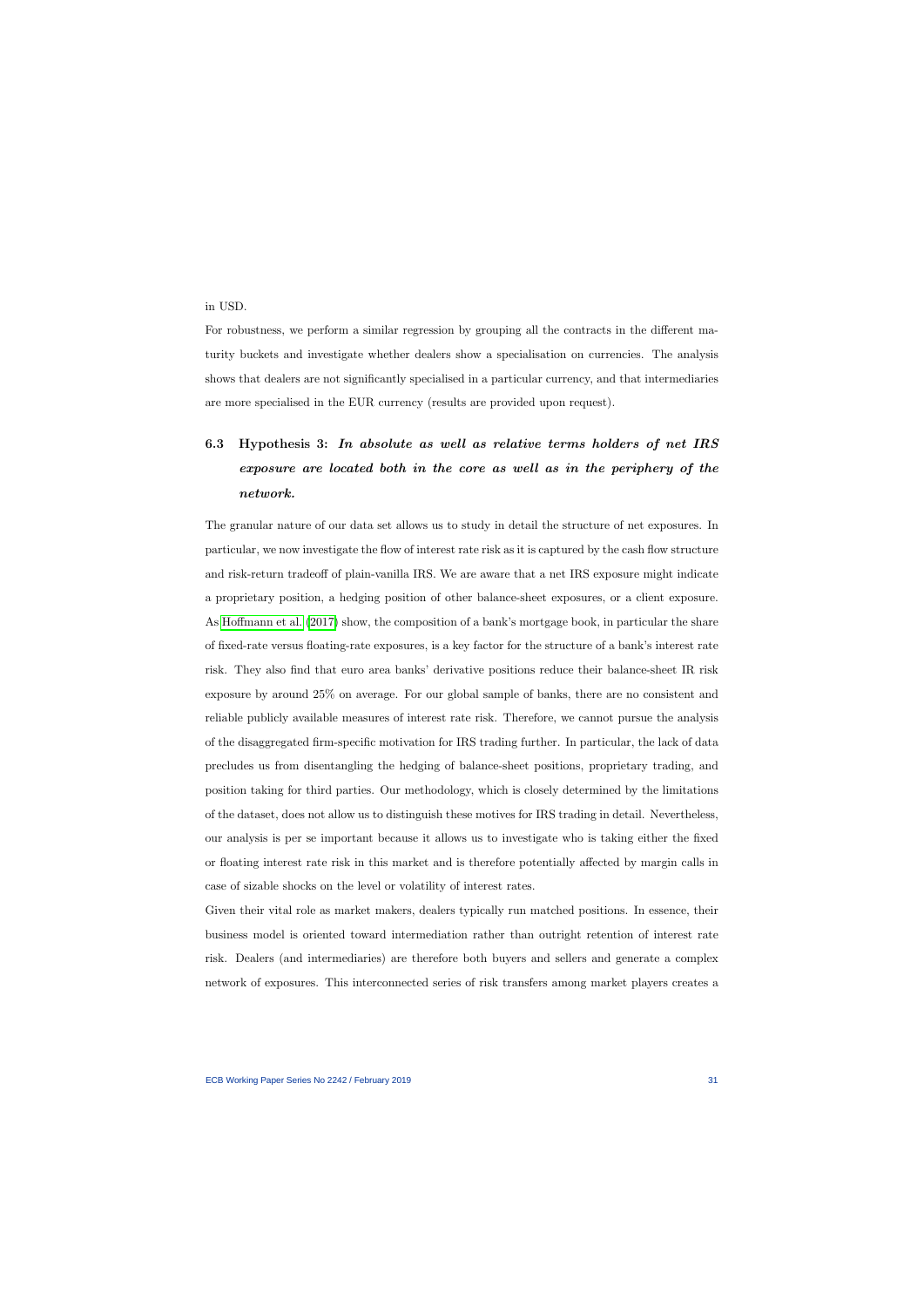mechanism that the literature discusses as a "flow of risk"(cf. [Battiston et al.](#page-41-4) [\(2018\)](#page-41-4)).

In the previous sections, we have already reported the summary statistics for the net exposure across categories, both in terms of distribution across traders (Table [5\)](#page-49-0) and aggregate values (Table [6\)](#page-50-0). We now implement the concept of risk absorption to study the flow of risk in the IRS market. For this purpose, we compute the ratio of net over gross notional. Table [6](#page-50-0) shows that the sum of the net exposures is positive and equal to EUR 12 trillion for dealers and negative for all the other categories. The second-largest net exposure in absolute terms is represented by CCPs and is equal to 7.9 trillion, indicating that there is a significant flow of risk that is matched by noneuro financial institutions. The third-largest category consists of the intermediaries from the euro area and the fourth is non-banks with, respectively, EUR 1.3 trillion and 1 trillion. However, the ranking is quite different if we consider the net over gross notional ratio, where, among the euro area financial institutions, those with the largest ratio are non-banks and other banks that are non-clearing members, indicating that their positions are more directional. A detailed description of the distribution of the net over gross ratio is reported in Figure [6](#page-63-0) for all 282 firms included in the analysis. Figure [6](#page-63-0) shows that the institutions with the largest net/gross ratio are the other banks and non-banks showing both a positive and a negative large net over gross ratio, and those with a net over gross ratio close to zero are dealers, intermediaries, CCPs, and insurance companies. Hence, the large net notional volumes that we observe for dealers are to a large part due to their large gross notional exposures. In this context, we also highlight a structural difference with IRSs compared to other OTC derivatives such as CDS. As [Bellia et al.](#page-41-2) [\(2017\)](#page-41-2) illustrate, in the CDS market, dealer absolute net exposure is far lower than almost all other market participants, even if their gross notional is several times larger than all other market participants.

We use the regression setup introduced above to test the nature of the flow of risk. In particular, we try to detect which categories function as risk absorbers in the euro area IRS market. For this purpose, we focus on two measures:

- The ratio of net divided by gross notional which indicates how much each trader is exposed on one side (fixed / floating) with respect to its overall exposure;
- The absolute value of the net notional.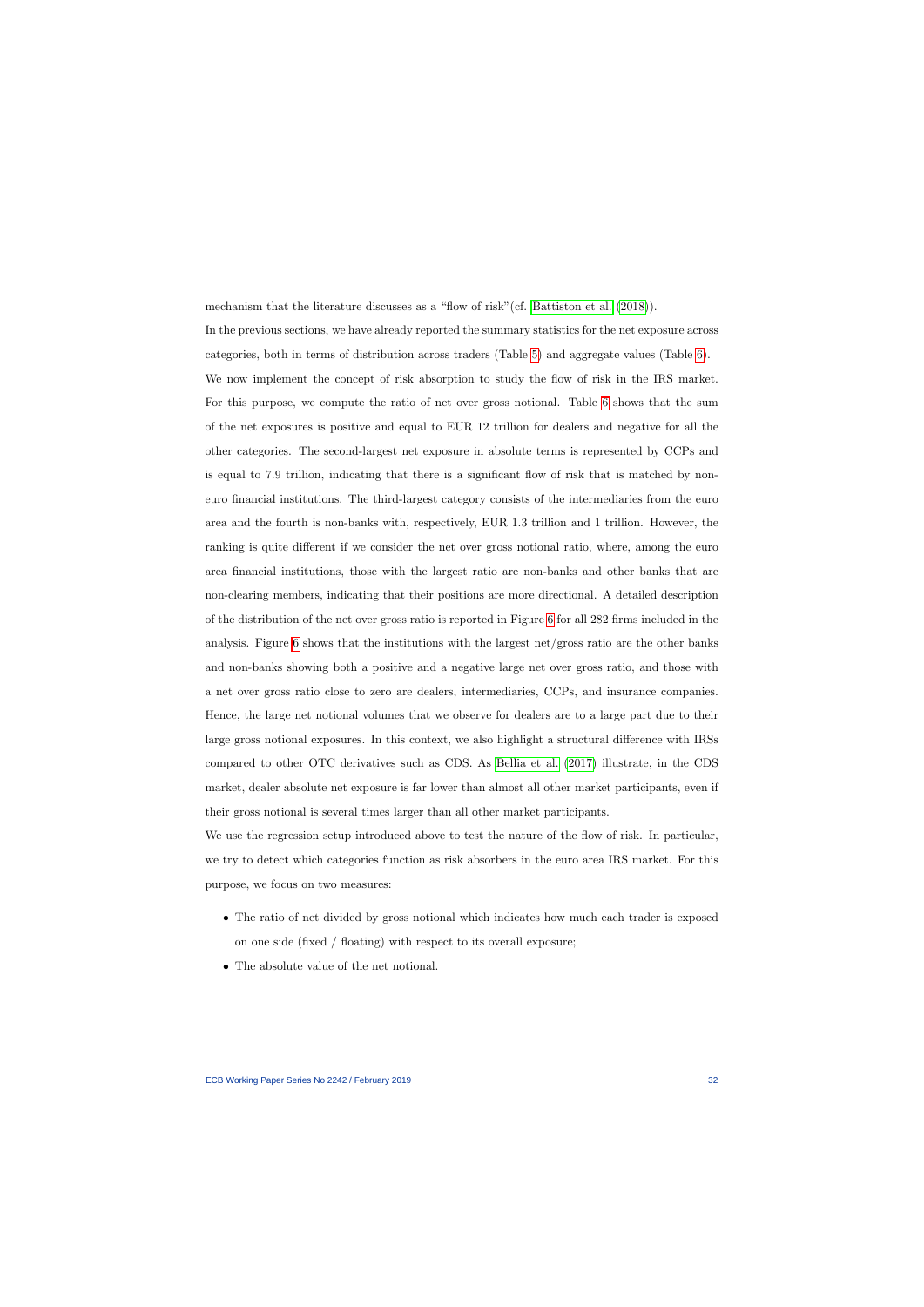By using these two dependent variables, respectively reported in column 1 and 2 of Table [9,](#page-53-0) we can study the risk absorption, both at trader level and also at the level of the market overall. The specification of the baseline regression on risk absorption is

$$
Net\,\,Exposure_k = \alpha + \beta_j * X + \varepsilon_k \tag{3}
$$

Where Net  $Exposure_k$  is, for the first regression, the ratio computed as the net notional over the gross notional for every trader k, in absolute value; and for the second regression, the aggregate net notional in absolute value;  $\beta_i$  are dummies for the different categories of traders in which the market is divided and X is a dummy interaction variable that separates dealers and intermediaries domiciled in the euro versus non-euro area, or other banks and non-banks that are clearing members as opposed to non-clearing members. In contrast to the previous setup, we now split the non-bank category, separating insurance companies and pension funds from the other non-banks. The motivation for this approach is that we expect these two subcategories to have different risk profiles due to the different natures of their businesses.

The results are reported in Table [9.](#page-53-0) The first column of Table [9](#page-53-0) shows that the net/gross notional ratio for dealers EMU is in the lower part of the range and roughly similar to positions for dealers outside the euro area and intermediaries from the euro area. We find similar results for SSM banks that are clearing members as well as for insurance companies and pension funds. This means that if we normalize by trading activity, traders with larger net/gross notional ratio are SSM non-clearing members, and other banks. The coefficient for dealers EMU is now less significant and lower (i.e., it is less negative compared with the other categories, suggesting a higher net over gross exposure). Moving from the trader perspective to a broader perspective with the regressions dependent variable expressed as the net notional in absolute value in column 2 of table [9,](#page-53-0) we observe that the dealers and intermediaries remain the most significant traders, bearing the bulk of the IRS market exposure.

In sum, these results allow us to accept our Hypothesis 3. We confirm that net notional exposures are located both in the periphery, where smaller entities are more exposed, but at the same time, the mass of market exposure remains in the core where dealers (also due to their larger gross notional) are more exposed than other major firms.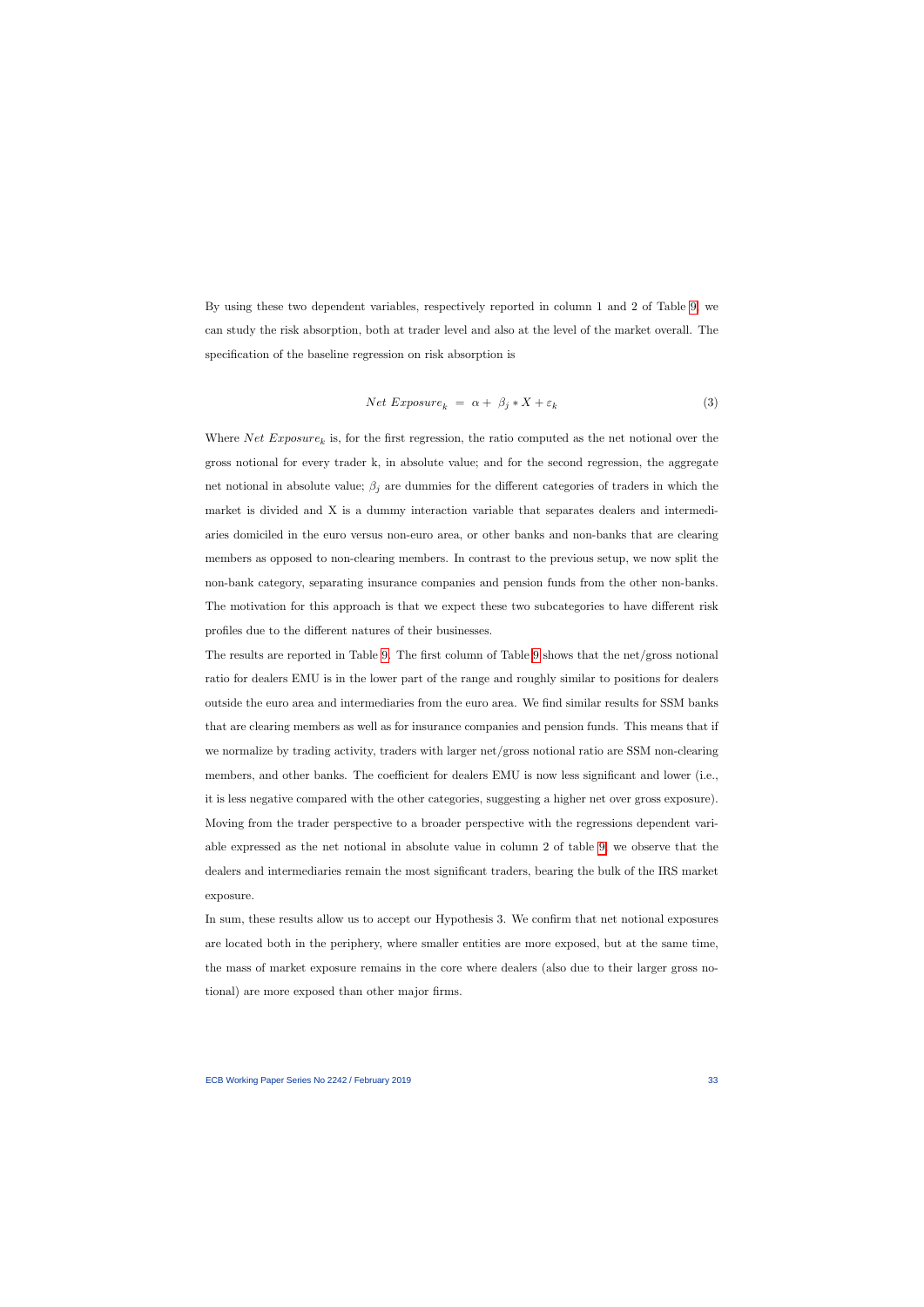## 6.4 Hypothesis 4: Bank size explains a bank's market activity.

The use of IRSs is also closely linked to the size and composition of a bank's balance sheet. In particular, large banks and those who hold a large fraction of their assets in loans, bonds, or deposits for which hedging of interest rate risk is necessary from a business-model perspective, might be very active in the IRS market. In this section, we add bank size, expressed as total assets (in log value), to our set of explanatory variables and investigate to what degree market activity is explained by differences in size.

We therefore add the bank size to the regression equation (1). The baseline regression is now

$$
Y_k = \alpha + \beta_j * X + BA_k + \varepsilon_k \tag{4}
$$

Where  $Y_k$  is the dependent variable considered in equations 1 and 4 (i.e., log of gross notional, absolute net over gross ratio exposure, log of absolute value of the net notional exposure).  $BA_k$ is the log of total assets of bank k as of the end of 2017. For this specification, the number of observations is smaller than in the previous regression analysis because balance-sheet data were not available for all banks, and in particular, there are no comparable data for non-banks (e.g., hedge funds). Results are reported in Table [10.](#page-54-0)

The first column of Table [10](#page-54-0) shows that banks with larger balance sheets also have a higher exposure to IRSs. The coefficient is positive and significant at the 1% level. Indeed, after introducing the log of total assets in our regression, we can see how only three categories keep their significance with respect to the reference group: Dealers - Euro area, Intermediaries - Euro area, and SSM banks - clearing members. The other categories have now become insignificant and their differences in trading activity are largely driven by their differences in size. Column 2 of Table [10](#page-54-0) illustrates the role of bank size on the net over gross exposure ratio. As expected, log of total assets is not any more significant, and results are similar to those already presented above. In column 3, we also investigate whether the absolute differences in net exposure are driven by bank size. The regression results show that the coefficient for log of total assets is significant and positive, and that only the coefficient of dealers and intermediaries remains significant, indicating that the net exposure for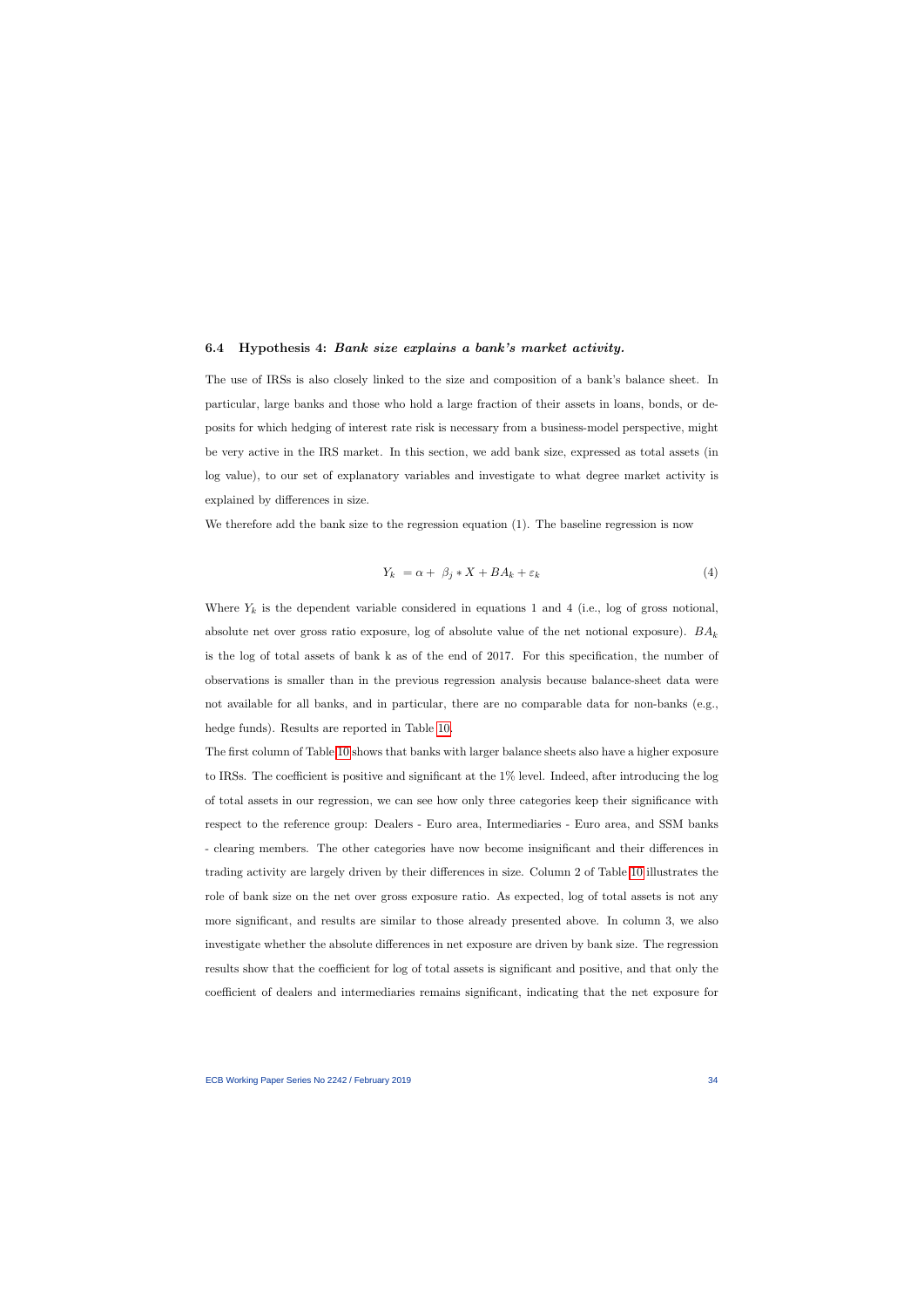the other institutions is largely driven by bank size. Finally, as a robustness check, we divide the net exposure by bank size, confirming that the only difference in this ratio refers to dealers and intermediaries.

In sum,we can accept Hypothesis 4 on the role of banks' size data explaining the structure of market activity. Nevertheless, bank size cannot explain the important role of dealers and intermediaries in the IRS market.

## 6.5 Hypothesis 5: Basel III capital and liquidity ratios:

5a) Bank capital (measured by CET1 / risk-weighted assets) and liquidity (measured by liquid assets / total assets) ratios are positively related to a bank's gross and net notional.

# 5b) Banks' leverage ratios (as measured by CET1 / total exposures) are positively related to their IRS market activity.

In the analysis so far, we have documented that dealers and intermediaries play an important role in the IRS market in terms of trading activity and net exposure and that their role is not completely explained by the size of their balance sheets. We now investigate the role of Basel III capital and liquidity ratios in influencing trading activity.

We extend the previous specification by adding three explanatory variables derived from bank balance-sheet data, namely liquidity ratio (SNL variable "Liquid Assets"divided by total assets), CET1 ratio, computed as CET1 capital over risk-weighted assets, and the leverage ratio (fully loaded CET1 and additional tier 1 capital divided by total leverage exposure)<sup>[17](#page-35-0)</sup>. We then interact the leverage ratio and total assets variables to investigate their combined effect. Our fifth specification is:

$$
Trade \; Activity_k = \alpha + \beta_j + BA_k + RWC_k + LR_k + L_k + L_k * BA_k + \varepsilon_k \tag{5}
$$

Where the LHS remains the same as in the previous specification,  $RWC_k$  is the risk-weighted capital ratio, LR the liquidity ratio, and L the leverage ratio for bank k as of the end of 2017. and  $L_k * BA_k$  is the variable generated by interacting the leverage ratios with banks' total assets.

<span id="page-35-0"></span><sup>17</sup>Source for all balance-sheet data is SNL.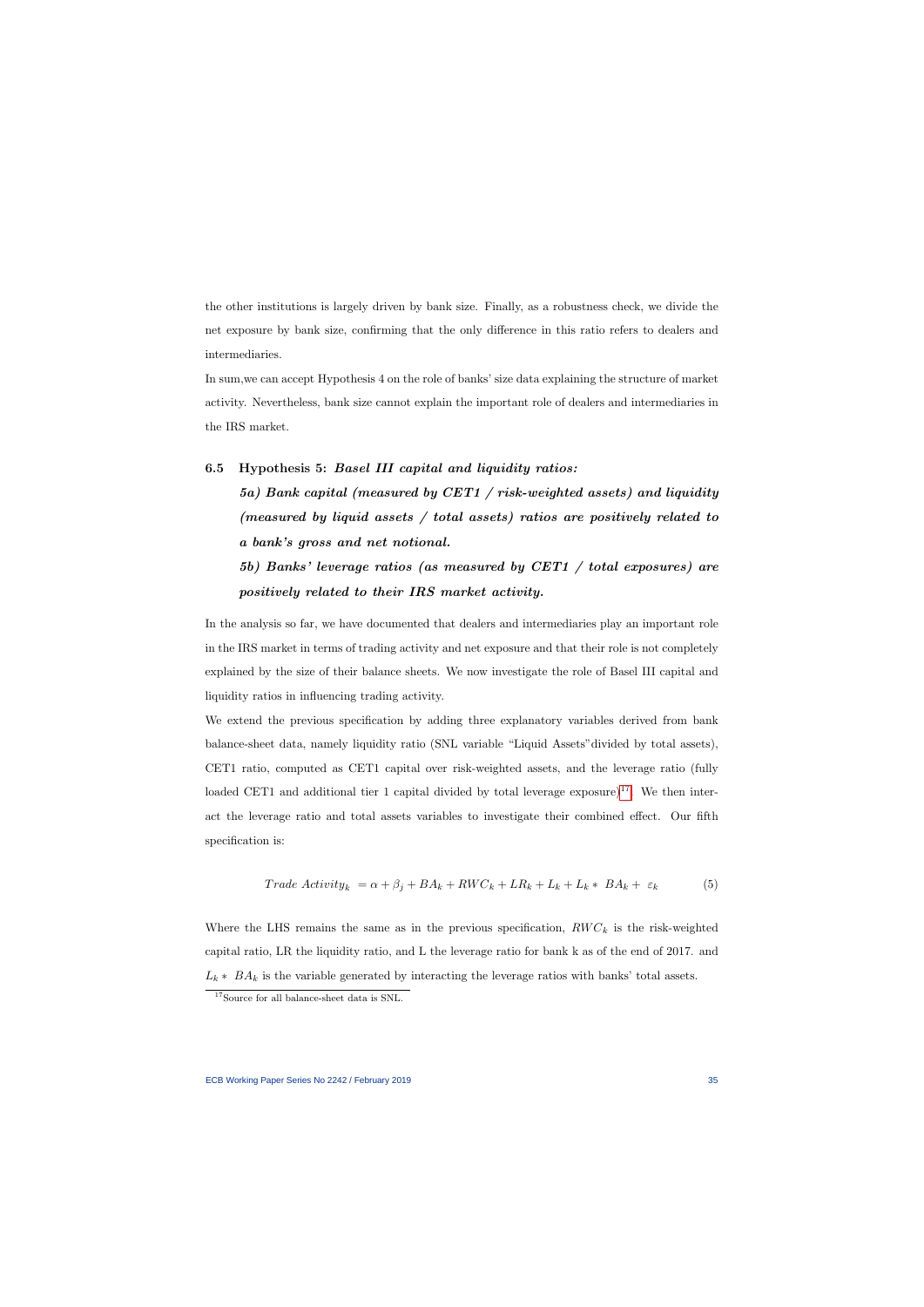Table [11](#page-55-0) shows the results of this set of regressions. Comparing the liquidity ratio and leverage ratio, only the second one is significant for the gross exposure prediction. The negative sign suggests that banks' leverage ratios (as measured by CET1 / total exposures) are negatively related to their IRS market activity. This is an additional effect caused by including in the denominator a more coarse measure of the derivatives exposure. Therefore, banks that are more active in trading derivatives (especially derivatives with large notionals, such as IRSs) have lower leverage ratios (as confirmed by Table [6\)](#page-50-0). To better understand the impact of banks' leverage ratio on IRS trading activity, we interact the leverage ratio with bank size. This interaction coherently suggests that banks with lower leverage (i.e., higher capital to total assets) are more active in IRS.

To further ivestigate our hypothesis on the role of capital and liquidity, we use an F-test to check the equality hypothesis of "euro area dealers versus euro area intermediaries"and the equality hypothesis of "euro area intermediaries versus SSM banks."This time, we cannot reject the equality hypothesis for dealers and intermediaries, but we reject the equality hypothesis for intermediaries and SSM banks. The result suggests that IRS market activity is not significantly related to a bank's liquidity, whereas capital indeed plays a significant role. While, as tested before, in terms of trading activity, intermediaries represent a hybrid category between SSM banks and dealers, when including balance-sheet variables, we find that their activity is more similar to dealers than to SSM banks.

In sum, the regressions in this section confirm the findings by [Acosta-Smith et al.](#page-41-9) [\(2018\)](#page-41-9) or [Haynes](#page-43-1) [et al.](#page-43-1) [\(2018\)](#page-43-1) on the leverage ratio as a factor which may restrict bank participation in the OTC derivatives markets.

# 6.6 Hypothesis 6: There is no material dispersion of transaction prices for Dealers vs. Intermediaries and Basel III capital and liquidity ratios can explain price dispersion.

In this section, we investigate whether price differences (already briefly discussed earlier) depend on trader category (i.e., whether the firm is a dealer, an intermediary or a smaller bank) and depend on the trader's side in the transaction (if the firm is the initiator and is paying fixed or receiving fixed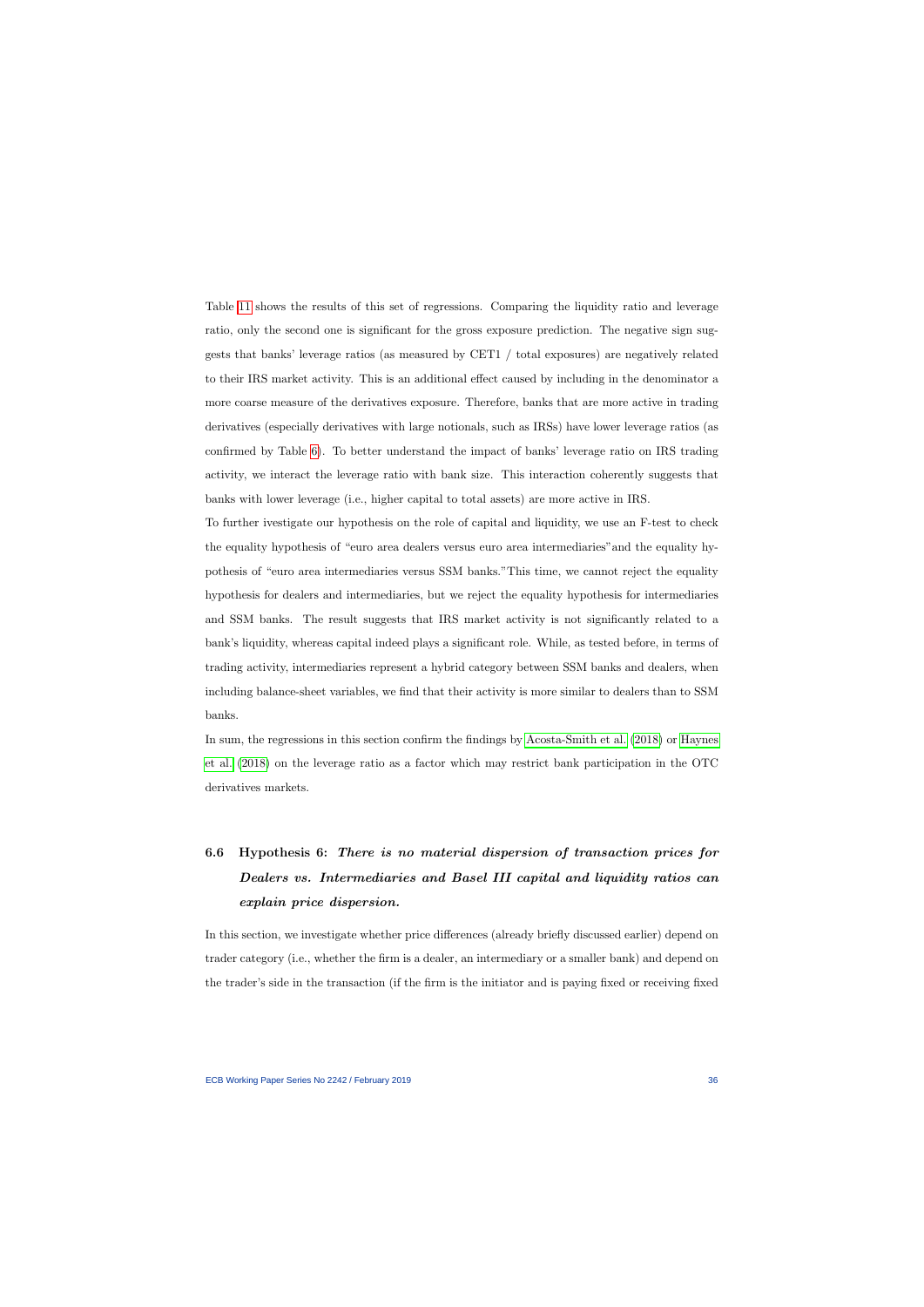interest rate). We identify the "initiator"based on the assumption that the initiating party has to offer an incentive for a counterparty to enter into the trade. Therefore, if the reported price in our dataset is higher than the reference price (Reuters' official rate), we assume that the counterparty paying fixed (i.e., the buyer) was the initiator of the trade (and vice versa).

The statistics reported in Table [4](#page-48-0) provide a simple description of pricing dynamics, but they omit that the transaction price should be affected if the buyer or the seller is an initiator or not (i.e., will pay or receive the bid and the ask price). Therefore, this simple analysis is biased because we do not consider the difference in the price when the trader initiates the trade (and pays the ask or receives the bid) or when it is not initiating the trade and therefore gets the best conditions (i.e., pays the bid or receives the ask).

Table [12](#page-56-0) shows the descriptive statistics of price difference for the above-mentioned subsegments. We observe that, in terms of univariate statistics, intermediaries have both a better mean and median price difference than the dealers. This result also applies to other banks. The finding is robust when the initiator is paying or receiving the fixed interest rate. It seems that the market power of dealers does not translate in a material price advantage. Indeed, on average, when they initiate a contract where they are buyers and therefore pay a fixed rate, the average transaction price exceeds the floating rate and is higher than the prices that other categories propose when they initiate a contract as buyers. Intermediaries benefit from lower price dispersion, lower fixed rates payed, and lower fixed rate received. On the other side, the price spread for the trader who is not the initiator is also lower than the one charged by dealers; therefore these differences might be due to aspects that the simple statistical univariate analysis could not capture (e.g., the type of the contract, the size of the transaction, and so on). For this reason, we analyse the price dispersion using regression analysis, which builds on the specifications which we used to analyse notionals. Our specification for the regression price analysis is:

$$
Price\ Diffference_{i,k,t} = \alpha + \beta_j + V_{i,k,t} + BA_k + RC_k + G_t + H_y + \varepsilon_{k,t}
$$
\n
$$
(6)
$$

Where the Price  $Difference_{i,k,t}$  of contract i, by trader k at time t

<span id="page-37-0"></span> $\beta_i$  = indicates that the trader is a dealer, an intermediary, or another bank. For the price analysis, we consider only euro area dealers and intermediaries because of price data quality and availability.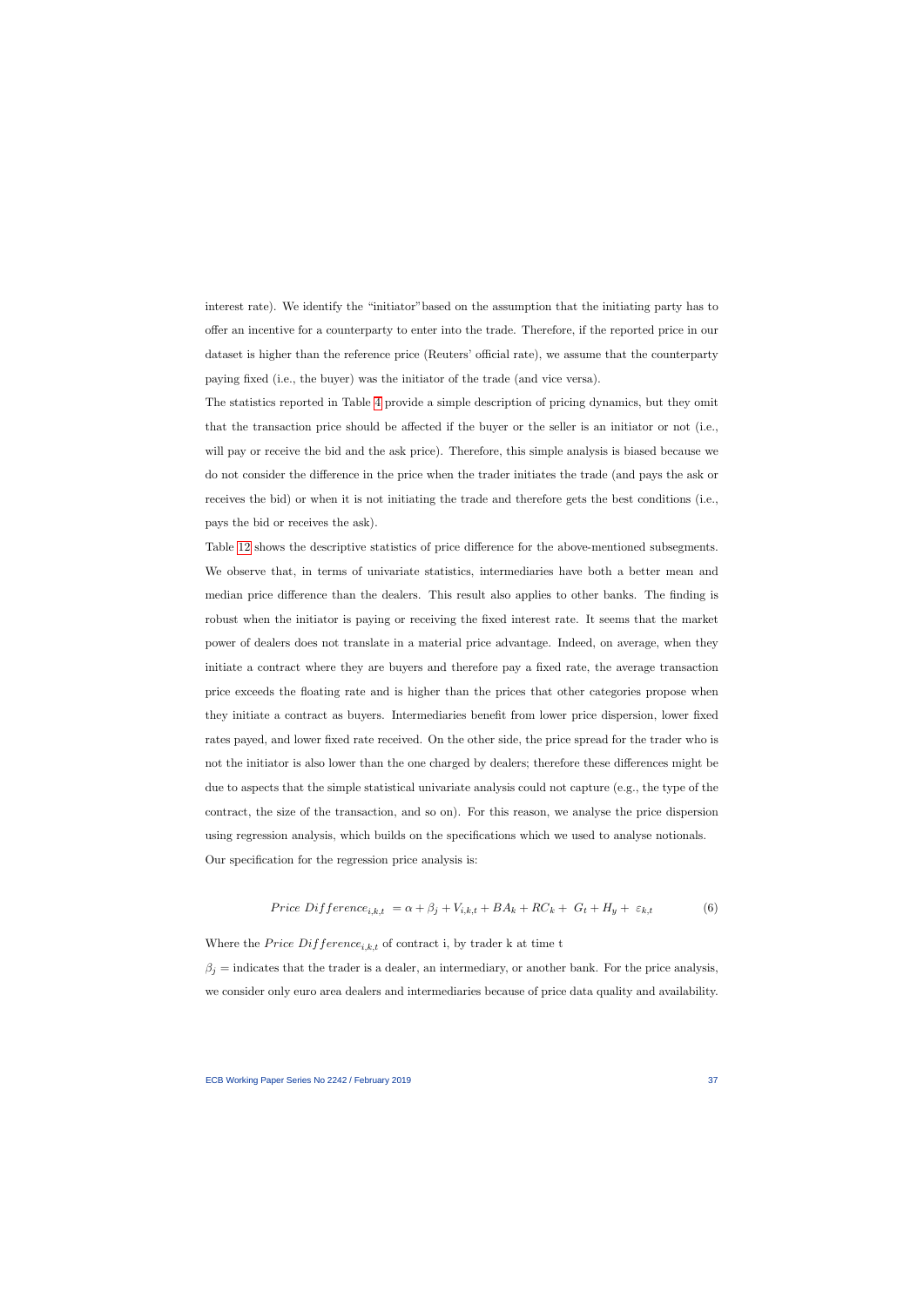$V_{i,k,t}$ =is the log of the volume of the contract i, made by trader k at time t

 $BA_k =$  is the logarithm of total assets of the trader k.

 $RC_k =$  is a vector of the Basel III capital and liquidity ratio:  $RWC_k$ ,  $LR_k, L_k$ 

 $G_t =$  is the daily time fixed effect

 $H_t =$  is the contract fixed effect: Euribor3m to 5 years, Euribor 3m to 10 years, Euribor 6m to 5 years or Euribor 6m to 10 years

We estimate four regressions by distinguishing between initiators and non-initiators, and between paying fixed and receiving fixed interest rates. Results are reported in Table [13.](#page-57-0)

Column 1 reports the results of the regression when the trader is initiating the trade and paying a fixed interest rate. In this specification, we do not find any significant difference in the price paid by the trader if it is a dealer, an intermediary, or another bank. The difference in price is largely driven by the volume of the individual transaction: larger transactions have a lower interest rate paid by the trader who initiates the trade. Bank size, in this case, is not highly relevant, and also the Basel III capital and liquidity ratios are almost insignificant. Only the leverage ratio is significant and negative, indicating that firms with larger capital over total exposure ratios could afford to take these positions and get a better price. In column 2, we report the regression analysis when the trader is initiating a transaction and receiving a fixed interest rate. In this case, the dependent variable is negative. Here, both dealers and intermediaries are able to receive a fixed interest rate that is better than other banks', with a coefficient that is slightly better for the dealers. However, the dealers' coefficient is significant only at the 10% level, indicating high variability. Instead, the coefficient on intermediaries is significant at the 5% level, and therefore has a lower level of variability. Larger transactions also benefit from better conditions on rates. Bank size is also not strongly significant. Among the Basel III ratios, the leverage ratio seems to be most relevant, indicating that, again, banks with more capital over total exposure are able to receive a better fixed interest rate. The other two columns investigate the cases wherein the trader is not initiating the trade; these columns are largely symmetric to the previous two columns given that, in a significant part of the transactions, they just mirror the previous two regressions.

In sum, we find that, from a pricing perspective as well, intermediaries are important traders in the IRS market and might in some cases even get better pricing than dealers. Moreover, Basel III capital and liquidity ratios matter as determinants of price dispersion. There is also some evidence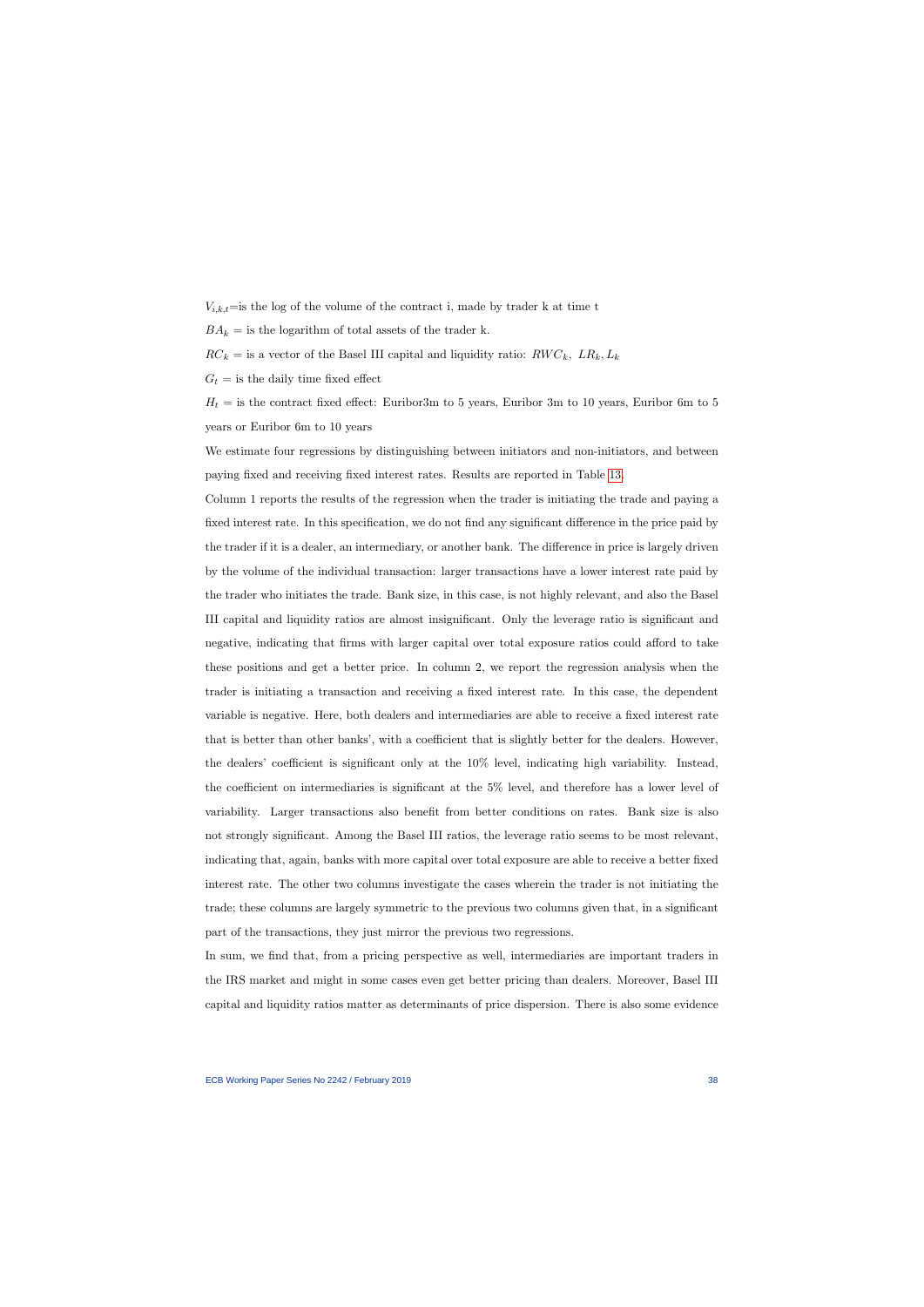that banks tend to transfer the larger costs of capital from their transactions on the IRS market to counterparties. In particular, banks with potential leverage ratio constraints tend to charge a higher price or - symmetrically - banks with lower leverage constraints might offer a better price to their counterparties.

## 7 Robustness and Additional Results

In this section, we start by showing two tables produced with the aim of checking the robustness of our results. To confirm the robustness, we use three approaches:

First, we re-estimate the baseline regression with the sample for September 2017 rather than March 2018. Table [14](#page-64-0) shows the results. We can clearly see that the categorization of banks and non-banks into the different groups used in our analysis holds even when considering a different point in time (i.e., from 1970 to September 2017, in this check).

Second, we re-estimate the baseline regression of the distribution of risk absorption with fixedfloating swaps only, thereby dropping the fixed-fixed and floating-floating contracts or contracts that cannot be clearly defined. Table [15](#page-65-0) shows the results. As expected (see Figure [1](#page-58-0) for the concentration of fixed-floating contracts in our sample), the results are confirmed.

Finally, we analyse the impact of dropping noneuro area intermediaries. Table [16](#page-66-0) shows the results of our first baseline regression on trade activity (LHS: log of gross notional) excluding from the sample the intermediaries that do not belong to the euro area. The results are confirmed.

Table [17](#page-67-0) shows the results for specialisation in terms of currencies, and Table [18](#page-68-0) summarises the price data filtering.

## 8 Conclusions

This paper uses a number of perspectives to investigate the anatomy of the euro area IRS market. In particular, we explore notional measures as well as observed transaction prices. We move from the transaction level to the level of aggregate exposures. Our approach provides new evidence to regulators and policy makers regarding the structure and activity in the IRS market along two dimensions: (1) risk absorption and (2) the impact of regulatory reforms such as the clearing obligation and the role of Basel III capital and liquidity ratios in influencing trade activity.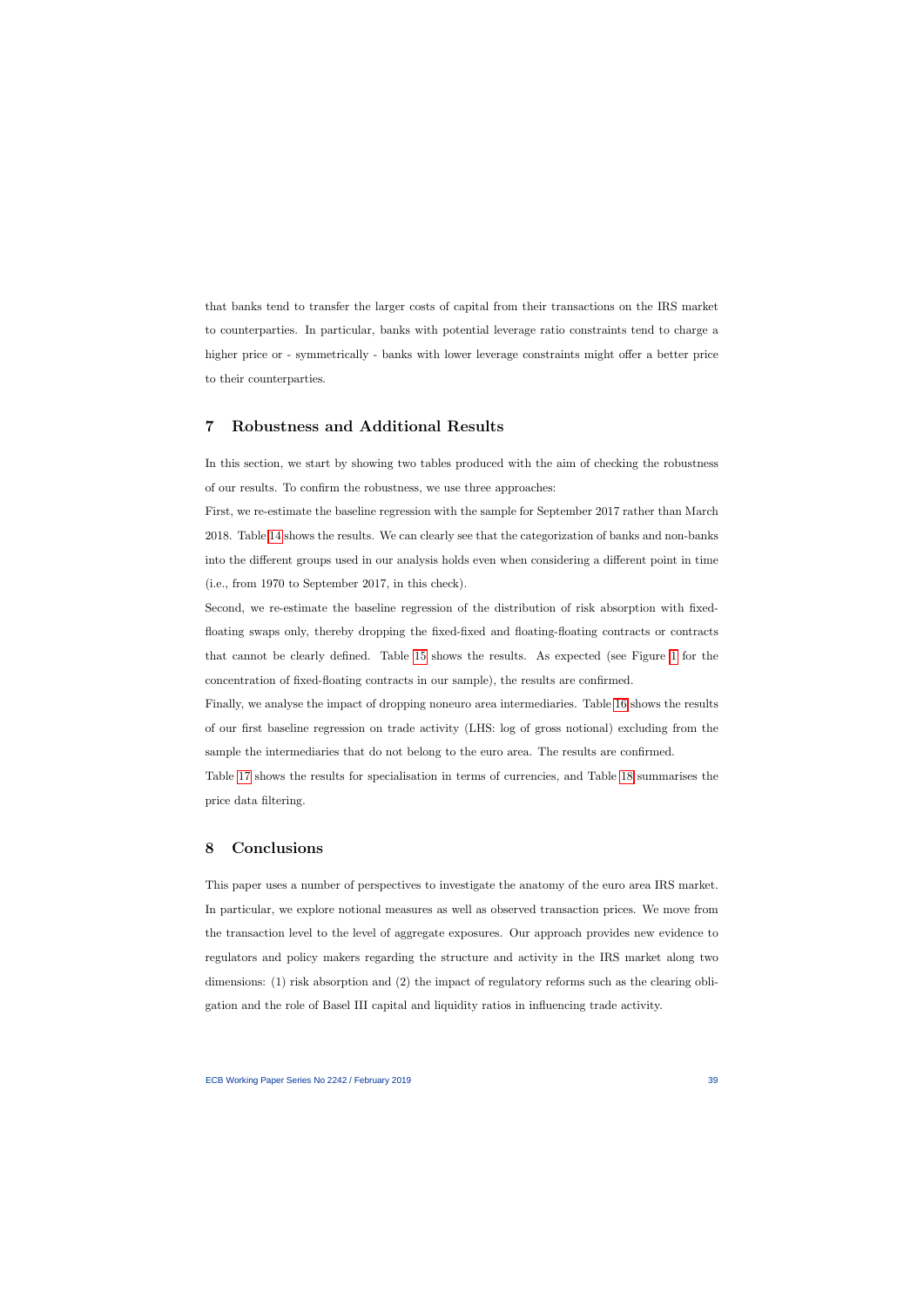Overall, we show that on one side, the structure of the market in terms of trading activity is not just concentrated on a few global dealers. We highlight the relevance of the role of other institutions (intermediaries) that provide a significant contribution to trading activity. As regards net exposures, we document that our measure of risk absorption is not just concentrated at the periphery of the network, but also at the core, and this differentiates the IRS market from other OTC derivatives markets like CDS. Moreover, we show that bank size is not the only variable able to explain differences in trading activity, but Basel III capital and liquidity ratios play a significant role in a market where counterparty credit risk now has been dramatically reduced due to the mandatory clearing obligation. In terms of the Basel III capital and liquidity ratios, the leverage ratio has an important role in explaining trading activity. We find that firms having a larger capital over total exposure ratio have lower trading activity. This is due to a peculiarity of the small and medium banks whose leverage ratios often exceed those of larger banks. In contrast, for large banks, different leverage ratio levels influence their trading activity. We find that firms having a larger capital over total exposure ratio have lower trading activity. Our analysis confirms the claims of some market observers (cf. [Haynes et al.](#page-43-1) [\(2018\)](#page-43-1)): The leverage ratio imposed by Basel III may provide a constraint to the trading activity in the IRS market even if it has no direct material effect on the net over gross ratio. The other Basel III ratios such as risk-weighted capital requirement or liquidity ratios have no significant effect on explaining trading activities. Regarding net exposure, the only exception is the risk-weighted capital requirement. Here, a larger ratio is linked to a larger net exposure on the IRS market.

Finally, our analysis of price dispersion finds that it is still significant even if counterparty risk is nowadays less relevant due to mandatory central clearing. Dealers and intermediaries are obtaining similar better pricing when they initiate the trade with asymmetries between paying and receiving fixed interest rates. We also show that Basel III capital and liquidity ratios affect price dispersion. We find that those firms with leverage ratio constraints do search more in order to get a better price if they are large banks. Risk-weighted capital requirements also matter in explaining price dispersion.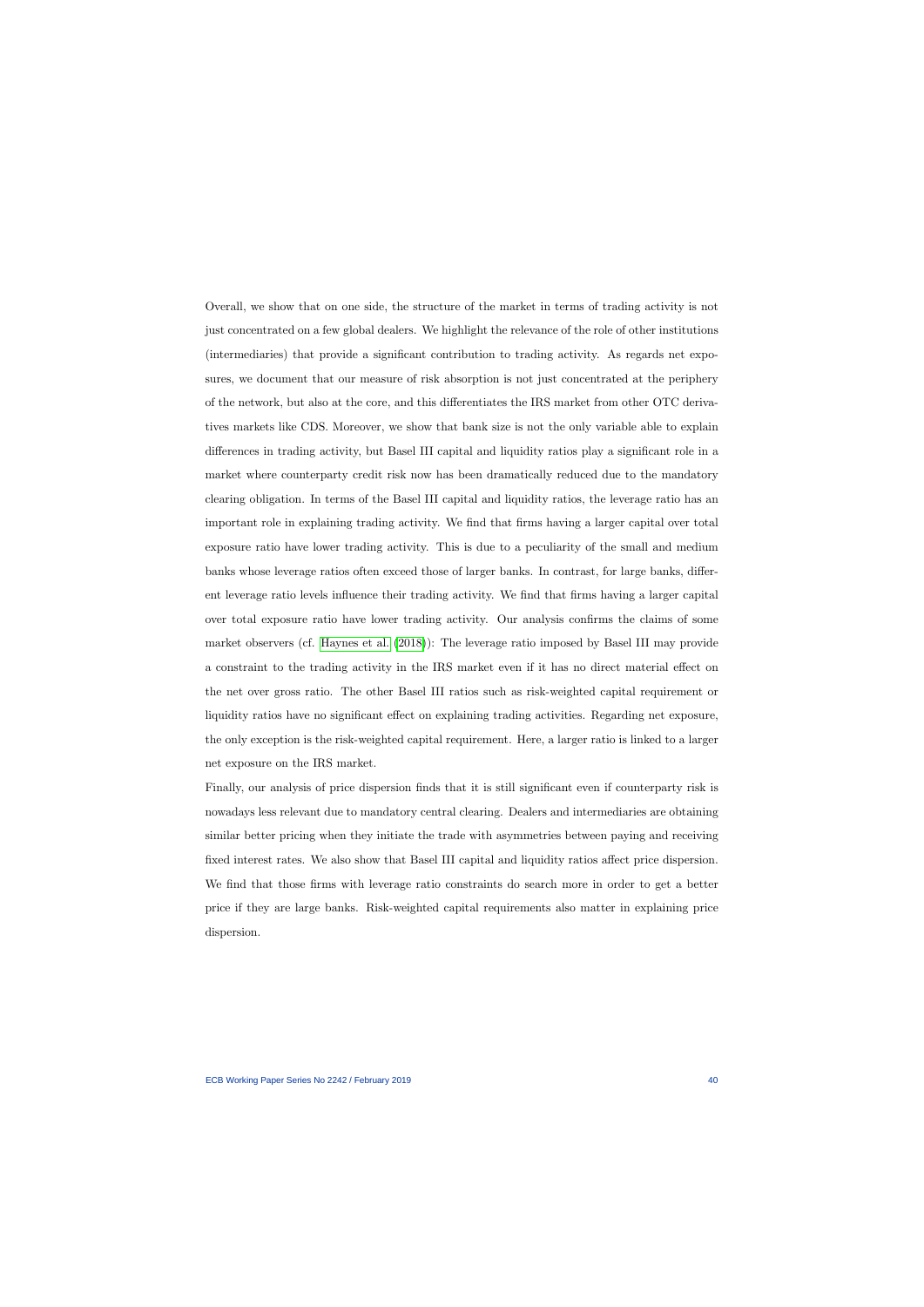## References

- Abad, J., I. Aldasoro, C. Aymanns, M. D'Errico, L. Fache Rousová, P. Hoffman, S. Langfield, M. Neychev, and T. Roukny. 2016. Shedding light on dark markets: First insights from the new EU-wide OTC derivatives dataset. ESRB Occasional Paper, No. 11.
- Abbassi, P., and F. Bruning. 2018. The Pricing of FX Forward Contracts: Micro Evidence from Banks Dollar Hedging. Federal Reserve Bank of Boston Working Paper, No. 18-6.
- Acharya, V., M. J. Fleming, W. B. Hrung, and A. Sarkard. 2016. Dealer financial conditions and lender-of-last-resort facilities. Journal of Financial Economics, pp. 1–27.
- <span id="page-41-1"></span>Acosta-Smith, J., G. Ferrara, and F. Rodriguez-Tous. 2018. The impact of the leverage ratio on client clearing. Bank of England Staff Working Paper, No. 735.
- Adrian, T., E. Etula, and T. Muir. 2014. Financial Intermediaries and the Cross-Section of Asset Returns. Journal of Finance .
- Andersen, L., D. Duffie, and Y. Song. 2018. Funding value adjustments. Journal of Finance.
- <span id="page-41-7"></span>Arora, N., P. Gandhi, and F. A. Longstaff. 2012. Counterparty credit risk and the credit default swap market. Journal of Financial Economics 103:280–293.
- <span id="page-41-9"></span>Bank for International Settlements. 2017. Semiannual OTC derivatives statistics at end-2016.
- <span id="page-41-10"></span>Battiston, S., M. D'Errico, M. Scheicher, and T. Peltonen. 2018. How does risk flow in the credit default swap market. Journal of Financial Stability 35:53–74.
- <span id="page-41-6"></span>Bellia, M., R. Panzica, L. Pelizzon, and T. Peltonen. 2017. The demand for central clearing: to clear or not to clear, that is the question. ESRB Working Paper, No. 62.
- <span id="page-41-3"></span>Benos, E., R. Payne, and M. Vasios. 2016. Centralized trading, transparency and interest rate swap market liquidity: Evidence from the implementation of the Dodd-Frank Act. Working Paper.
- <span id="page-41-8"></span><span id="page-41-5"></span><span id="page-41-4"></span><span id="page-41-2"></span><span id="page-41-0"></span>Boyarchenko, N., T. M. Eisenbach, P. Gupta, O. Shachar, and P. Van Tasse. 2018. Bank-Intermediated Arbitrage. Federal Reserve Bank of New York Staff Reports, No. 858.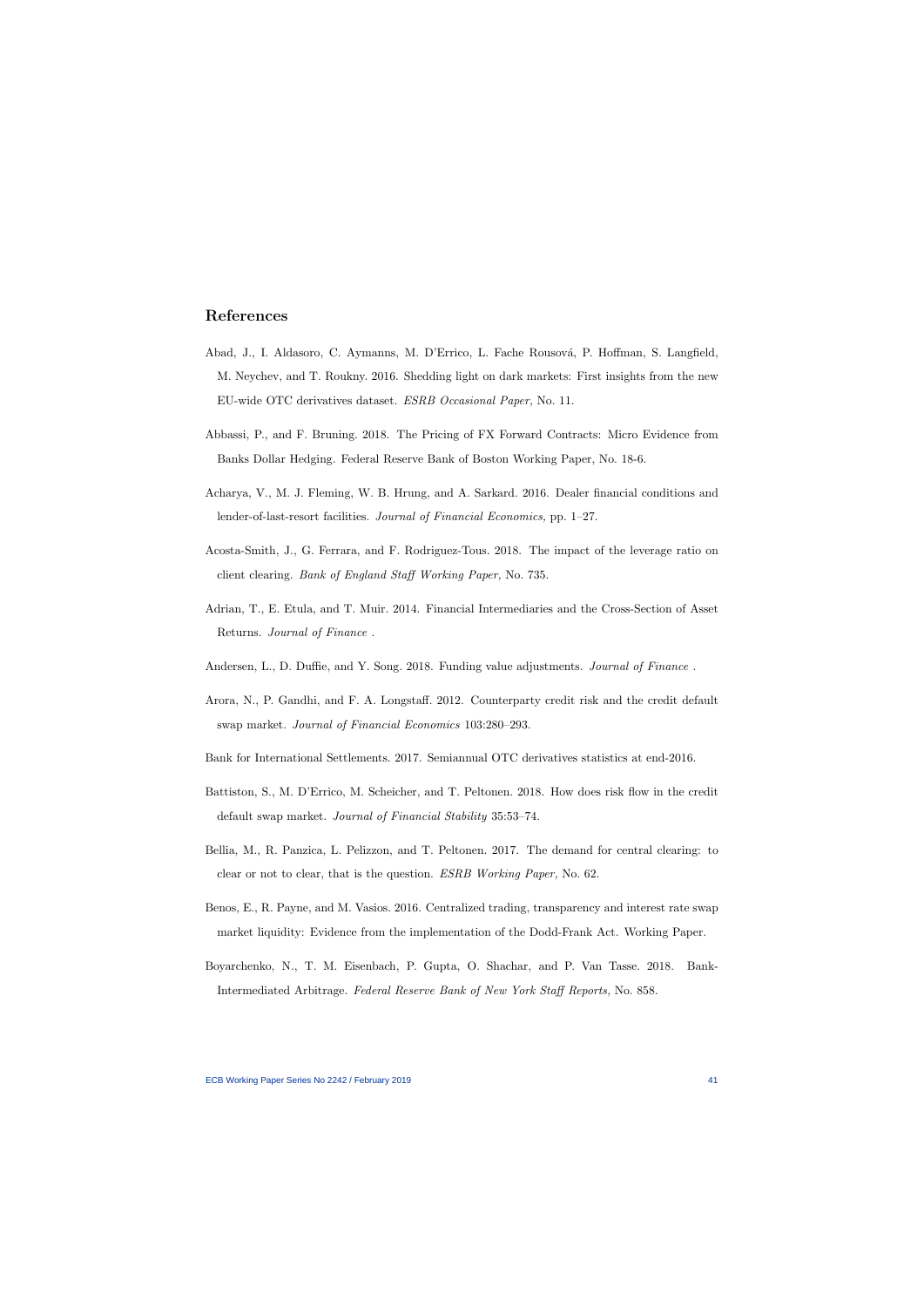- Brunnermeier, M., L. Clerc, and M. Scheicher. 2013. Assessing contagion risks in the CDS market. Banque de France, Financial Stability Review, 7:123–134.
- Cenedese, G., P. Della Corte, and T. Wang. 2017a. Currency Mispricing and Dealer Balance Sheets. Working Paper.
- Cenedese, G., A. Ranaldo, and M. Vasios. 2017b. OTC Premia. Working Paper.
- Cielinska, O., J. Andreas, U. Shreyas, J. Tanner, and M. Vasios. 2017. Gauging market dynamics using trade repository data: the case of the Swiss franc de-pegging. Bank of England Financial Stability Paper, No. 41.
- <span id="page-42-6"></span>Collin-Dufresne, P., B. Junge, and A. B. Trolle. 2017. Market Structure and Transaction Costs of Index CDSs. Working Paper.
- Di Maggio, M., A. Kermani, and Z. Song. 2017. The value of trading relations in turbulent times. Journal of Financial Economics 124:266–284.
- <span id="page-42-2"></span>Du, W., S. Gadgil, M. Brody, and C. Vega. 2017. Counterparty Risk and Counterparty Choice in the Credit Default Swap Market. Working Paper.
- <span id="page-42-3"></span>Du, W., A. Tepper, and A. Verdelhan. 2018. Deviations from covered interest rate parity. The Journal of Finance, 73:915–957.
- <span id="page-42-7"></span>Duffie, D. 2012. Dark Markets: Asset Pricing and Information Transmission in Over-the-Counter Markets. Princeton University Press .
- Duffie, D. 2018a. Over-the-Counter Market Efficiency. Nobel Symposium on Money and Banking, Stockholm.
- <span id="page-42-1"></span>Duffie, D. 2018b. Post-Crisis Bank Regulations and Financial Market Liquidity. Baffi Lecture.
- <span id="page-42-9"></span>Duffie, D., N. Garleanu, and L. H. Pedersen. 2005. Over the Counter Markets. Econometrica, 73:1815–1847.
- <span id="page-42-8"></span><span id="page-42-5"></span><span id="page-42-4"></span><span id="page-42-0"></span>Duffie, D., N. Garleanu, and L. H. Pedersen. 2007. Valuation in Over-the-Counter Markets. Review of Financial Studies, 20:1865–1900.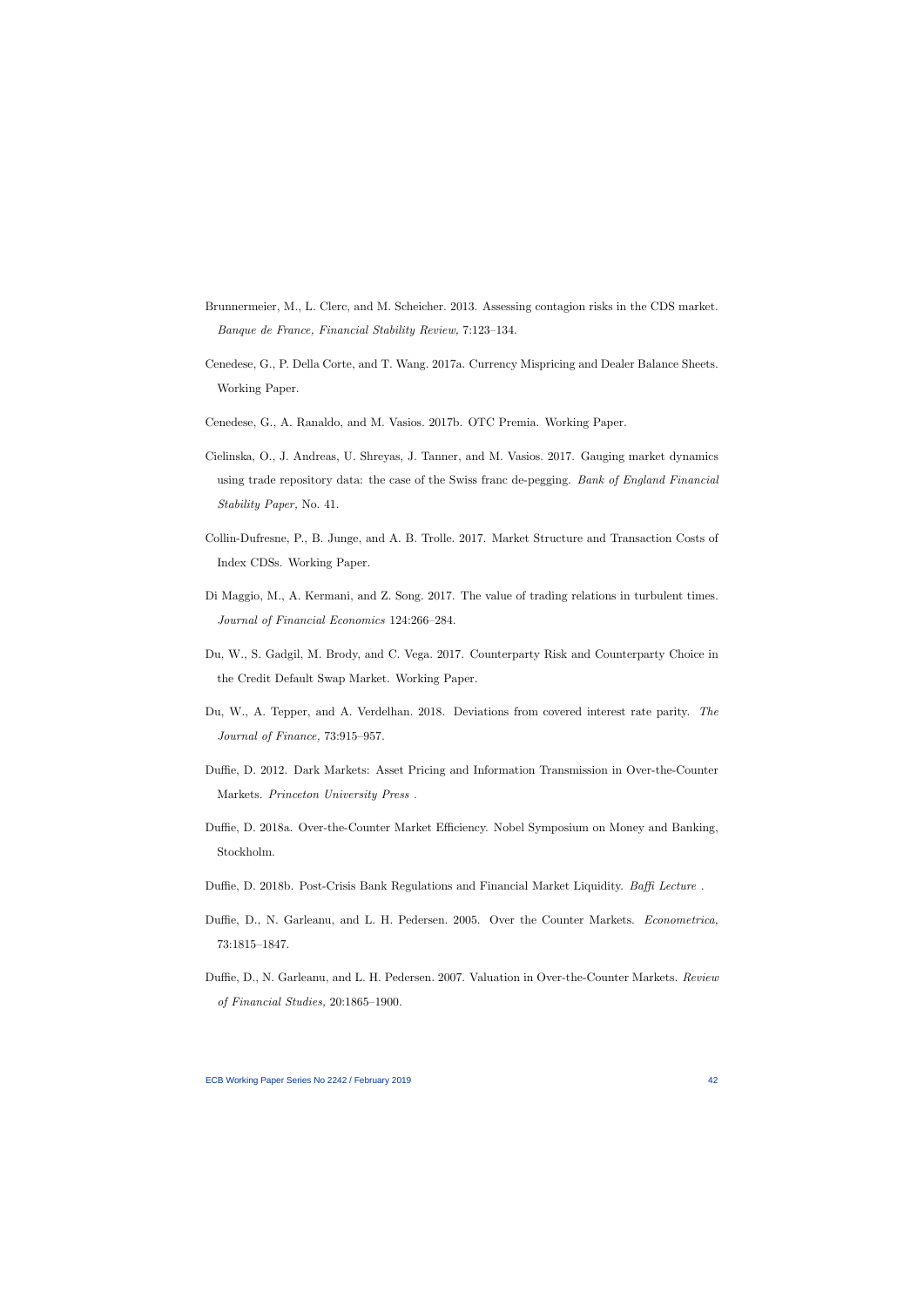- Duffie, D., M. Scheicher, and G. Vuillemey. 2015. Central clearing and collateral demand. Journal of Financial Economics, 116:237–256.
- Eisfeldt, A. L., B. Herskovic, E. Siriwardane, and S. Rajan. 2018. OTC Intermediaries. Working Paper.
- Fiedor, P., S. Lapschies, and L. Orszaghova. 2017. Networks of counterparties in the centrally cleared EU-wide interest rate derivatives market. ESRB Working Paper, No. 54.
- Financial Stability Board. 2017. Review of OTC derivatives market reforms: Effectiveness and broader effects of the reforms. Available at www.fsb.org.
- <span id="page-43-7"></span><span id="page-43-5"></span>Fleckenstein, M., and F. A. Longstaff. 2018. Shadow funding costs: Measuring the cost of balance sheet constraints. NBER Working Paper Series, No. 24224.
- Getmansky, M., G. Girardi, and C. Lewis. 2016. Interconnectedness in the CDS market. Financial Analysts Journal 72:62–82.
- <span id="page-43-3"></span>Glasserman, P., and H. P. Young. 2015. How likely is contagion in financial networks? Journal of Banking & Finance 50:383–399.
- <span id="page-43-9"></span><span id="page-43-0"></span>Glasserman, P., and H. P. Young. 2016. Contagion in financial networks. Journal of Economic Literature 54:779–831.
- <span id="page-43-2"></span>Hau, H., S. Langfield, and G. Vuillemey. 2017. Discriminatory pricing of over-the-counter derivatives. ESRB Working paper, No. 61.
- <span id="page-43-6"></span>Haynes, R., L. McPhail, and H. Zhu. 2018. Assessing the impact of the Basel III leverage ratio on the competitive Landscape of US Derivatives Markets: Evidence from Options. CFTF Policy Brief .
- He, Z., B. Kelly, and A. Manela. 2016. Intermediary asset pricing: New evidence from many asset classes. Journal of Financial Economics, 126:1–35.
- <span id="page-43-8"></span><span id="page-43-4"></span><span id="page-43-1"></span>Hoffmann, P., S. Langfield, F. Pierobon, and G. Vuillemey. 2017. Who bears interest rate risk? ECB Working Paper, No. 2176.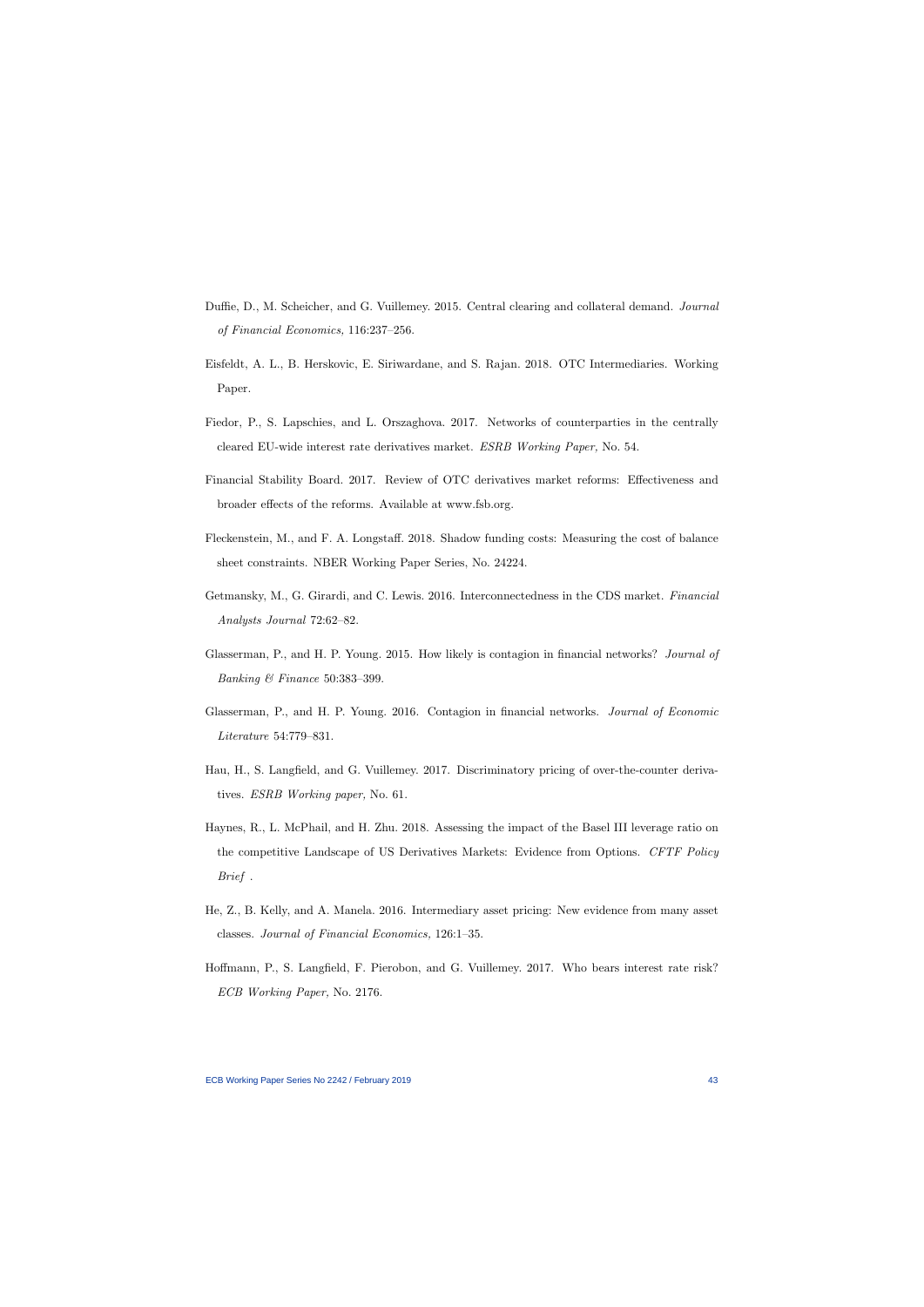- Hollifield, B., A. Neklyudov, and C. Spatt. 2017. Bid-Ask Spreads, Trading Networks and the Pricing of Securitizations. Working Paper.
- Hull, J. 2014. Options, Futures, and Other Derivatives. Prentice Hall.
- Li, D., and N. Schrhoff. 2018. Dealer Networks. Journal of Finance .
- Lin, L., and J. Surthi. 2013. Capital requirements for OTC Derivatives Central Counterparties. IMF Working Paper No. 13/3.
- Loon, Y. C., and Z. K. Zhong. 2014. The impact of central clearing on counterparty risk, liquidity, and trading: Evidence from the credit default swap market. Journal of Financial Economics, 112:91–115.
- <span id="page-44-5"></span><span id="page-44-3"></span>Loon, Y. C., and Z. K. Zhong. 2016. Does Dodd-Frank affect OTC transaction costs and liquidity? Evidence from real-time CDS trade reports. Journal of Financial Economics, 119:645–672.
- <span id="page-44-8"></span>Manning, M., and D. Hughes. 2016. Central counterparties and banks: Vive la difference. Journal of Financial Market Infrastructures, 4:1–24.
- <span id="page-44-1"></span>Oehmke, M., and A. Zawadowski. 2016. The anatomy of the CDS market. Review of Financial Studies, 30:80–119.
- <span id="page-44-2"></span>Peltonen, T. A., M. Scheicher, and G. Vuillemey. 2014. The network structure of the CDS market and its determinants. Journal of Financial Stability, 13:118–133.
- Sidanius, C., and F. Zikes. 2012. OTC derivatives reform and collateral demand impact. Bank of England Financial Stability Paper, No. 18.
- <span id="page-44-7"></span><span id="page-44-6"></span><span id="page-44-4"></span><span id="page-44-0"></span>Siriwardane, E. 2018. Limited Investment Capital and Credit Spreads. Journal of Finance .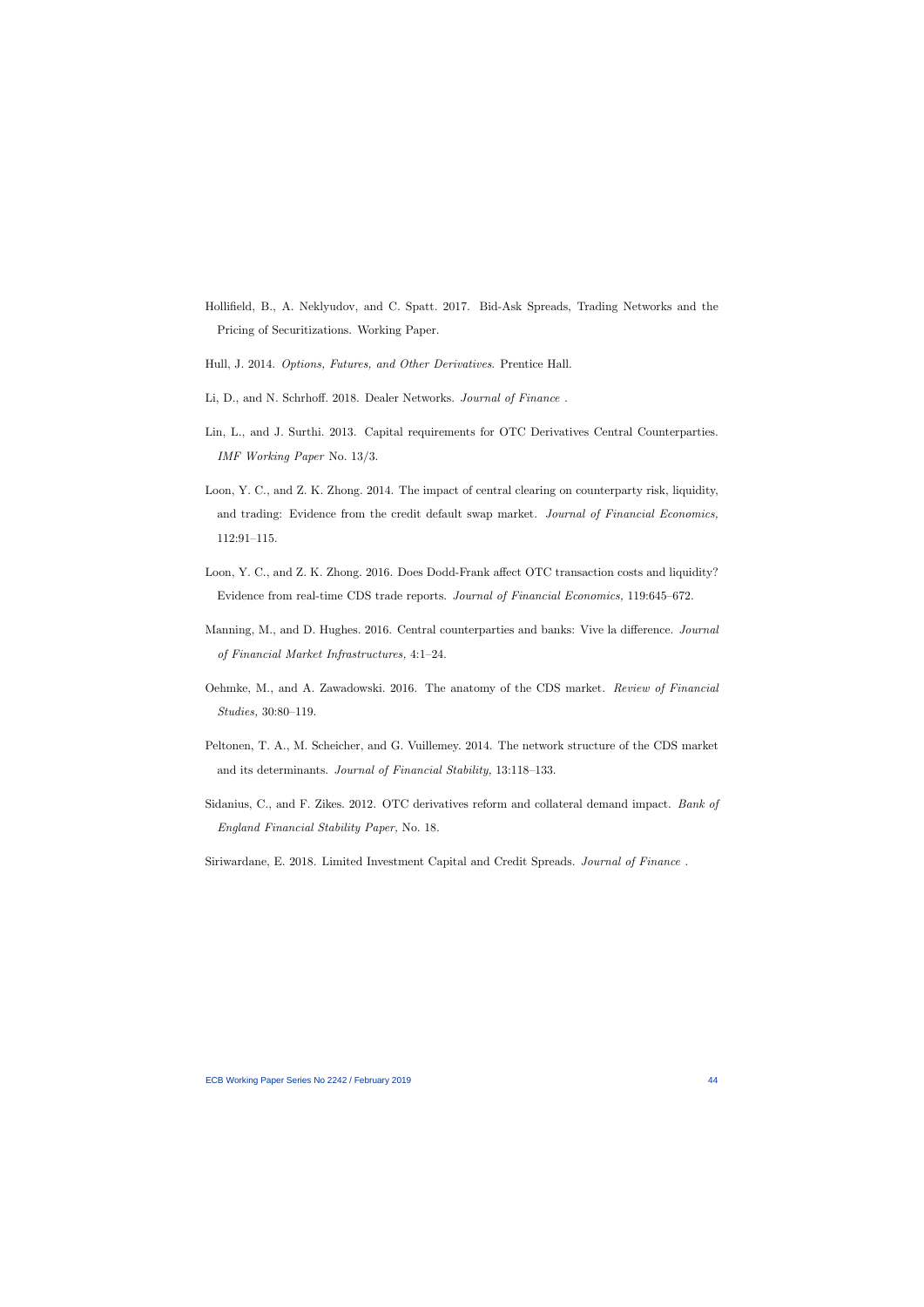## Table 1. Results of cleaning procedure

This table shows the number of observations that we lose at each of the cleaning steps described in section 3.1. Raw data set in TRs indicates the total number of observations before starting the cleaning procedure (i.e., the total number of observations after aggregating data coming from the four different TRs). Most observations are dropped when we set as a necessary requirement to have correctly reported LEI. The last two steps aim at dropping duplicate transactions repeated in the dataset due to double reporting. This is performed considering transactions with the same trade ID and same counterparties, but also considering transactions with the same values reported for the most important variables.

<span id="page-45-0"></span>

|                                                                     | Number of observations |
|---------------------------------------------------------------------|------------------------|
| Raw data set in TRs                                                 | 4,042,962              |
| Drop if:                                                            |                        |
| Misreported counterparty (Non-LEI)                                  | $-1,031,768$           |
| Missing notional                                                    | $-325$                 |
| Implausible notional $\langle 50k \rangle$                          | $-44,646$              |
| Implausible notional $>10$ bn                                       | $-296$                 |
| Maturity: missing, $>2050$ or $<2018$                               | $-44,221$              |
| Year of execution: missing, $\langle 1970 \text{ or } \rangle 2018$ | $-36,085$              |
| Missing counterparty side $(B/S)$                                   | $-1,832$               |
| Keep only interest rate swaps                                       | $-513,902$             |
| Non-identified counterparty                                         | $-14,331$              |
| Intragroup                                                          | $-334,935$             |
| Duplicates - same LEI                                               | $-304,311$             |
| Duplicates - same major variables                                   | $-49,821$              |
|                                                                     |                        |
| End result                                                          | 1,666,489              |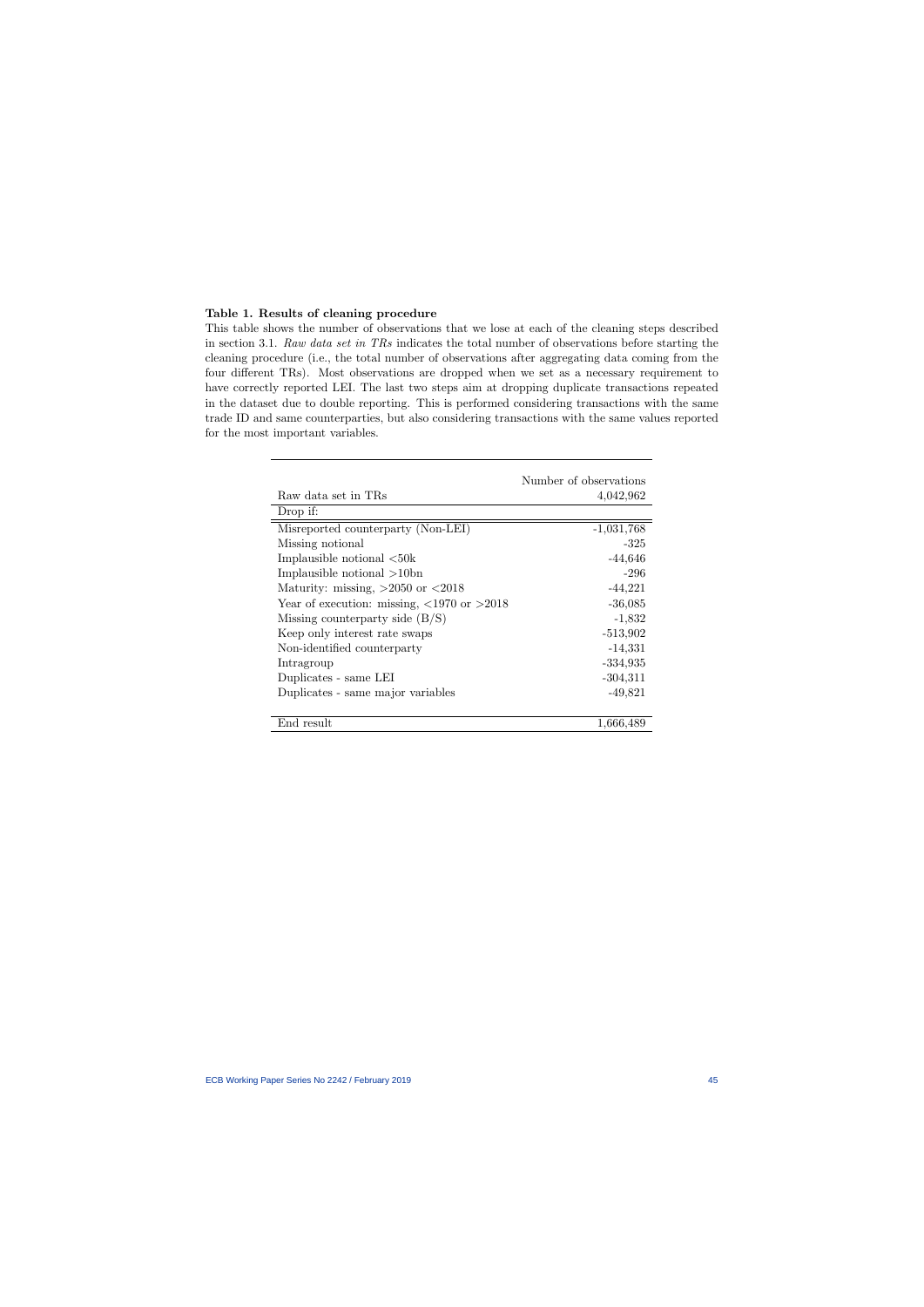## Table 2. Descriptive statistics on transaction data

This table shows the distribution of IRS-specific variables. The perspective is therefore at transaction level. It is divided into three different columns: the first column considers the overall sample of 1.7 million trades. The second and third columns consider, respectively, transactions in the cleared market, which covers 55% of the 1.7 million trades, and in the bilateral market, which covers the remaining 45%. The variables reported: the Gross Notional; the Market Value; the *Maturity Date*, which indicats the year in which the contract is expiring; and the *Maturity* Years, which indicates the length of the contract, and which is computed as Maturity Date - Year of Execution; and finally, the Year of Execution of the contract.

<span id="page-46-0"></span>

|                                          | Total Market     | Cleared Market | Bilateral Market |
|------------------------------------------|------------------|----------------|------------------|
| N Trades over Total                      | 100%             | 55%            | 44\%             |
| Gross Notional - Total                   | 98.3 TN          | 70 TN          | 28 TN            |
| Gross Notional - Mean                    | 58,980,000       | 75,480,000     | 38,520,000       |
| Gross Notional - Std Dev                 | 198,800,000      | 237,600,000    | 133,500,000      |
| Gross Notional - p25                     | 6,000,000        | 9,100,000      | 3,946,000        |
| Gross Notional - Median                  | 19,130,000       | 25,000,000     | 11,700,000       |
| Gross Notional - p75                     | 50,000,000       | 62,490,000     | 34,320,000       |
| Market Value - N Observations over Total | 88\%             | 49%            | 39%              |
| Market Value - Mean                      | 85,369           | 19,152         | 143,568          |
| Market Value - Std Dev                   | 13,500,00        | 11,780,000     | 15,380,000       |
| Market Value - p25                       | $-5,006,000,000$ | $-210,991$     | $-230,294$       |
| Market Value - Median                    | $-216,728$       | $\Omega$       | 2,522            |
| Market Value - p75                       | 1,071            | 210,497        | 323,562          |
| Maturity Date - Mean                     | 2025             | 2025           | 2024             |
| Maturity Date - Std Dev                  |                  |                | 6                |
| Maturity Date - p25                      | 2020             | 2020           | 2019             |
| Maturity Date - Median                   | 2022             | 2023           | 2022             |
| Maturity Date - p75                      | 2027             | 2027           | 2026             |
| Maturity Years - Mean                    | 10               | 10             | 10               |
| Maturity Years - Std Dev                 | 8                | 8              | 8                |
| Maturity Years - p25                     | 5                | 5              | $\overline{5}$   |
| Maturity Years - Median                  | 8                | 8              | 8                |
| Maturity Years - p75                     | 12               | 11             | 12               |
| Year of Execution - Mean                 | $2015\,$         | 2016           | 2014             |
| Year of Execution - Std Dev              | 3                | 3              | $\overline{4}$   |
| Year of Execution - p25                  | 2014             | 2015           | 2013             |
| Year of Execution - Median               | 2016             | 2017           | 2015             |
| Year of Execution - p75                  | 2017             | 2017           | 2017             |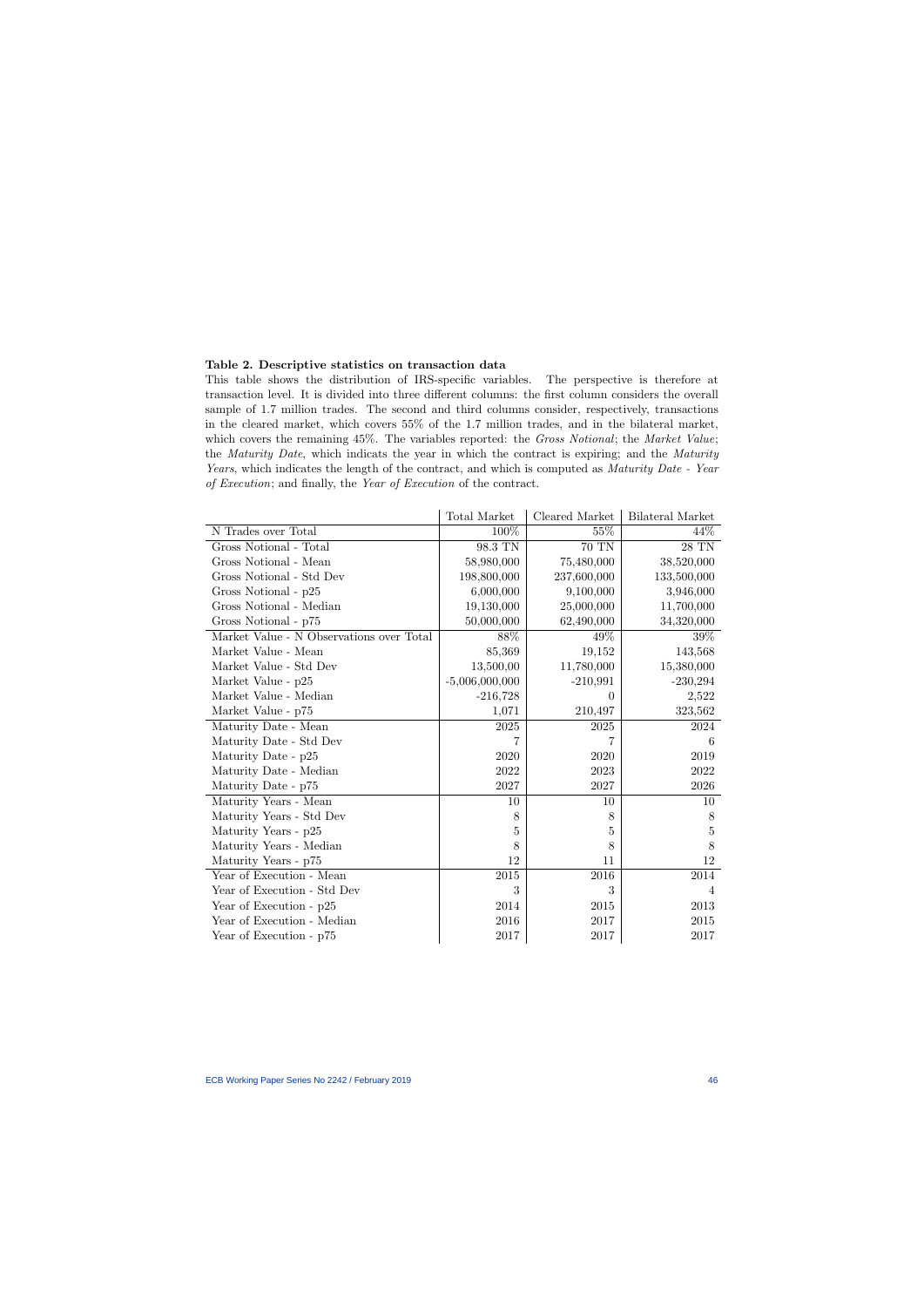## Table 3. Descriptive statistics of banks' size, capital, and liquidity variables, and their correlation matrix

This table shows, in Panel A, the distribution of balance-sheet variables considered for the banks in our sample. Panel B shows the correlation matrix of such variables. The variables are considered to express the size, capital, and liquidity of a bank. The number of observations is lower for some variables due to missing data. Data are from balance sheets as of December 31, 2017, and are obtained from S&P Global SNL Financial. The first variable considered is Total Assets. Two variables for banks' capital and leverage follow: these are the CET1 Ratio (calculated as CET1 over risk-weighted assets), the liquidity ratio (computed as liquid assets over total assets), and the Basel III leverage ratio (measured by CET1 over total exposure).

| VARIABLES       |       | mean   | sd     | p25     | D50    | p75    |
|-----------------|-------|--------|--------|---------|--------|--------|
| Total Assets    | 147   | 401 BN | 569 BN | 41.6 BN | 139 BN | 565 BN |
| CET1 Ratio      | 137   | 164    | 6.3    | 12.7    | 14.9   | 17.9   |
| Leverage Ratio  | - 127 | 6.6    | 3.0    | 4.7     | 5.8    | 7.5    |
| Liquidity Ratio | -134  | 0.3    | 02     | 02      | 0.3    | 0.4    |

<span id="page-47-0"></span>

|                 |         |         | Total Assets CET1 Ratio Leverage Ratio Liquidity Ratio |  |
|-----------------|---------|---------|--------------------------------------------------------|--|
| Total Assets    |         |         |                                                        |  |
| CET1 Ratio      | 0.35    |         |                                                        |  |
| Leverage Ratio  | $-0.30$ | $-0.12$ |                                                        |  |
| Liquidity Ratio | $-0.30$ | 0.05    | 0.26                                                   |  |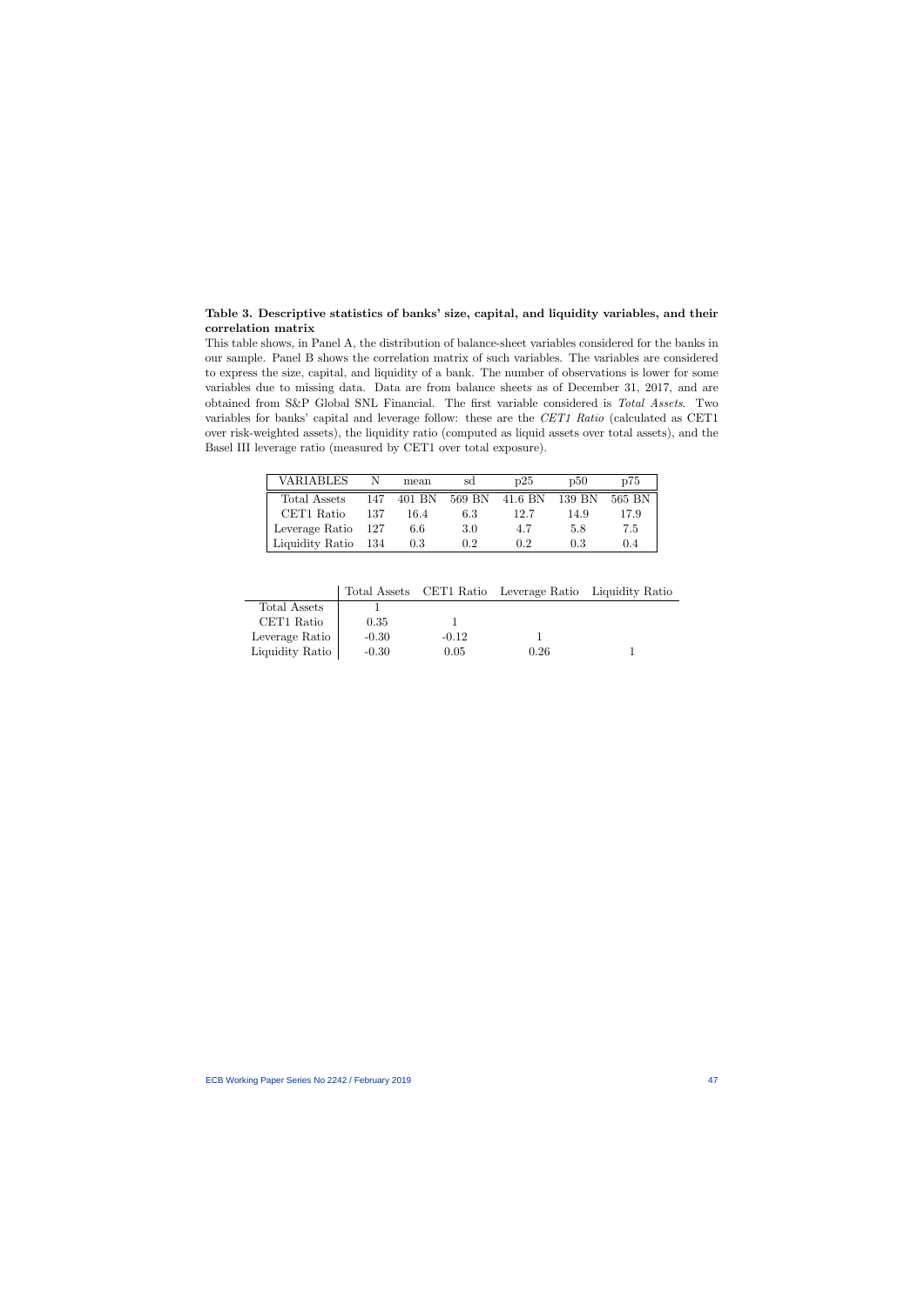## Table 4. Descriptive statistics of price differences

This table shows the distribution of the differences of the transaction prices with respect to the closing price obtained from Reuters. We consider only transactions between one counterparty and the CCP, traded in the period from 2017 Q3 and 2018 Q1. Each row refers to the different floating rates of the transactions (i.e., Euribor 3 months to 5 years, Euribor 3 months to 10 years, Euribor 6 months to 5 years, and Euribor 6 months to 10 years). The three columns differ depending whether the transaction is between the CCP and a dealer, an intermediary, or a non-dealer or non-intermediary bank.

<span id="page-48-0"></span>

|          |             | Dealer - CCP |            | Intermediary - CCP   Other banks - CCP |         |             |          |        |       |
|----------|-------------|--------------|------------|----------------------------------------|---------|-------------|----------|--------|-------|
|          | p25         | p50          | p75        | p25                                    | p50     | p75         | p25      | p50    | p75   |
| EU3M5YR  | $-12.06$    | 1.09         | 15.35      | $-10.5$                                | 0.61    | 13.25       | $-10.8$  | 0.9    | 14.55 |
| EU3M10YR | $-9.76$     | 0.29         | 8.53       | $-5.09$                                | 0.94    | 4.94        | $-8.31$  | 0.53   | 3.24  |
| EU6M5YR  | $-12.82$    | 0.06         | 4.38       | $-7.97$                                | 0.08    | 2.24        | $-13.79$ | 0.1    | 12.1  |
| EU6M10YR | -8          | $-0.35$      | 1.5        | $-1.95$                                | $-0.23$ |             | $-10.33$ | $-0.6$ | 1.1   |
| n        | 16649 (37%) |              | 11057(24%) |                                        |         | 7724 (17\%) |          |        |       |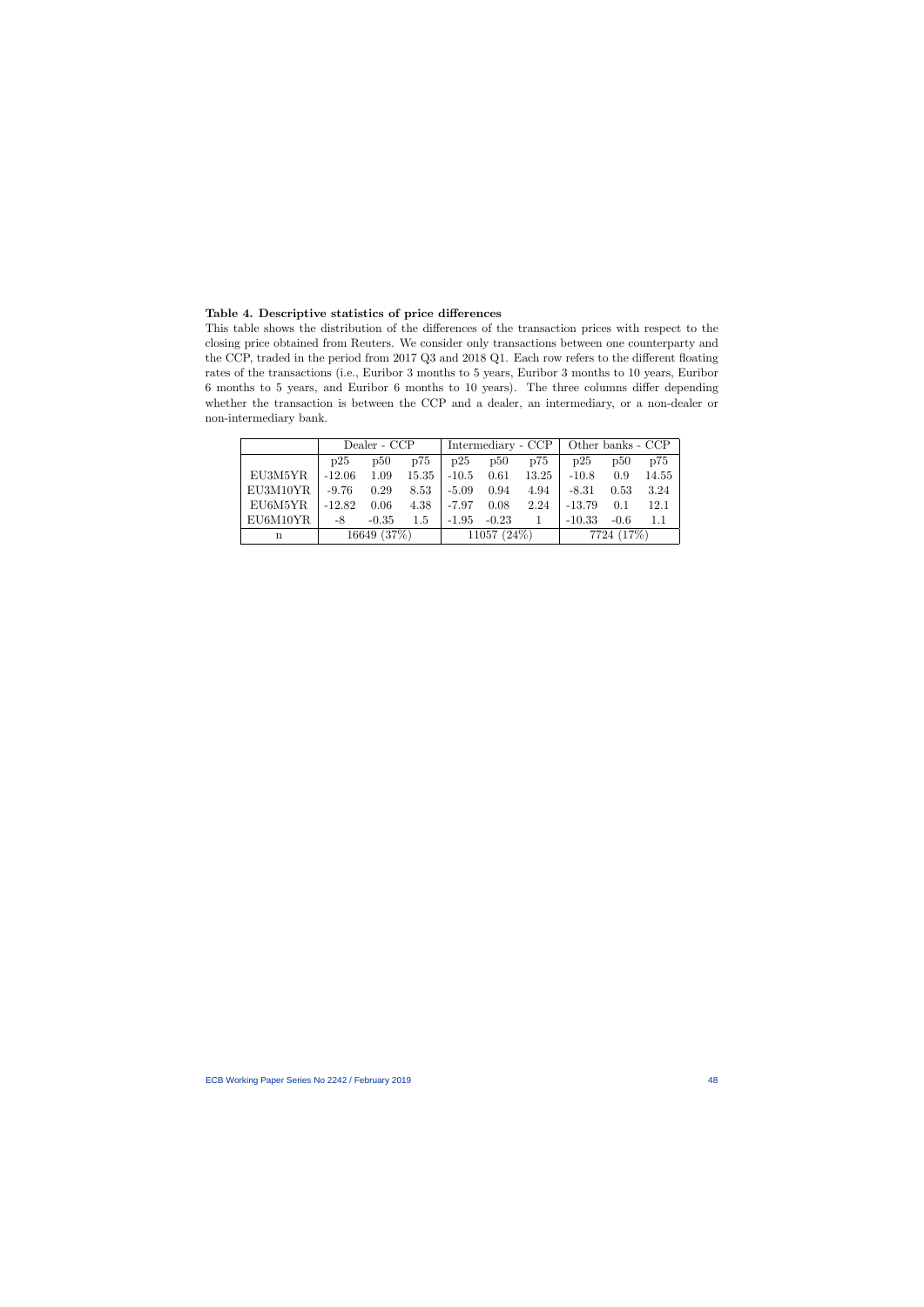## Table 5. Descriptive statistics of market activity measures at trader level

This table shows the distribution of main trade activity measures from a trader perspective. Panel A considers the cleared market, and Panel B the bilateral market. We first indicate the total number of counterparties trading in each market. The other variables are: Gross Notional, Net Notional, Number of Trades and Number of Counterparties. The distribution of each variable is computed from a trader perspective, meaning that the mean of the gross notional is the average gross notional of a trader in the cleared market and in the bilateral market (Panels A and B, respectively).

<span id="page-49-0"></span>

| Cleared Market                  |        |          |       |        |         |
|---------------------------------|--------|----------|-------|--------|---------|
| Total n. of counterparties: 174 |        |          |       |        |         |
|                                 | mean   | sd       | p25   | p50    | p75     |
| Gross Notional                  | 672 BN | 4 TN     | 40 MN | 882 MN | 46.7 BN |
| Net Notional                    | 107 BN | 619.8 BN | 7 MN  | 143 MN | 5.1 BN  |
| Number of Trades                | 8,895  | 50,814   | 12    | 65     | 928     |
| Number of Counterparties        | 3      |          |       |        |         |
|                                 |        |          |       |        |         |

| <b>Bilateral Market</b>            |        |        |         |        |       |
|------------------------------------|--------|--------|---------|--------|-------|
| Total n. of counterparties: 55,611 |        |        |         |        |       |
|                                    | mean   | sd     | p25     | p50    | p75   |
| Gross Notional                     | 1.4 BN | 72 BN  | 566,658 | 2.2 MN | 15 MN |
| Net Notional                       | 288 BN | 132 BN | 500     | 196 MN | 11 MN |
| Number of Trades                   | 32     | 1.17   |         |        |       |
| Number of Counterparties           | 3      | 64     |         |        |       |
|                                    |        |        |         |        |       |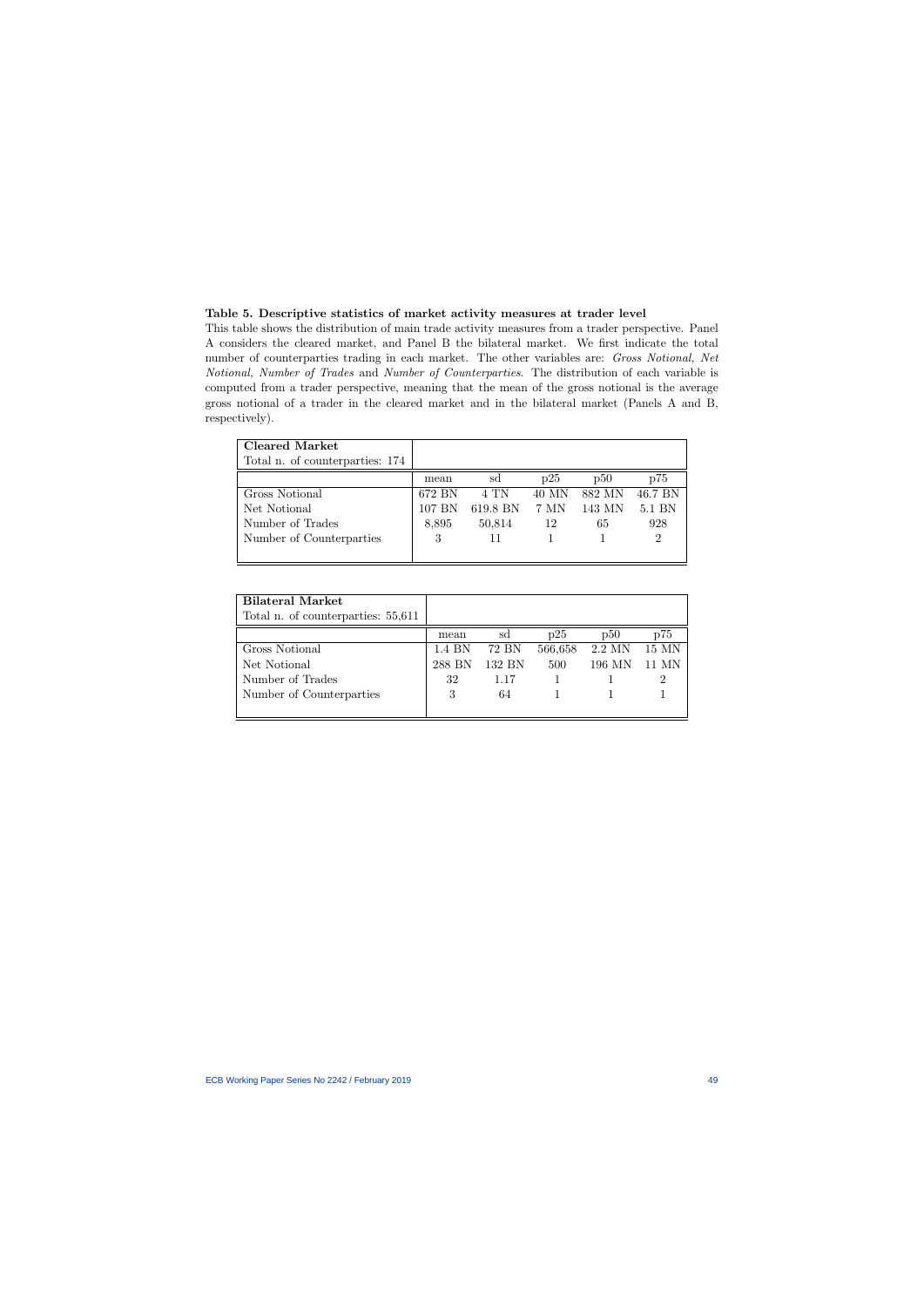## Table 6. Counterparties' characteristics based on categorization

The table shows the sums and means of major characteristics for a counterparty, considering our allocation of the 282 fully identified counterparties in different categories. For dealers and intermediaries, a further distinction is made depending on whether they belong to the EMU (European Monetary Union) area or not. *Dealers* are the G-16 Dealers (i.e., the main 16 derivatives dealers). Intermediaries is a category defined by us of non-dealers that exhibit similar behaviour to dealers and are trading all different IRSs. For *SSM banks* (banks under the supervison of the European Central Bank) and other banks, a further distinction is made between clearing members and non-clearing members. The last three categories are non-banks, and then in a separate category, insurance companies and pension funds, and finally, the category including all CCPs. Each category contains the following number of counterparties: dealers 16, intermediaries EMU 6, intermediaries non-EMU 4, SSM banks clearing members 28, SSM banks non-clearing members 59, other banks clearing members 18, other banks non-clearing members 28, non-banks 98, insurances and pension funds 14, CCPs 11.

<span id="page-50-0"></span>

|                                  | Gross<br>Notional<br>(sum) | Net<br>Notional<br>(sum) | Gross<br>Notional<br>(mean) | Net<br>Notional<br>(mean -<br>absolute<br>values) | Net over<br>Gross ratio<br>$(mean -$<br>absolute<br>values) | N. of<br>Counterparties<br>(mean) | Index<br>(mean) |
|----------------------------------|----------------------------|--------------------------|-----------------------------|---------------------------------------------------|-------------------------------------------------------------|-----------------------------------|-----------------|
| Dealers                          | 80.3 TN                    | <b>12 TN</b>             | 5T <sub>N</sub>             | 939.6 BN                                          | 15%                                                         | 1401                              | 26.75           |
| Intermediaries EMU               | 14 TN                      | $-1.3$ TN                | 2.3 TN                      | 357 BN                                            | 14%                                                         | 3191                              | 27.0            |
| Intermediaries Non-EMU           | $1.2$ TN                   | $-47.7$ BN               | 310 BN                      | 116 BN                                            | 37%                                                         | 201                               | 27.0            |
| SSM Banks Clearing members       | 11.1 TN                    | $-603$ BN                | 396 BN                      | 30.8 BN                                           | 16%                                                         | 627                               | 18.8            |
| SSM Banks Non-Clearing Members   | 7 TN                       | 143 BN                   | 117 BN                      | 14.3 BN                                           | 31\%                                                        | 253                               | 12.2            |
| Other Banks Clearing Members     | $1.3$ TN                   | $-372$ BN                | 72.6 BN                     | 21.1 BN                                           | 32%                                                         | 67                                | 19.4            |
| Other Banks Non-Clearing Members | $2.3$ TN                   | $-571$ BN                | 82.9 BN                     | 46.4 BN                                           | 37%                                                         | 29                                | 16.1            |
| Non-Banks                        | 11.4 TN                    | $-1$ TN                  | 116 BN                      | 17.4 BN                                           | 35%                                                         | 15                                | 10.9            |
| Insurances Pensions              | 904 BN                     | $-41.2$ BN               | 64.6 BN                     | 8.3 BN                                            | 15%                                                         | 12                                | 11.5            |
| CCPs                             | 58.5 TN                    | $-7.9$ TN                | 5.3 TN                      | 714 BN                                            | 20%                                                         | 23                                | 8.4             |

|                                  | Total<br>Assets          | Liquid<br>Assets | Leverage<br>ratio | CET1<br>Ratio | <b>Gross Notional</b><br>over Total Assets | Net Notional<br>over Total Assets |
|----------------------------------|--------------------------|------------------|-------------------|---------------|--------------------------------------------|-----------------------------------|
|                                  | (mean)                   | (mean)           | (mean)            | (mean)        | (mean)                                     | (mean - absolute values)          |
| Dealers                          | $1.3$ TN                 | 659 BN           | 5.5               | 13.8          | 3.5                                        | 0.6                               |
| Intermediaries EMU               | 844 BN                   | 233 BN           | 5.5               | 13.4          | 3.2                                        | 0.6                               |
| Intermediaries Non-EMU           | 987 BN                   | 396 BN           | 4.3               | 13.3          | 0.6                                        | 0.2                               |
| SSM Banks Clearing Members       | 195 BN                   | 63 BN            | 5.5               | 17.4          | 1.8                                        | 0.2                               |
| SSM Banks Non-Clearing Members   | 97.7 BN                  | 31.3 BN          | 7.9               | 17.7          | 0.7                                        | 0.1                               |
| Other Banks Clearing Members     | 454 BN                   | 153.8 BN         | 5.8               | 14.4          | 0.6                                        | 0.1                               |
| Other Banks Non-Clearing Members | 461 BN                   | 128.6 BN         | 7.3               | 17.3          | 1.0                                        | 0.4                               |
| Non-Banks                        | $\overline{\phantom{a}}$ | ۰                |                   | ۰             |                                            |                                   |
| Insurances Pensions              |                          |                  | ۰                 | -             |                                            |                                   |
| CCPs                             |                          |                  |                   | $\sim$        |                                            |                                   |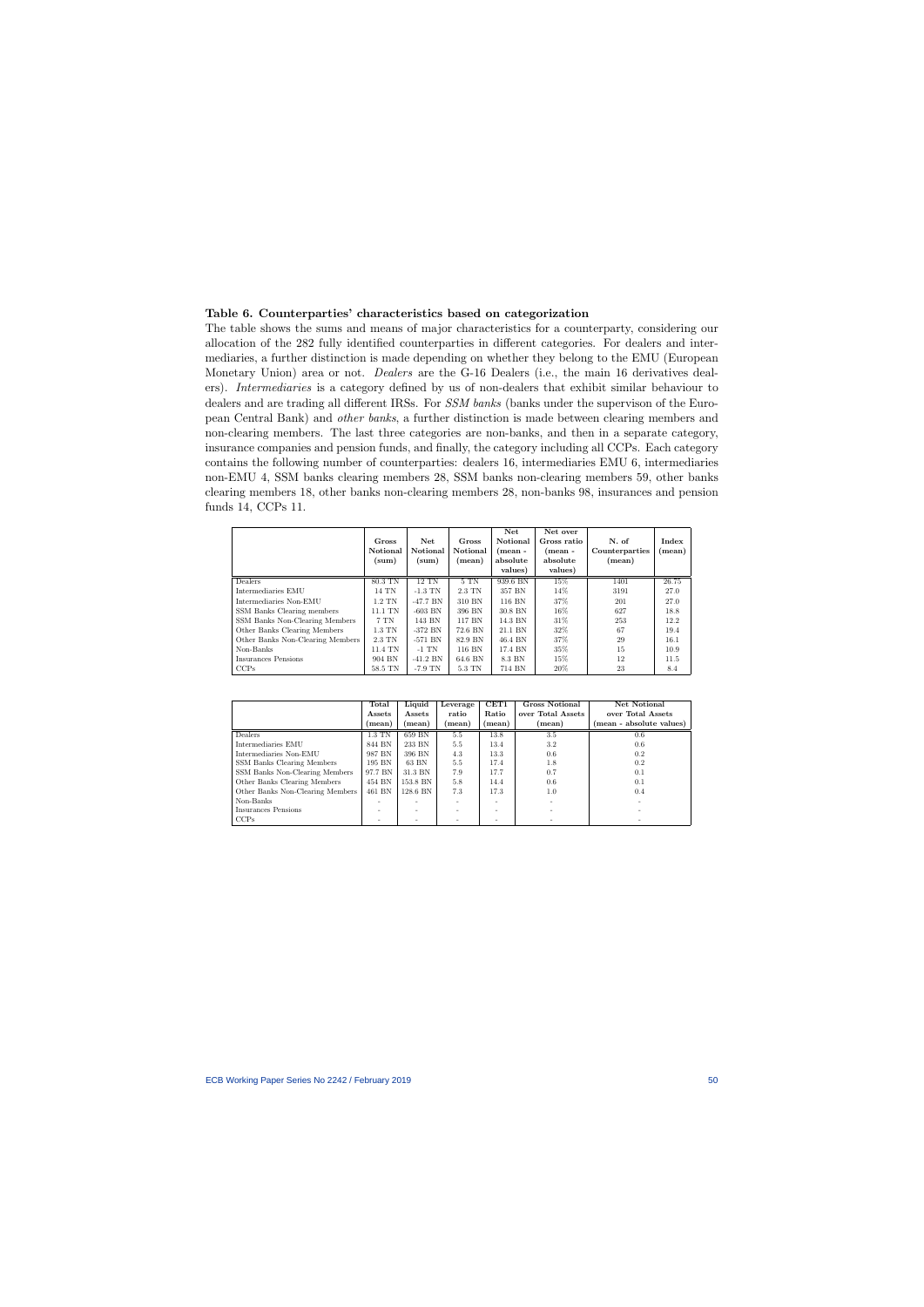#### Table 7. Market activity

This table shows the results for the regression of the exposures. The regression investigates if the market activity is more influenced by certain categories. The dependent variable, (i.e., the exposure) is expressed in terms of the log value of the aggregate gross notional at counterparty level. We use an OLS estimation model. Explanatory variables are dummies indicating whether that counterparty belongs to a certain category  $(d\text{umm}y=1)$  or not  $(d\text{umm}y=0)$ . The regression in column 1 follows the "traditional"categorization of the traders, mainly distinguishing between dealers and other banks and non-banks that are non-dealers. In column 2, we add a distinct category for the non-dealers that we identified as intermediaries. We show that adding this category adds significant contribution to the analysis. We control the effect of a counterparty being a clearing member by adding a further distinction between clearing members and non-clearing members. The reference group is SSM banks that are not clearing members. Test statistics, derived from standard errors clustered at counterparty level, are given in parentheses. The significance is indicated as follows:  $* < 0.1, ** < 0.05, ** < 0.01$ .

<span id="page-51-0"></span>

|                                  | (1)                | (2)                |
|----------------------------------|--------------------|--------------------|
| <b>VARIABLES</b>                 | Log Gross Notional | Log Gross Notional |
|                                  |                    |                    |
| Dealers EMU                      | $6.793***$         | $6.793***$         |
|                                  | (0.393)            | (0.394)            |
| Dealers Non-EMU                  | $4.244***$         | $4.244***$         |
|                                  | (0.446)            | (0.448)            |
| Intermediaries EMU               |                    | $4.992***$         |
|                                  |                    | (0.331)            |
| Intermediaries Non-EMU           |                    | $2.785***$         |
|                                  |                    | (0.474)            |
| SSM Banks Clearing Members       | $2.682***$         | $2.187***$         |
|                                  | (0.460)            | (0.461)            |
| Other Banks Clearing Members     | $1.419***$         | $1.133**$          |
|                                  | (0.443)            | (0.444)            |
| Other Banks Non-Clearing Members | $0.820**$          | $0.820**$          |
|                                  | (0.381)            | (0.383)            |
| Non-Banks Clearing Members       | $1.565***$         | $1.529**$          |
|                                  | (0.586)            | (0.672)            |
| Non-Banks Non-Clearing Members   | 0.434              | 0.434              |
|                                  | (0.358)            | (0.360)            |
| Constant                         | 23.47***           | 23.47***           |
|                                  | (0.322)            | (0.323)            |
|                                  |                    |                    |
| Observations                     | 271                | 271                |
| R-squared                        | 0.351              | 0.388              |

 $\mathbf{r}$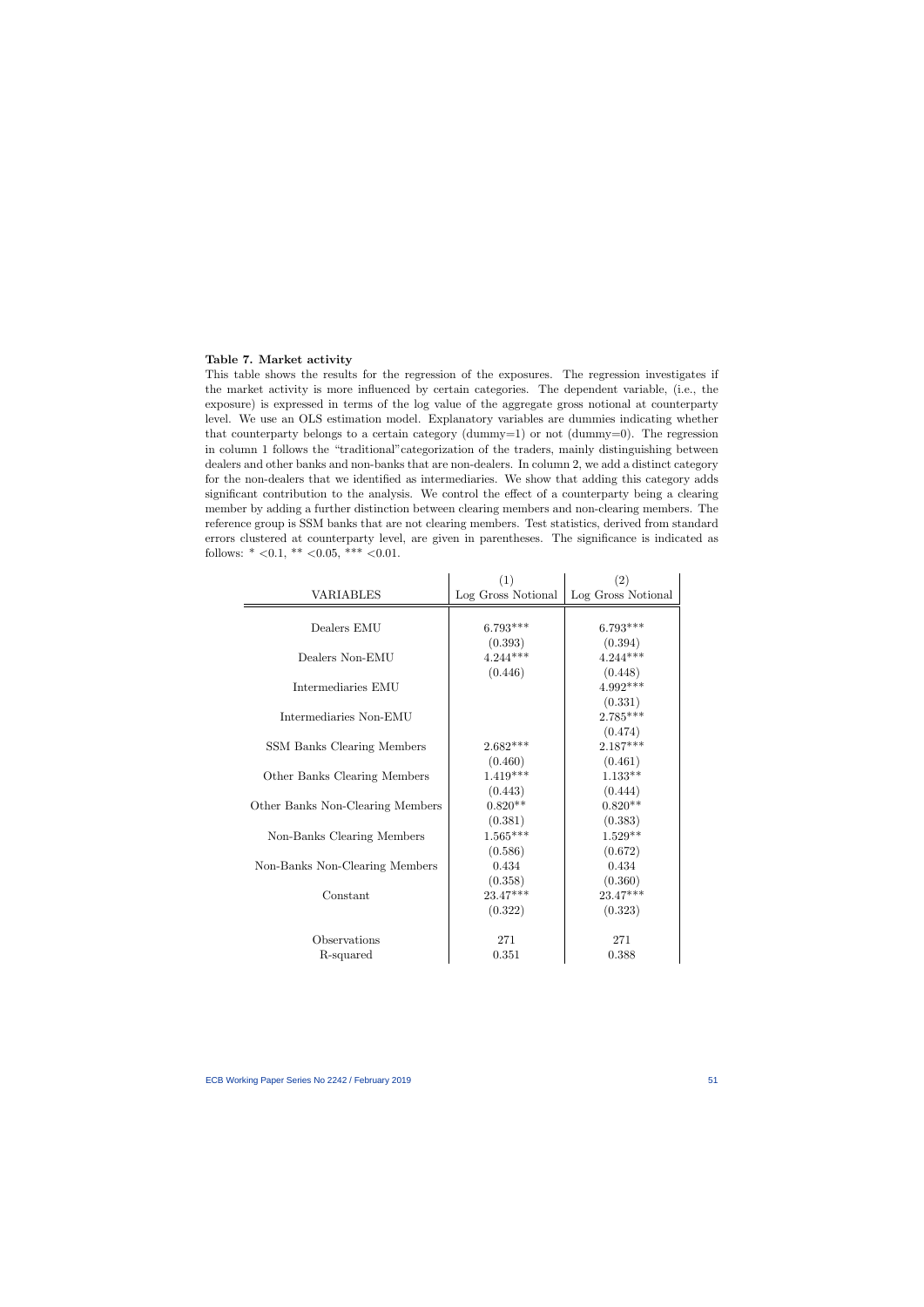#### Table 8. Specification at bank level

<span id="page-52-0"></span> $\equiv$ 

This table shows the results for the regression on the specialisation of the banks in our sample. The dependent variable is the total gross notional of trader k divided into 12 different types of contracts based on a specific contract maturity bucket (1-3 years, 4-6 years, and 9-11 years) and cash flow structure (fixed-floating, fixed-fixed, and floating-floating). Columns 1, 2, and 3 distinguish three different regressions for three types of currencies: (1) Euro, (2) US Dollars, and (3) other currencies. The explanatory variables are dummy variables controlling for the different maturities of the contracts and dummies on a counterparty's category; in this specification, the focus is only on banks. The most important categories of dealers and intermediaries are now focusing only on EMU area dealers and intermediaries. Interaction variables are added to investigate whether a category is more specialised on certain maturities. SSM banks (i.e. banks under the supervision of the European Central Bank) are the reference group. Test statistics, derived from standard errors clustered at counterparty level, are given in parentheses. The significance is indicated as follows: \*  $< 0.1,$  \*\*  $< 0.05,$  \*\*\*  $< 0.01.$ 

|                                     | (1)                   | (2)            | (3)                   |
|-------------------------------------|-----------------------|----------------|-----------------------|
|                                     | Log of                | Log of         | Log of                |
| <b>VARIABLES</b>                    | <b>Gross Notional</b> | Gross Notional | <b>Gross Notional</b> |
|                                     | ${\rm EUR}$           | <b>USD</b>     | Other Currencies      |
|                                     |                       |                |                       |
| Dummy 1-3 years                     | 0.365                 | $1.295***$     | $0.917**$             |
|                                     | (0.495)               | (0.416)        | (0.429)               |
| Dummy 5 years                       | $0.913**$             | $1.247***$     | 0.441                 |
|                                     | (0.401)               | (0.322)        | (0.385)               |
| Dummy 10 years                      | $-1.093***$           | $-0.999***$    | $-0.326$              |
|                                     | (0.375)               | (0.306)        | (0.324)               |
| Dealers $\mathop{\rm EMU}\nolimits$ | $13.10***$            | 18.05***       | 17.28***              |
|                                     | (0.696)               | (0.866)        | (1.780)               |
| Dealers EMU * 1-3 years             | 0.336                 | 0.229          | 1.879                 |
|                                     | (0.535)               | (0.546)        | (1.214)               |
| Dealers EMU * 5 years               | $-0.925**$            | $-0.515$       | 0.0385                |
|                                     | (0.414)               | (0.494)        | (0.424)               |
| Dealers EMU * 10 years              | $0.905**$             | $1.024*$       | $-0.454$              |
|                                     | (0.396)               | (0.554)        | (0.445)               |
| Intermediaries EMU                  | $12.15***$            | $15.13***$     | 14.29***              |
|                                     | (0.674)               | (1.093)        | (1.237)               |
| Intermediaries EMU * 1-3 years      | 0.132                 | $-0.515$       | 0.580                 |
|                                     | (0.510)               | (1.567)        | (1.548)               |
| Intermediaries EMU * 5 years        | $-0.764*$             | 0.392          | 0.371                 |
|                                     | (0.427)               | (0.983)        | (1.381)               |
| Intermediaries EMU * 10 years       | $-0.441$              | $-0.532$       | $-2.002*$             |
|                                     | (0.988)               | (1.129)        | (1.095)               |
| Other Banks                         | $-3.434***$           | 2.399**        | $3.620***$            |
|                                     | (1.014)               | (0.956)        | (1.045)               |
| Other Banks * 1-3 years             | $1.873**$             | $2.022***$     | 1.250                 |
|                                     | (0.932)               | (0.771)        | (0.768)               |
| Other Banks * 5 years               | $0.526\,$             | 0.169          | $1.232**$             |
|                                     | (0.786)               | (0.694)        | (0.599)               |
| Other Banks * 10 years              | 0.250                 | 0.108          | $-0.629$              |
|                                     | (0.648)               | (0.611)        | (0.636)               |
| Constant                            | $10.22***$            | $5.159***$     | $4.067***$            |
|                                     | (0.638)               | (0.558)        | (0.577)               |
| Observations                        | 1,776                 | 1,776          | 1,776                 |
| R-squared                           | 0.129                 | 0.195          | 0.192                 |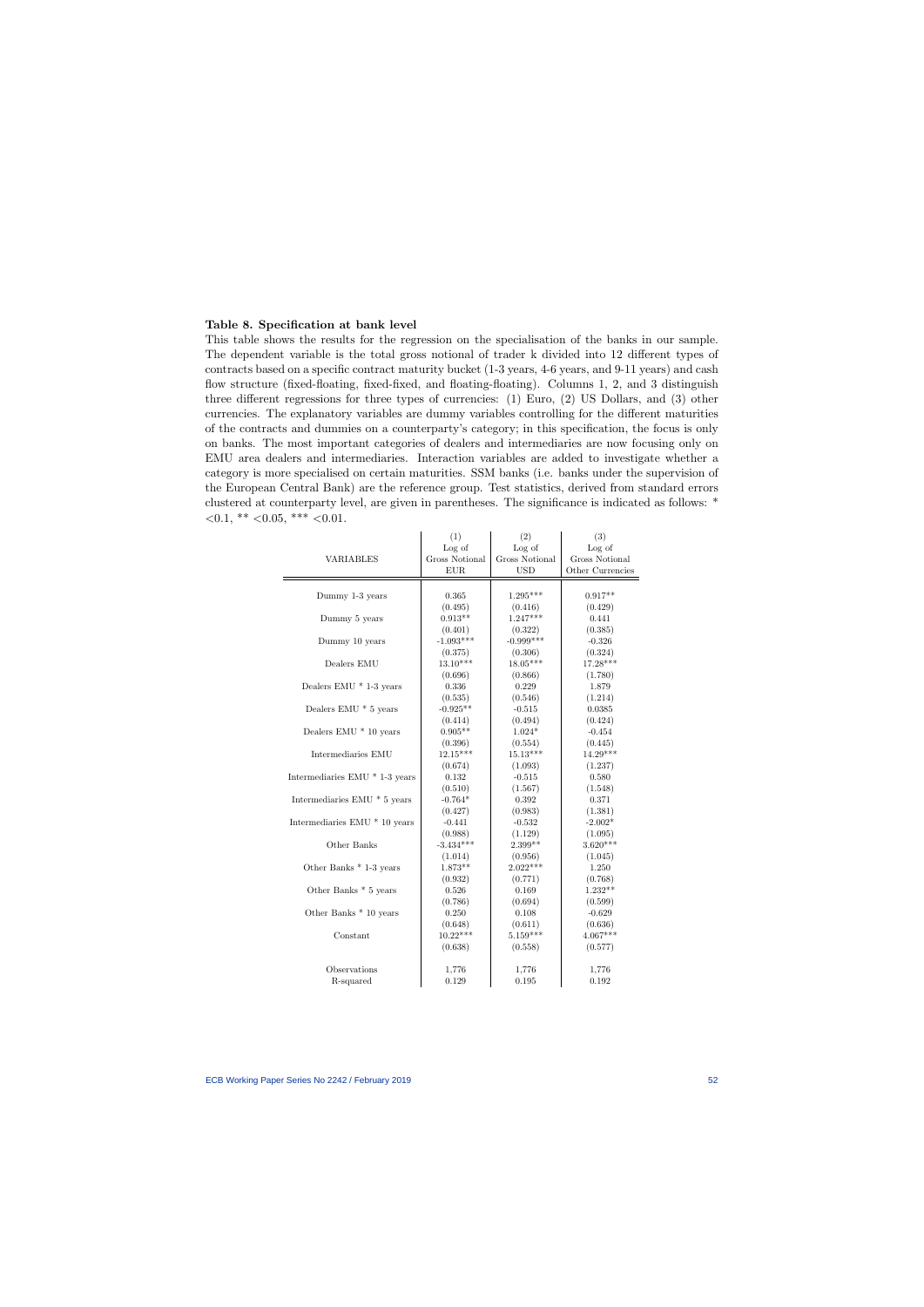#### Table 9. Net exposure

This table shows the results for the regression of the net exposures. Net exposure is expressed in two different ways in columns 1 and 2. In column 1, it is the ratio computed as the net notional over the gross notional for every trader k, in absolute value. In column 2, it is the logarithm of the aggregate net notional in absolute value. Explanatory variables are dummies indicating whether that counterparty belongs to a certain category (dummy=1) or not (dummy=0). Standard errors are clustered at the counterparty level. This setup is different from the previous because we distinguish insurance companies and pension funds from non-banks. SSM banks (i.e., banks under the supervision of the European Central Bank) that are non-clearing members are the reference group. Test statistics, derived from standard errors clustered at counterparty level, are given in parentheses. The significance is indicated as follows:  $* <0.1, ** <0.05, ** <0.01$ .

<span id="page-53-0"></span>

|                                  | (1)          | (2)          |
|----------------------------------|--------------|--------------|
| VARIABLES                        | Absolute Net | Absolute     |
|                                  | over Gross   | Net Notional |
|                                  |              |              |
| Dealers* EMU                     | $-0.111**$   | $6.761***$   |
|                                  | (0.0464)     | (0.438)      |
| Dealers Non-EMU                  | $-0.174***$  | $3.651***$   |
|                                  | (0.0388)     | (0.454)      |
| Intermediaries * EMU             | $-0.162***$  | $4.333***$   |
|                                  | (0.0603)     | (0.517)      |
| Intermediaries Non-EMU           | 0.0695       | $3.399***$   |
|                                  | (0.0808)     | (0.526)      |
| Other Banks Non-Clearing Members | 0.0652       | $1.041**$    |
|                                  | (0.0626)     | (0.445)      |
| Other Banks Clearing Members     | 0.0187       | $1.351***$   |
|                                  | (0.0623)     | (0.451)      |
| SSM Banks Clearing Members       | $-0.140***$  | $1.236***$   |
|                                  | (0.0534)     | (0.431)      |
| Non-Banks                        | 0.0436       | $0.567*$     |
|                                  | (0.0456)     | (0.343)      |
| Insurance Pension                | $-0.155***$  | $-0.0302$    |
|                                  | (0.0518)     | (0.600)      |
| Constant                         | $0.305***$   | $21.81***$   |
|                                  | (0.0347)     | (0.304)      |
|                                  |              |              |
| Observations                     | 271          | 271          |
| R-squared                        | 0.094        | 0.333        |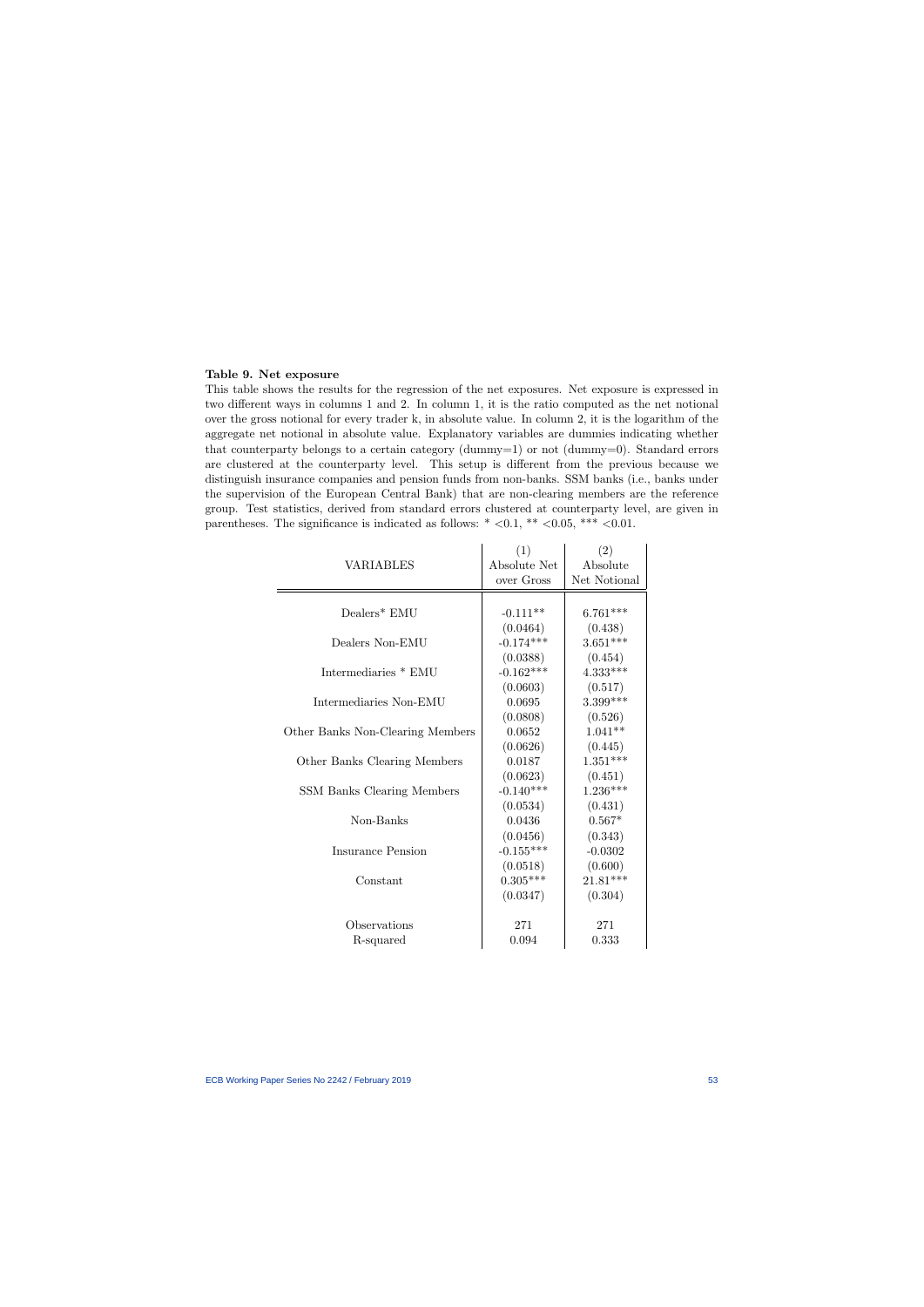## Table 10. Impact of bank size

This table shows the results for the regression investigating the impact of a bank's size on different exposure measures. The different measures considered for market activity are: log of total gross notional in column 1; the ratio computed as the net notional over the gross notional for every trader k, in absolute value in column 2; the logarithm of the aggregate net notional in absolute value in column 3; and the logarithm of the aggregate net notional scaled over total assets in column 3. The explanatory variables follow the same setup as in Table 6, the only difference being that we do not consider non-banks (for reasons of balance-sheet data availability), and we add the variable expressing the size of a bank (i.e., the logarithm of total assets). Data are from  $31/12/2017$  and are obtained from S&P Global SNL Financial. Test statistics, derived from standard errors clustered at counterparty level, are given in parentheses. The significance is indicated as follows:  $* < 0.1$ ,  $**$  $< 0.05,$  \*\*\*  $< 0.01$ .

<span id="page-54-0"></span>

|                                  | (1)            | (2)               | (3)             | (4)          |
|----------------------------------|----------------|-------------------|-----------------|--------------|
| <b>VARIABLES</b>                 | Log of         | Absolute Net over | Log of Absolute | Net Notional |
|                                  | Gross Notional | Gross Ratio       | Net Notional    | Total Assets |
|                                  |                |                   |                 |              |
| Dealers EMU                      | $3.700***$     | $-0.0768$         | $4.002***$      | $2.387**$    |
|                                  | (0.568)        | (0.0772)          | (0.582)         | (0.920)      |
| Dealers Non-EMU                  | $1.511***$     | $-0.142**$        | $1.221**$       | $0.389*$     |
|                                  | (0.556)        | (0.0664)          | (0.530)         | (0.207)      |
| Intermediaries EMU               | $2.528***$     | $-0.131*$         | $2.149***$      | $0.780**$    |
|                                  | (0.455)        | (0.0780)          | (0.616)         | (0.393)      |
| Intermediaries Non-EMU           | 0.595          | 0.142             | $1.609***$      | $0.421**$    |
|                                  | (0.662)        | (0.104)           | (0.553)         | (0.202)      |
| Other Banks Non-Clearing Members | 0.142          | 0.0993            | 0.518           | $0.402*$     |
|                                  | (0.415)        | (0.0633)          | (0.473)         | (0.217)      |
| Other Banks Clearing Members     | $-0.259$       | 0.0435            | 0.146           | 0.138        |
|                                  | (0.512)        | (0.0681)          | (0.411)         | (0.116)      |
| SSM Banks Clearing Members       | $1.341***$     | $-0.118**$        | 0.530           | 0.209        |
|                                  | (0.348)        | (0.0548)          | (0.377)         | (0.130)      |
| Log of Total Assets              | $0.903***$     | $-0.00488$        | $0.825***$      | $-0.118*$    |
|                                  | (0.145)        | (0.0198)          | (0.134)         | (0.0643)     |
| Constant                         | 1.180          | 0.408             | 1.375           | $3.037*$     |
|                                  | (3.627)        | (0.495)           | (3.372)         | (1.579)      |
|                                  |                |                   |                 |              |
| Observations                     | 147            | 147               | 147             | 147          |
| R-squared                        | 0.665          | 0.132             | 0.598           | 0.327        |
|                                  |                |                   |                 |              |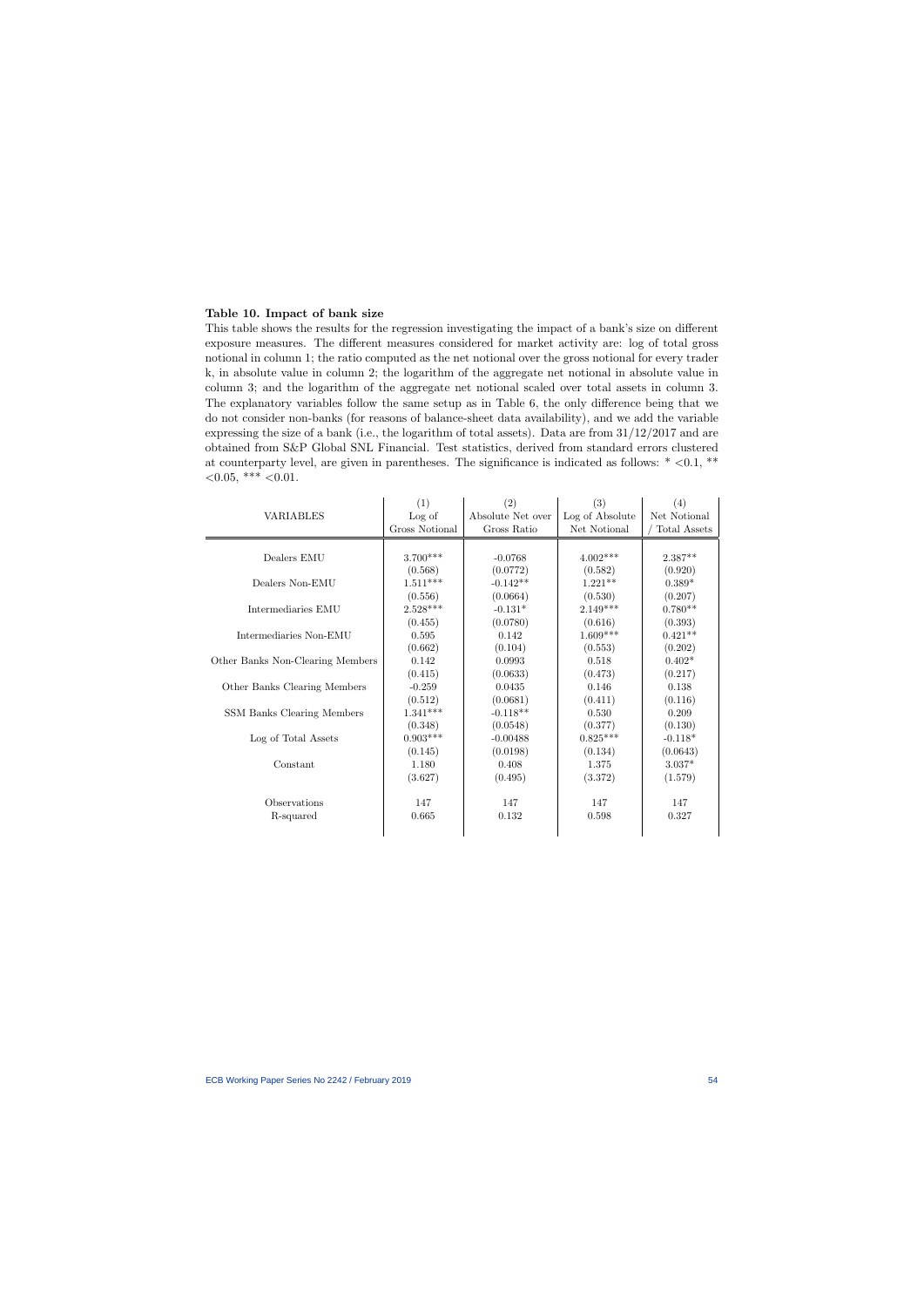## Table 11. Impact of banks' capital and liquidity

This table shows the results for the regression investigating the impact of a bank capital and liquidity on different exposure measures. The different measures considered for market activity are: log of total gross notional in column 1; the ratio computed as the net notional over the gross notional for every trader k in absolute value in column 2; the logarithm of the aggregate net notional in absolute value in column 3; and the logarithm of the aggregate net notional scaled over total assets in column 3. The explanatory variables follow the same setup as in Table 9, the only difference being that we now add the variable expressing the of a bank's capital and liquidity (i.e., the CET1 ratio, calculated as CET1 over risk-weighted assets; the liquidity ratio, computed as liquid assets over total assets; and the Basel III leverage ratio, measured by CET1 over total exposure). An interaction variable investigating the combined effect of the leverage ratio and the total assets is added in the second column of each specification. Data are from 31/12/2017 and are obtained from S&P Global SNL Financial. Test statistics, derived from standard errors clustered at counterparty level, are given in parentheses. The significance is indicated as follows:  $* < 0.1, ** < 0.05, ***$  $< 0.01$ .

<span id="page-55-0"></span>

|                                  | (1)        | (2)         | (3)         | (4)         | (5)          | (6)          | (7)          | (8)                 |
|----------------------------------|------------|-------------|-------------|-------------|--------------|--------------|--------------|---------------------|
|                                  | Log of     | Log of      | Absolute    | Absolute    | Log of       | Log of       | Net          | Net                 |
| <b>VARIABLES</b>                 | Gross      | Gross       | Net over    | Net over    | Absolute     | Absolute     | Notional/    | Notional/           |
|                                  | Notional   | Notional    | Gross Ratio | Gross Ratio | Net Notional | Net Notional | Total Assets | <b>Total Assets</b> |
|                                  |            |             |             |             |              |              |              |                     |
| Dealers EMU                      | $2.638***$ | $3.043***$  | 0.0475      | 0.0373      | $3.513***$   | $4.013***$   | $2.039**$    | $2.095**$           |
|                                  | (0.702)    | (0.735)     | (0.0985)    | (0.101)     | (0.745)      | (0.799)      | (0.900)      | (0.895)             |
| Dealers Non-EMU                  | 0.631      | 0.514       | $-0.0312$   | $-0.0283$   | 1.024        | 0.880        | 0.164        | 0.148               |
|                                  | (0.678)    | (0.697)     | (0.0796)    | (0.0796)    | (0.669)      | (0.734)      | (0.277)      | (0.283)             |
| Intermediaries EMU               | $2.119***$ | $2.283***$  | $-0.0556$   | $-0.0597$   | $1.905***$   | $2.108***$   | $0.753*$     | $0.776*$            |
|                                  | (0.472)    | (0.445)     | (0.0884)    | (0.0893)    | (0.696)      | (0.703)      | (0.425)      | (0.426)             |
| Intermediaries Non-EMU           | $-0.177$   | 0.323       | $0.244**$   | $0.231**$   | $1.217**$    | $1.836***$   | 0.217        | 0.286               |
|                                  | (0.741)    | (0.676)     | (0.112)     | (0.115)     | (0.613)      | (0.586)      | (0.242)      | (0.236)             |
| Other Banks Non-Clearing Members | $-0.176$   | $-0.453$    | 0.0480      | 0.0550      | 0.177        | $-0.165$     | 0.221        | 0.183               |
|                                  | (0.607)    | (0.565)     | (0.0699)    | (0.0738)    | (0.647)      | (0.622)      | (0.342)      | (0.347)             |
| Other Banks Clearing Members     | $-0.401$   | $-0.229$    | 0.108       | 0.104       | 0.250        | 0.463        | 0.0377       | 0.0614              |
|                                  | (0.552)    | (0.525)     | (0.0787)    | (0.0793)    | (0.421)      | (0.412)      | (0.151)      | (0.154)             |
| SSM Banks Clearing Members       | $1.110***$ | $1.029***$  | $-0.0893*$  | $-0.0873*$  | 0.338        | 0.237        | 0.105        | 0.0938              |
|                                  | (0.363)    | (0.369)     | (0.0498)    | (0.0489)    | (0.415)      | (0.417)      | (0.0997)     | (0.0983)            |
| Log of Total Assets              | $1.052***$ | 0.248       | $-0.0220$   | $-0.00173$  | $0.911***$   | $-0.0827$    | $-0.123$     | $-0.233*$           |
|                                  | (0.170)    | (0.301)     | (0.0220)    | (0.0585)    | (0.170)      | (0.374)      | (0.0880)     | (0.126)             |
| CET1 Ratio                       | $0.0471**$ | $0.0494**$  | $-0.00425$  | $-0.00431$  | $0.0397*$    | $0.0426*$    | 0.00161      | 0.00193             |
|                                  | (0.0233)   | (0.0244)    | (0.00275)   | (0.00279)   | (0.0223)     | (0.0238)     | (0.00637)    | (0.00658)           |
| Liquidity Ratio                  | 1.424      | 2.290       | $-0.0937$   | $-0.116$    | 0.445        | 1.515        | 0.942        | 1.062               |
|                                  | (1.397)    | (1.485)     | (0.192)     | (0.205)     | (1.484)      | (1.589)      | (0.617)      | (0.670)             |
| Leverage Ratio                   | $-0.119**$ | $-3.074***$ | 0.0116      | 0.0861      | $-0.0937$    | $-3.745***$  | $-0.0295$    | $-0.436$            |
|                                  | (0.0516)   | (0.920)     | (0.00936)   | (0.215)     | (0.0716)     | $-1.396$     | (0.0191)     | (0.347)             |
| Log of Tot Assets * Lev Ratio    |            | $0.119***$  |             | $-0.00300$  |              | $0.147**$    |              | 0.0164              |
|                                  |            | (0.0373)    |             | (0.00870)   |              | (0.0565)     |              | (0.0140)            |
| Constant                         | $-2.783$   | $17.11**$   | 0.819       | 0.317       | $-0.875$     | 23.71**      | 3.114        | 5.849*              |
|                                  | (4.539)    | (7.484)     | (0.590)     | (1.445)     | (4.643)      | (9.274)      | (2.333)      | (3.173)             |
| Observations                     | 117        | 117         | 117         | 117         | 117          | 117          | 117          | 117                 |
| R-squared                        | 0.769      | 0.786       | 0.202       | 0.204       | 0.696        | 0.724        | 0.381        | 0.385               |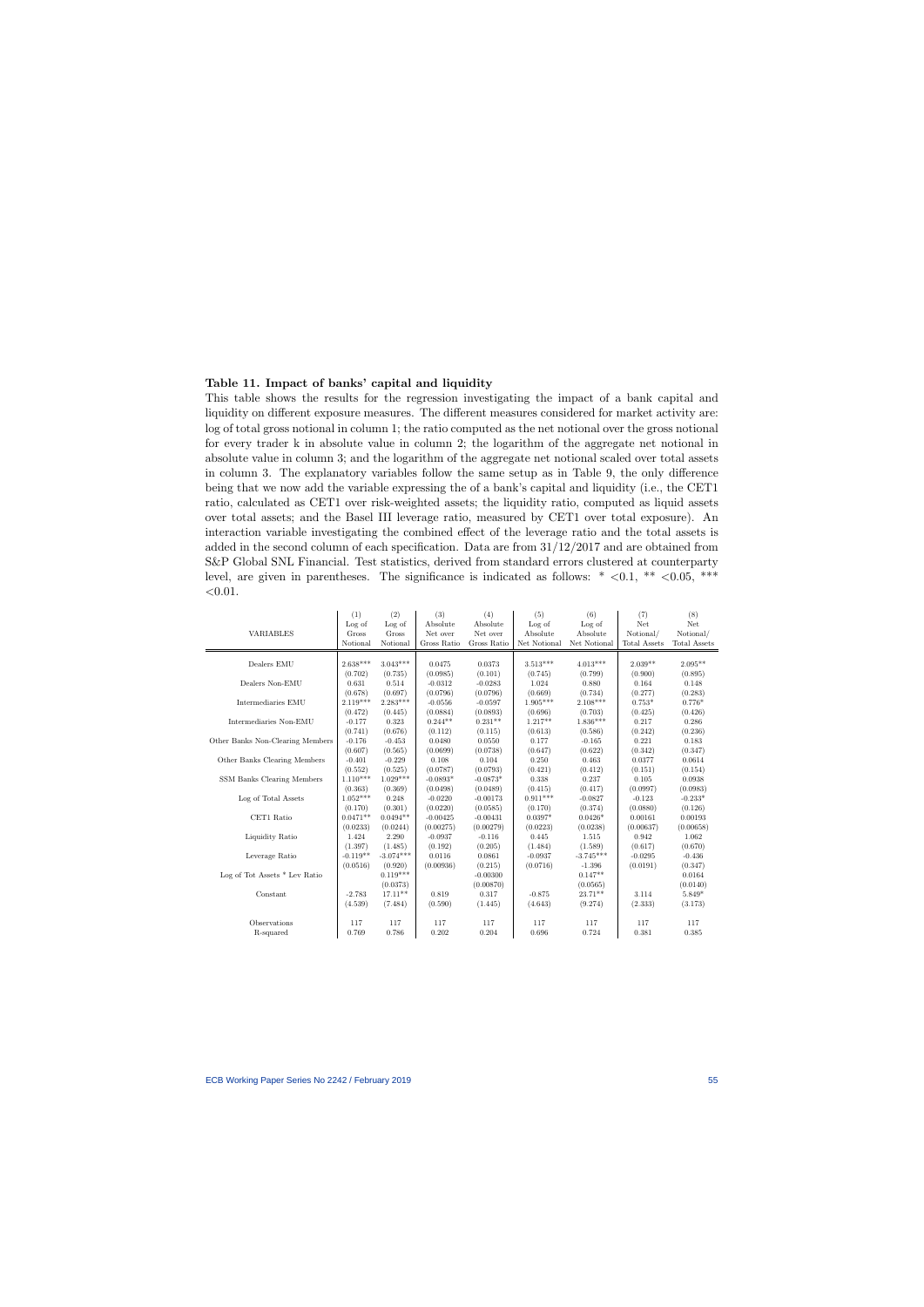## Table 12. Descriptive statistics of price differences per the categories of buyers, sellers, initiators, and non-initiators

This table shows the descriptive statistics of price difference for the subcategories: initiator buyers and sellers, and non-initiator buyers and sellers, for the different categories dealers, intermediaries. and other (i.e., non-dealer and non-intermediary) banks. The initiator is defined based on the rationale that the initiating party has to offer an incentive for the counterparty to enter into the trade. Therefore, if the reported price is higher than the reference price (Reuters' official rate), we assume that the counterparty is paying fixed, and then if the counterparty is the buyer, it was the initiator of the trade. The reverse is assumed if the reported price is lower, and/or if the counterparty side is seller.

<span id="page-56-0"></span>

| Price Difference                    | Initiators       |                   |       | Non-Initiators |       |                   |       |          |
|-------------------------------------|------------------|-------------------|-------|----------------|-------|-------------------|-------|----------|
|                                     | $\left(1\right)$ | $\left( 2\right)$ | (3)   | (4)            | (1)   | $\left( 2\right)$ | (3)   | (4)      |
| <b>VARIABLES</b>                    | N                | mean              | sd    | p50            | N     | mean              | sd    | p50      |
| Dealer Buyer (Paying Fix)           | 3.288            | 18.07             | 29.08 | 4.34           | 3.626 | $-18.17$          | 27.43 | $-9.485$ |
| Intermediary Buyer (Paying Fix)     | 2,957            | 9.886             | 21.64 | 1.78           | 2,880 | $-8.697$          | 12.79 | -3.305   |
| Other Bank Buyers (Paying Fix)      | 1.608            | 10.56             | 20.86 | 2.815          | 1.370 | $-18.06$          | 28.89 | $-9.725$ |
| Dealer Seller (Receiving Fix)       | 3.383            | $-18.01$          | 25.87 | $-9.99$        | 3.195 | 17.14             | 28.76 | 3.1      |
| Intermediary Seller (Receiving Fix) | 2.679            | $-8.563$          | 13.74 | $-2.85$        | 2,526 | 13.8              | 25.02 | 1.9      |
| Other Bank Seller (Receiving Fix)   | 1.756            | $-18.57$          | 27.9  | $-9.95$        | 1,507 | 13.72             | 24.82 | 2.75     |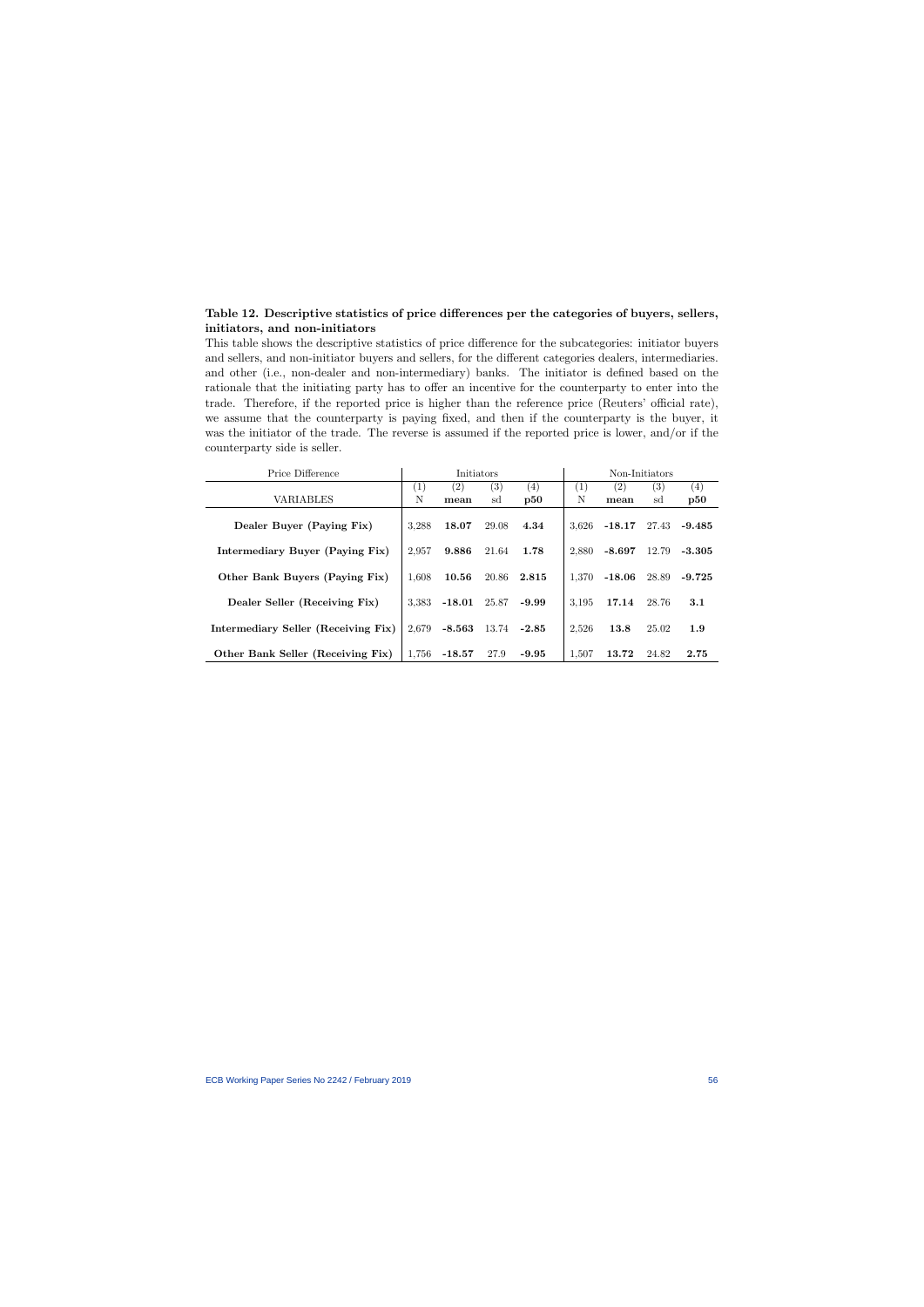#### Table 13. Determinants of price dispersion

This table shows the results for the regression investigating what the determinants of price dispersion are (Eq. [\[6\]](#page-37-0)). The dependent variable is the price difference of which we showed the distribution in Table 12. In column 1, we have the price difference for transactions wherein the counterparty is initiator and buyer (i.e., is paying a fixed rate), therefore the dependent variable is positive. In column 2, the dependent variable is the price difference for the trades wherein the counterparty is initiator and seller, and therefore the dependent variable is negative. The reverse holds for columns 3 and 4. The explanatory variables are dummy variables indicating whether the counterparty is a dealer or an intermediary and whether it is a buyer (columns 1 and 3) or a seller (columns 2 and 4). Other explanatory variables are balance-sheet variables indicating a bank's size, capital, and liquidity: these are the log of total assets, the CET1 ratio that is calculated as CET1 over risk-weighted assets, the liquidity ratio (computed as liquid assets over total assets), and the Basel III leverage ratio measured by CET1 over total exposure. Data are from 31/12/2017 and are obtained from S&P Global SNL Financial. Test statistics, derived from standard errors clustered at the counterparty level, are given in parentheses. The significance is indicated as follows:  $* < 0.1$ , \*\*  $<0.05$ , \*\*\*  $<0.01$ .

<span id="page-57-0"></span>

|                                      | (1)              | (2)              | (3)              | (4)              |
|--------------------------------------|------------------|------------------|------------------|------------------|
|                                      | Initiator        | Initiator        | Non-Initiator    | Non-Initiator    |
| <b>VARIABLES</b>                     | Price Difference | Price Difference | Price Difference | Price Difference |
|                                      |                  |                  |                  |                  |
| Dealer Buyer (Paying Fix)            | $3.692\,$        |                  | 20.74            |                  |
|                                      | (5.872)          |                  | (14.25)          |                  |
| Intermediary Buyer (Paying Fix)      | 4.454            |                  | $15.63**$        |                  |
|                                      | (4.017)          |                  | (7.164)          |                  |
| Dealer Seller (Receiving Fix)        |                  | $24.08*$         |                  | $-12.62$         |
|                                      |                  | (13.58)          |                  | (9.302)          |
| Intermediary Seller (Receiving Fix)  |                  | $16.02**$        |                  | $4.306\,$        |
|                                      |                  | (6.752)          |                  | (6.380)          |
| Log of Gross Notional (of the trade) | $-1.977***$      | $0.817*$         | 0.126            | $-2.728***$      |
|                                      | (0.607)          | (0.462)          | (0.381)          | (0.592)          |
| Log of Total Assets                  | 0.961            | $-10.34*$        | $-10.22*$        | $9.184**$        |
|                                      | (2.456)          | (5.185)          | (5.310)          | (3.696)          |
| CET1 Ratio                           | 0.0411           | 0.801            | 0.772            | $1.148*$         |
|                                      | (0.556)          | (0.719)          | (1.011)          | (0.611)          |
| Liquidity Ratio                      | 16.65            | $-16.92$         | $-2.622$         | $40.61***$       |
|                                      | (11.61)          | (15.47)          | (19.57)          | (12.67)          |
| BaselIIILevRatio                     | $-3.298**$       | $3.084**$        | $3.807**$        | $-4.868***$      |
|                                      | (1.416)          | (1.110)          | (1.824)          | (1.435)          |
| Constant                             | 32.90            | 224.4            | 227.9            | $-189.5*$        |
|                                      | (76.66)          | (139.2)          | (141.7)          | (103.7)          |
| Observations                         | 7,604            | 7,561            | 7,619            | 6,985            |
| R-squared                            | 0.254            | 0.211            | 0.231            | 0.253            |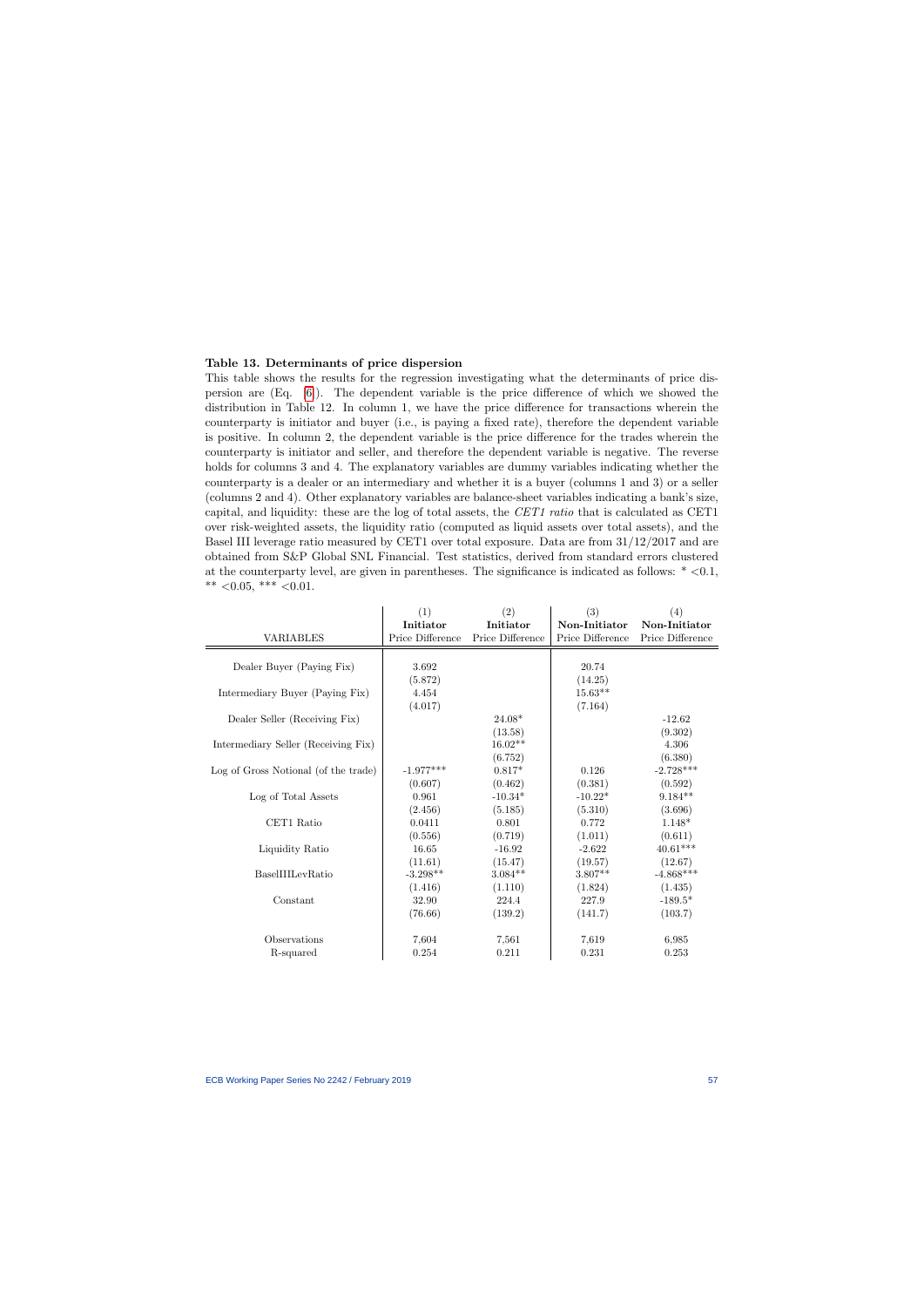### Figure 1. Frequency of contracts' main features

This figure shows the frequency of three major features for IRS contracts: cash flow structure, maturity, and currency. Panel A shows the frequency of cash flow structure (i.e., the frequency of contracts exchanging fixed for fixed rates, fixed for floating, and floating for floating), and "."indicates the transactions for which it was not possible to identify the type of contract due to missing data. Panel B shows the frequency of the different currencies, and "."indicates the transactions for which it was not possible to identify the currency due to missing data. Panel C shows the frequency of the different maturities. The sample is from April 1, 2017, through March 30, 2018.

<span id="page-58-0"></span>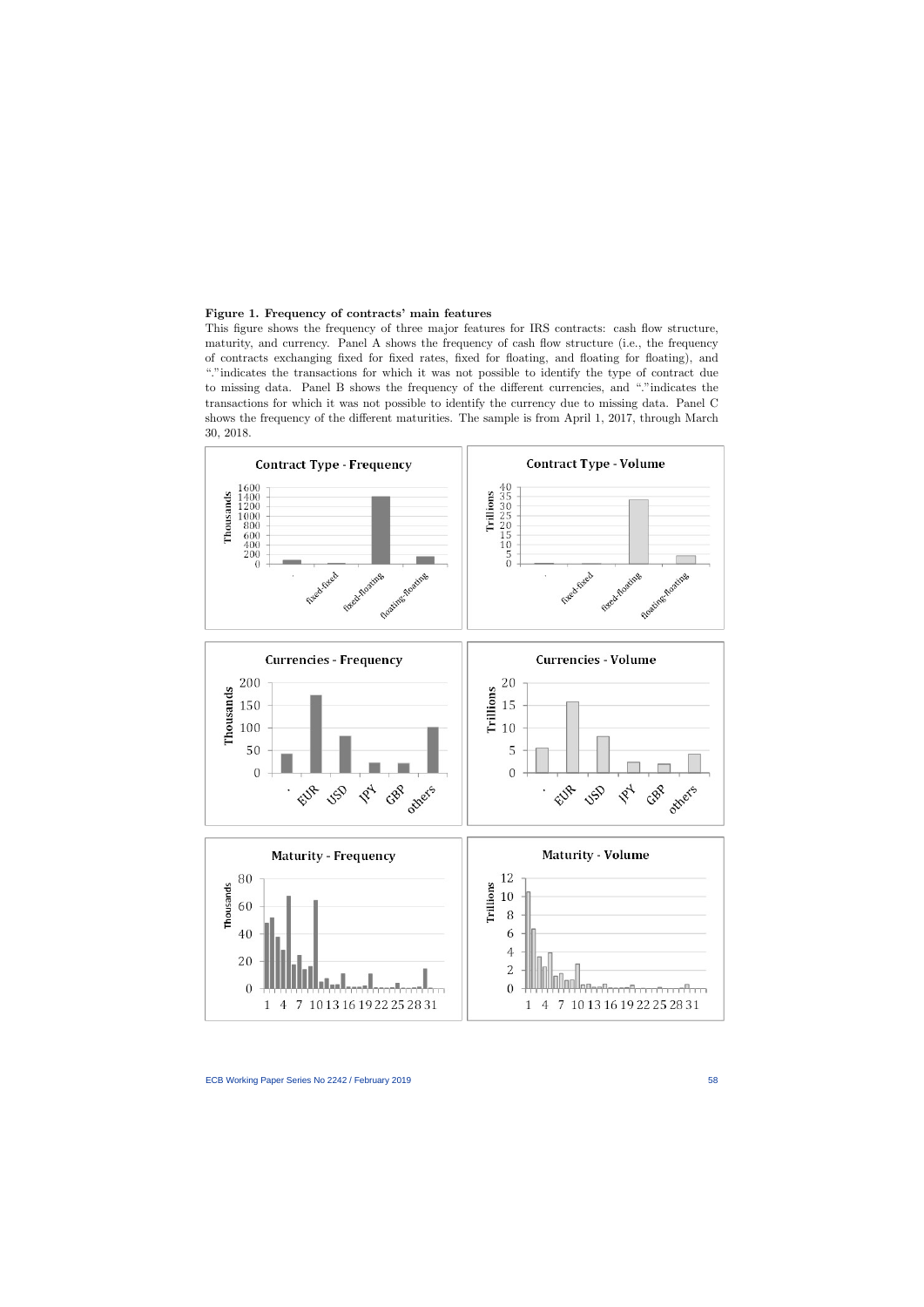## Figure 2. Network chart from SSM banks' perspective

<span id="page-59-0"></span>This figure shows a stylized chart of the network with all major categories of firms in our sample from the perspective of the supervised euro area banks.

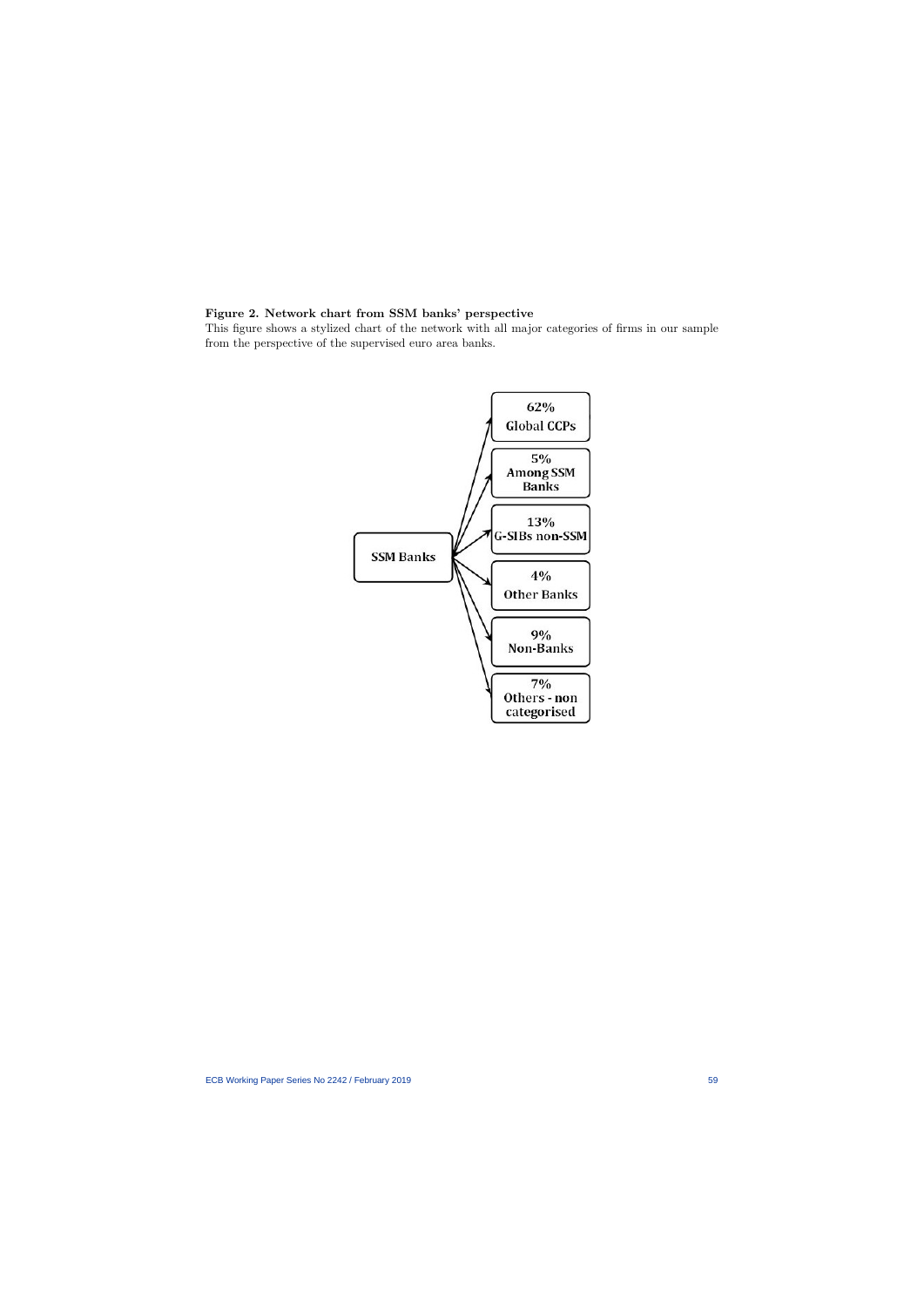## Figure 3. Network matrix

<span id="page-60-0"></span>This figure shows the network structure of the euro area IRS market by means of a plot of two matrices. In Panel A we show the network matrix among 1,000 counterparties, in Panel B among the major 250 counterparties. In both matrices, element G(i;j) equals one if i and j have a non-zero bilateral exposure. Counterparties are ordered by their total gross exposure, highest to lowest, starting with the biggest dealers located in the bottom-left corner. Each dot, G, in the chart indicates the presence of a link between counterparty i and j.

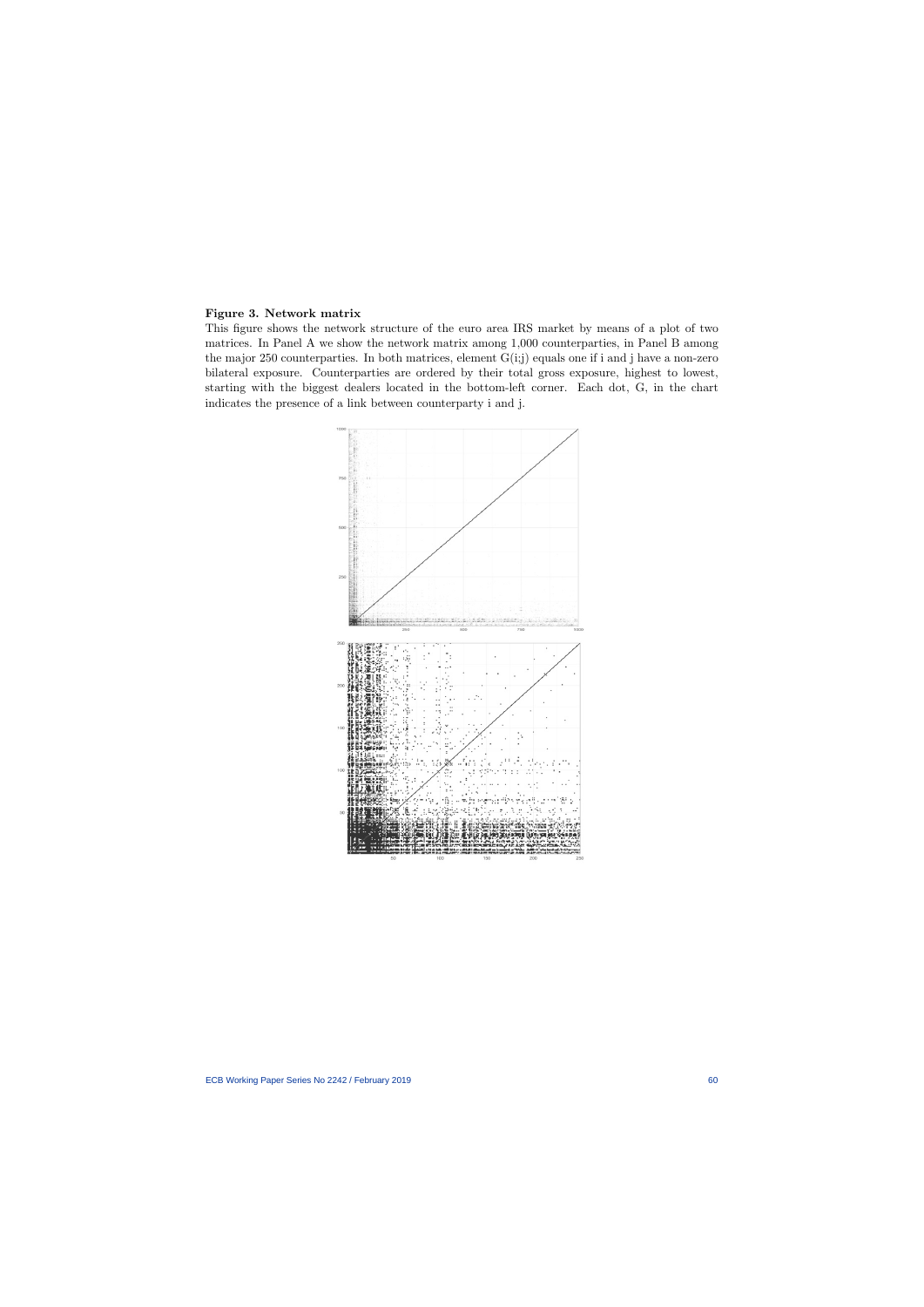## Figure 4. Gross notional versus number of counterparties for SSM banks

This figure shows a scatter plot that relates, for each counterparty, the total exposure (i.e., total gross notional) in the Y axis and the number of counterparties of that counterparty in the X axis. We focus on SSM banks (banks under the supervision of the European Central Bank). For reasons of data confidentiality, we cannot show single entities as single points; therefore we regroup different counterparties located in three different areas of the scatter plot. The dark blue area marked with the number 3 is the area where dealers are (those with the highest exposures and the highest number of counterparties); the blue area marked as 2 is where intermediaries are; and the light blue area marked with the number 1 is where all other banks are.

<span id="page-61-0"></span>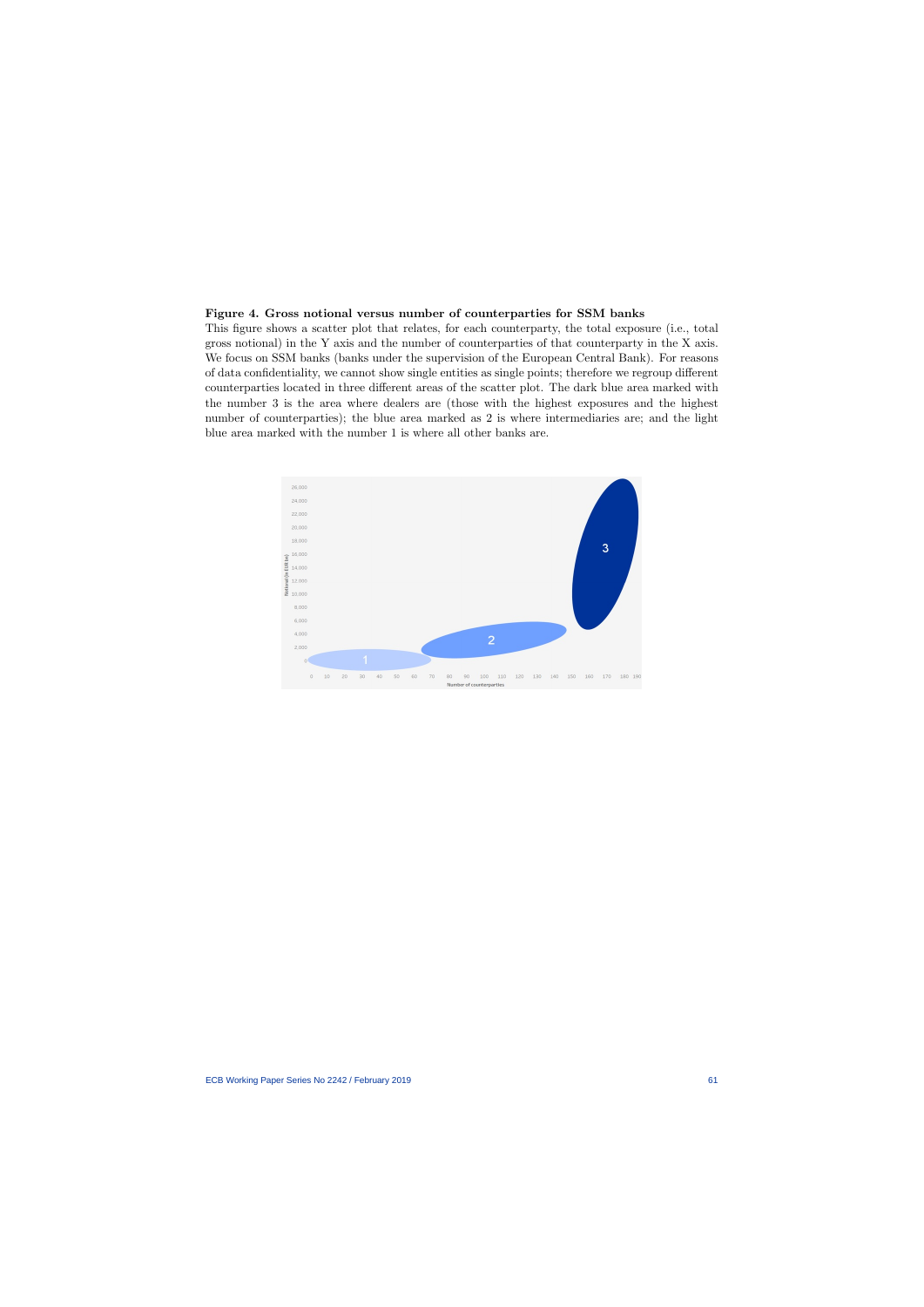## Figure 5. Breakdown of gross exposure among market participants before and after clearing obligation

<span id="page-62-0"></span>This figure illustrates the changes for "who trades with whom" before and after clearing obligation. The different market categories are determined under the following categorization: dealers are the G-16 derivatives dealers, intermediaries are the 10 non-dealer banks that we identified as intermediaries based on their role in the market, others are all other banks and non-banks that are non-dealers and non-intermediaries, and CCPs are the 11 global CCPs in our sample.



## **Before Clearing Obligation**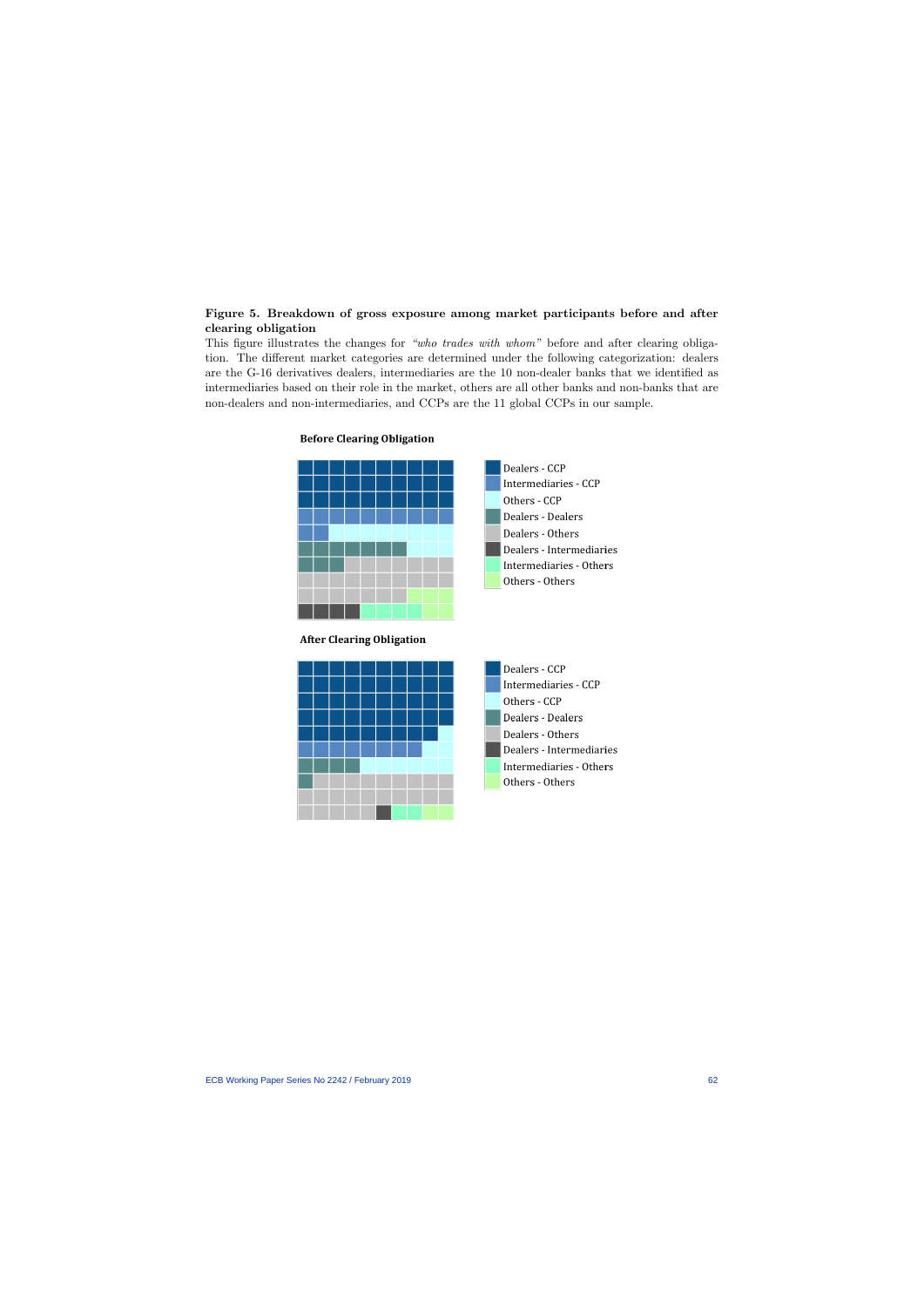### Figure 6. Net over gross ratio at counterparty level

This figure shows the single net over gross ratios distributed from the lowest (-100%) to the highest  $(+100\%)$  for each counterparty. Counterparties with a ratio close to  $+/-100\%$  are the ones with higher exposure on one side of the market (fixed or floating). These are other banks (meaning non-dealers, non-intermediaries, and non-euro area banks) and non-banks. Counterparties with a ratio closer to zero are the ones more active in both sides of the contracts; these are mainly dealers, intermediaries, and CCPs.

<span id="page-63-0"></span>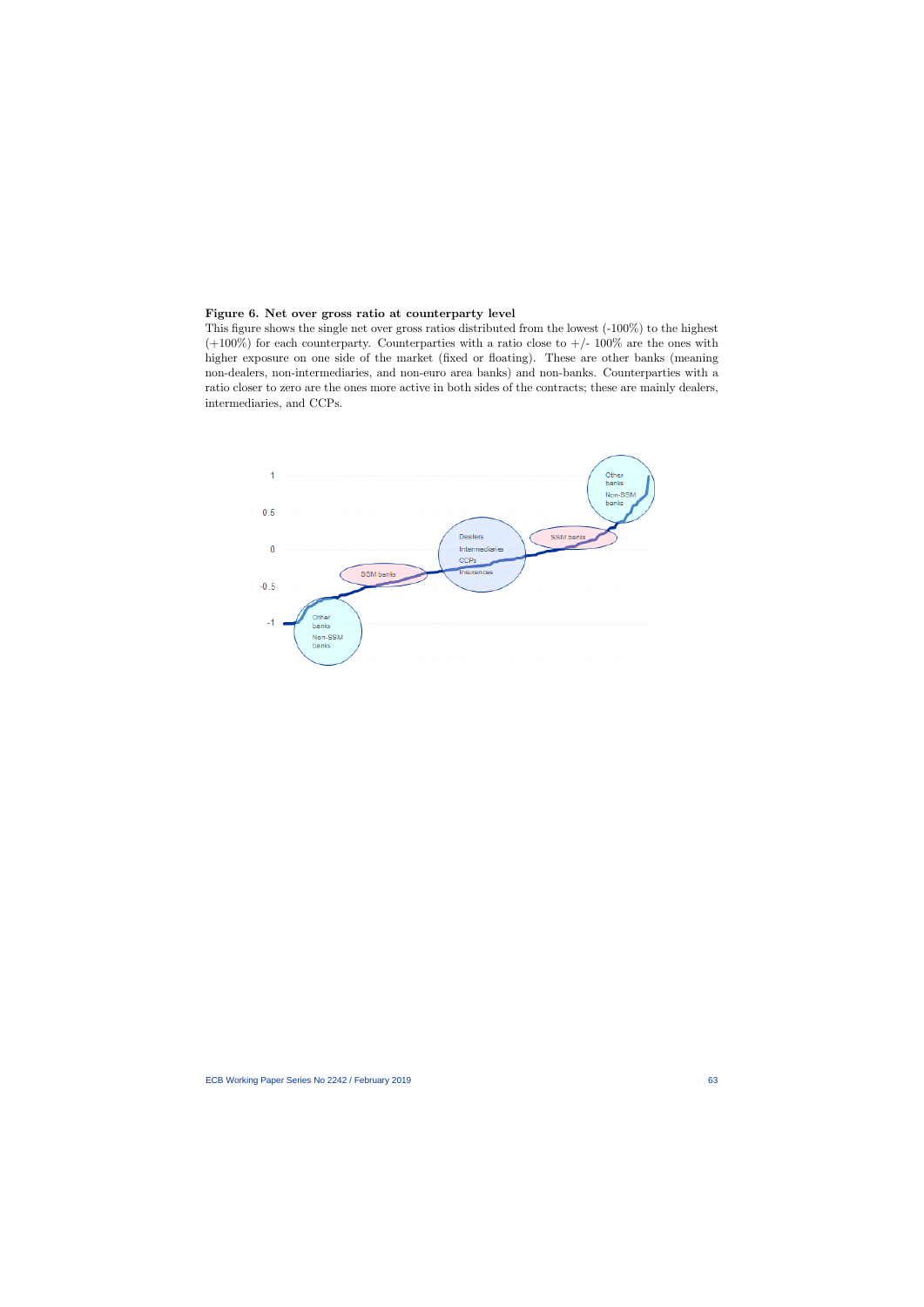| Online appendix: Material available upon request |  |  |  |  |  |
|--------------------------------------------------|--|--|--|--|--|
|--------------------------------------------------|--|--|--|--|--|

|                                   | (1)                   | (2)            |
|-----------------------------------|-----------------------|----------------|
| <b>VARIABLES</b>                  | Log of                | Log of         |
|                                   | <b>Gross Notional</b> | Gross Notional |
|                                   |                       |                |
| Dealers EMU                       | $6.599***$            | $6.688***$     |
|                                   | (0.354)               | (0.348)        |
| Dealers Non-EMU                   | $4.227***$            | $4.315***$     |
|                                   | (0.385)               | (0.380)        |
| Intermediaries EMU                |                       | $4.942***$     |
|                                   |                       | (0.293)        |
| Intermediaries Non-EMU            |                       | $3.436***$     |
|                                   |                       | (0.270)        |
| Other Banks Non-Clearing Members  | $0.979*$              | $1.068**$      |
|                                   | (0.499)               | (0.496)        |
| Other Banks Clearing Members      | $1.771***$            | $1.860***$     |
|                                   | (0.322)               | (0.315)        |
| <b>SSM Banks Clearing Members</b> | $2.898***$            | $2.632***$     |
|                                   | (0.393)               | (0.395)        |
| Non-Banks Non-Clearing Members    | 0.432                 | 0.520          |
|                                   | (0.351)               | (0.345)        |
| Non-Banks Clearing Members        | $1.116**$             | $1.204***$     |
|                                   | (0.438)               | (0.434)        |
| Constant                          | $23.63***$            | $23.54***$     |
|                                   | (0.278)               | (0.270)        |
|                                   |                       |                |
| Observations                      | 208                   | 208            |
| R-squared                         | 0.433                 | 0.479          |

<span id="page-64-0"></span>Table 14. Robustness Check 1: Cross-sectional regression on market activity with September 2017 sample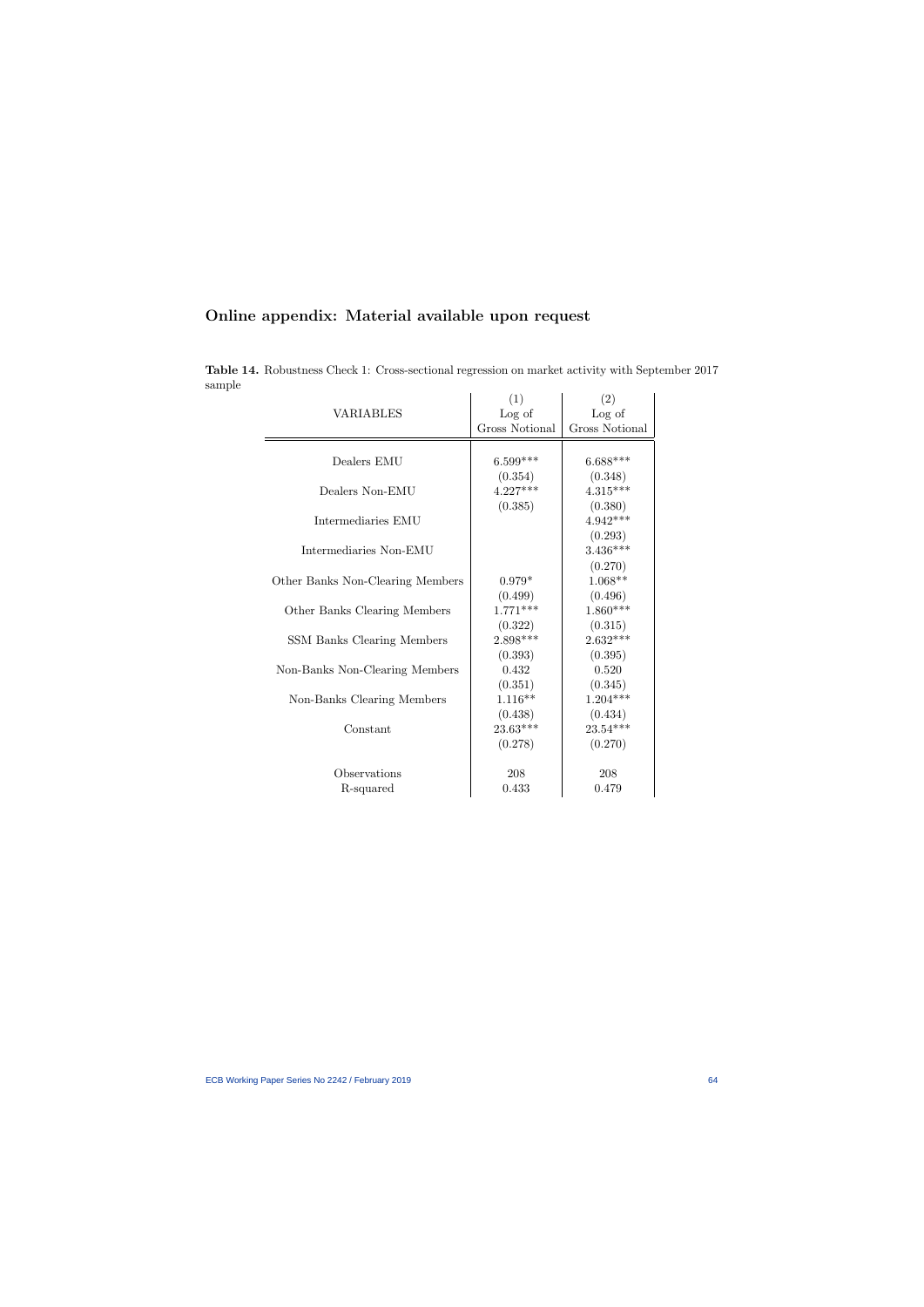|                                  | (1)            | (2)          |
|----------------------------------|----------------|--------------|
| <b>VARIABLES</b>                 | Absolute       | Abolute      |
|                                  | Net over Gross | Net Notional |
|                                  |                |              |
| Dealers EMU                      | $-0.138***$    | $6.585***$   |
|                                  | (0.0474)       | (0.467)      |
| Dealers Non-EMU                  | $-0.207***$    | $3.367***$   |
|                                  | (0.0376)       | (0.474)      |
| Intermediaries EMU               | $-0.157***$    | $4.252***$   |
|                                  | (0.0543)       | (0.610)      |
| Intermediaries Non-EMU           | $-0.0871$      | $2.790***$   |
|                                  | (0.0767)       | (0.603)      |
| SSM Banks Clearing Members       | $-0.142***$    | $1.534***$   |
|                                  | (0.0473)       | (0.409)      |
| Other Banks Clearing Members     | $-0.0937*$     | $1.080**$    |
|                                  | (0.0502)       | (0.466)      |
| Other Banks Non-Clearing Members | 0.00641        | $0.946**$    |
|                                  | (0.0582)       | (0.450)      |
| Non-Banks                        | $-0.0113$      | 0.470        |
|                                  | (0.0451)       | (0.348)      |
| <b>Insurances Pensions</b>       | $-0.149***$    | $-0.0201$    |
|                                  | (0.0499)       | (0.584)      |
| Constant                         | $0.278***$     | $21.61***$   |
|                                  | (0.0366)       | (0.308)      |
|                                  |                |              |
| Observations                     | 271            | 271          |
| R-squared                        | 0.079          | 0.314        |

<span id="page-65-0"></span>Table 15. Robustness Check 2: Regression on risk absorption considering only Fixed-Floating contracts  $\overline{1}$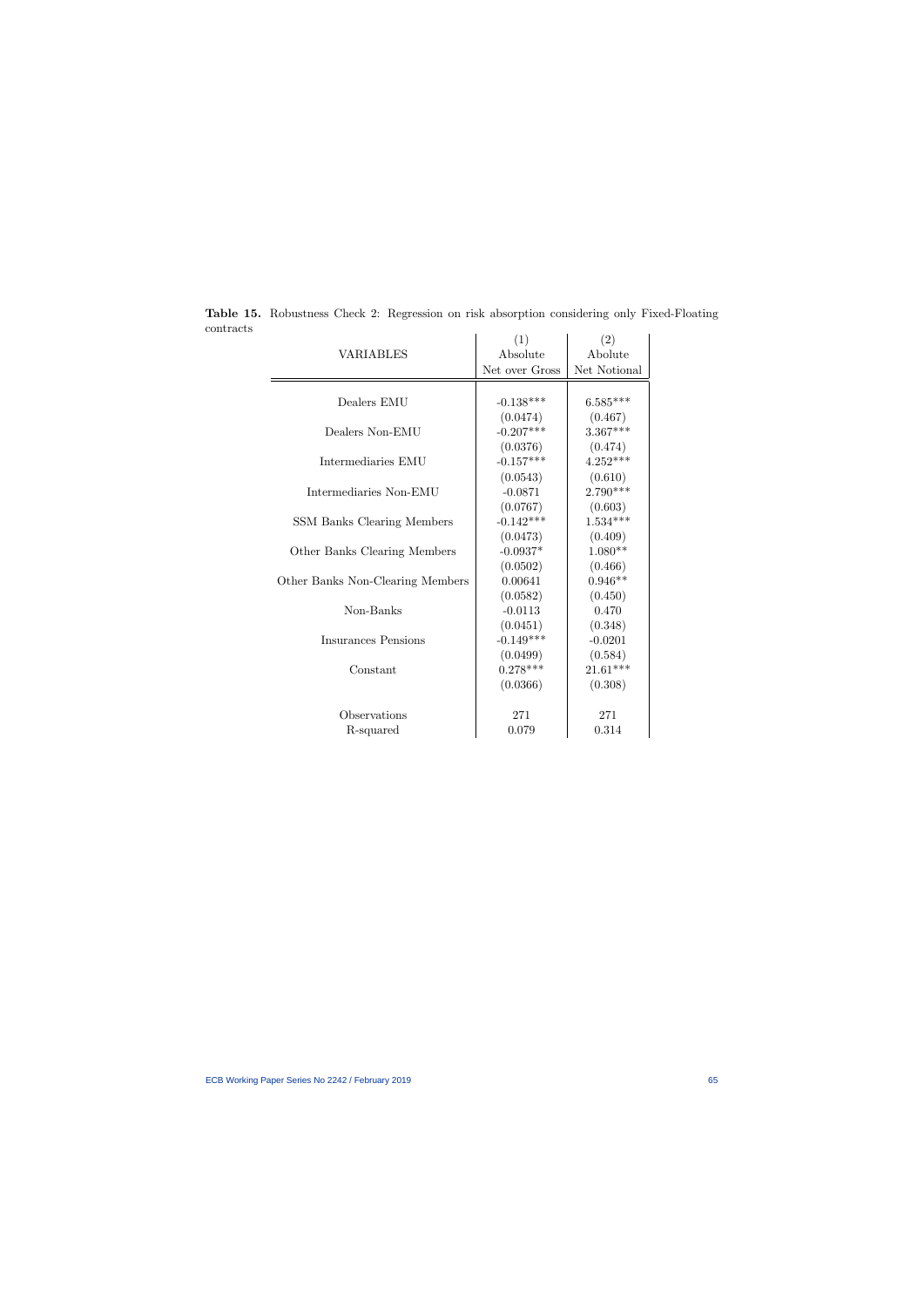<span id="page-66-0"></span>

|                                  | (1)                   | (2)                   |
|----------------------------------|-----------------------|-----------------------|
| <b>VARIABLES</b>                 | Log of Gross Notional | Log of Gross Notional |
|                                  | Gross Notional        | <b>Gross Notional</b> |
|                                  |                       |                       |
| Dealer EMU                       | $6.777***$            | $6.793***$            |
|                                  | (0.390)               | (0.394)               |
| Dealers Non-EMU                  | $4.228***$            | $4.244***$            |
|                                  | (0.443)               | (0.447)               |
| Intermediaries EMU               |                       | $4.992***$            |
|                                  |                       | (0.331)               |
| SSM Banks Clearing Members       | $2.666***$            | $2.187***$            |
|                                  | (0.457)               | (0.461)               |
| Other Banks Clearing Members     | $1.357***$            | $1.434***$            |
|                                  | (0.425)               | (0.435)               |
| Other Banks Non-Clearing Members | $0.804**$             | $0.820**$             |
|                                  | (0.378)               | (0.382)               |
| Non-Banks Clearing Members       | $1.322**$             | $1.529**$             |
|                                  | (0.586)               | (0.671)               |
| Non-Banks Non-Clearing Members   | 0.418                 | 0.434                 |
|                                  | (0.355)               | (0.359)               |
| Constant                         | $23.49***$            | 23.47***              |
|                                  | (0.318)               | (0.322)               |
|                                  |                       |                       |
| Observations                     | 271                   | 271                   |
| R-squared                        | 0.350                 | 0.381                 |

Table 16. Robustness Check 3: Regression on trade activity without considering the role of Non Euro Intermediaries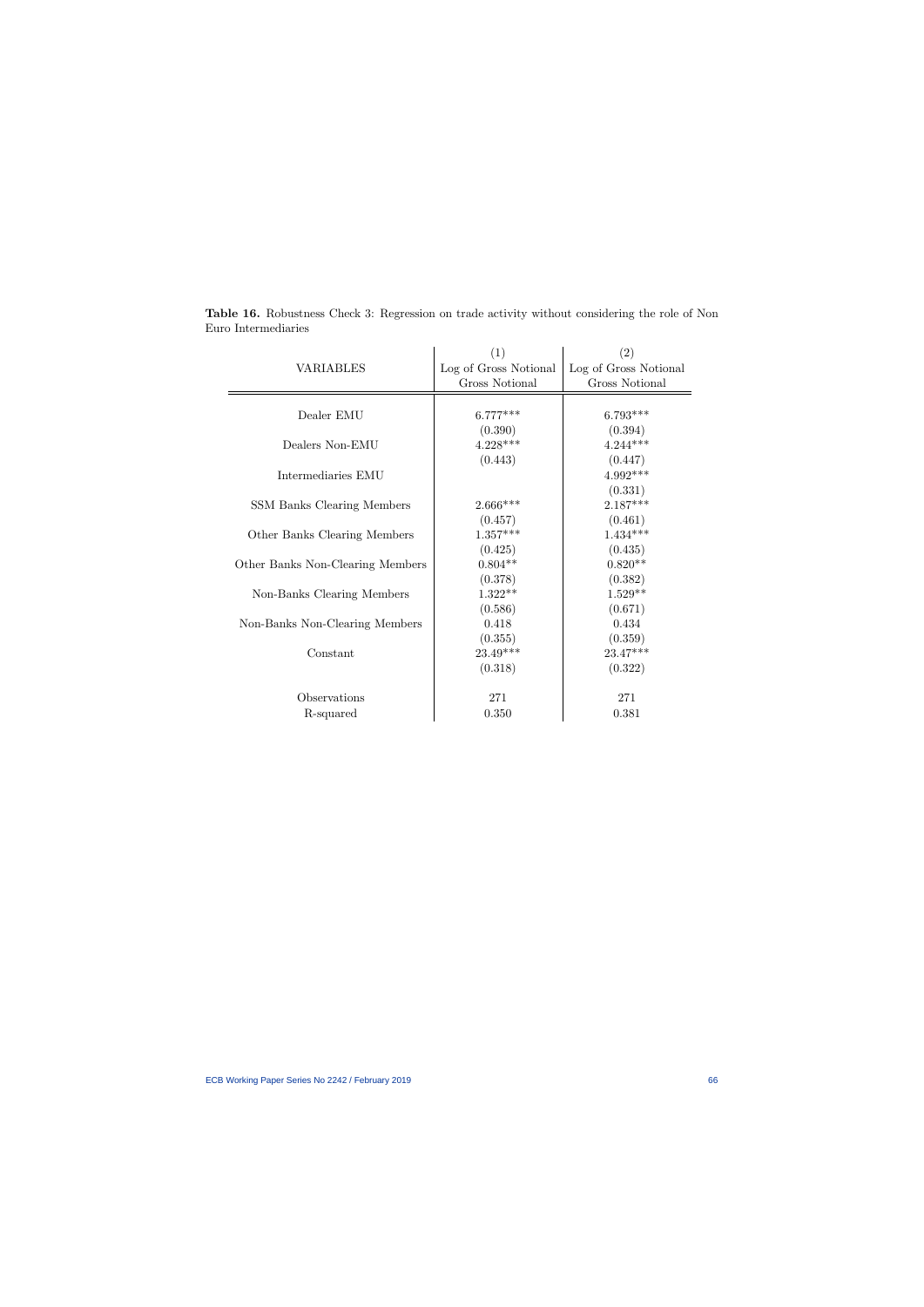| <b>VARIABLES</b>                    | Log of Gross Notional |
|-------------------------------------|-----------------------|
| Dealers EMU                         | $10.61***$            |
|                                     | (0.848)               |
| Dealers EMU * EURO                  | 0.415                 |
|                                     | (0.282)               |
| Dealers Non-EMU                     | $8.106***$            |
|                                     | (0.849)               |
| Intermediaries EMU                  | $8.044***$            |
|                                     | (0.828)               |
| Intermediaries EMU * EURO           | $1.881***$            |
|                                     | (0.286)               |
| Intermediaries Non-EMU              | $6.555***$            |
|                                     | (0.862)               |
| SSM Banks Clearing Members          | $3.514***$            |
|                                     | (0.977)               |
| SSM Banks Clearing Members * EURO   | $3.595***$            |
|                                     | (0.268)               |
| Other Banks Clearing Members        | $4.257***$            |
|                                     | (1.096)               |
| Other Banks Clearing Members * EURO | 0.685                 |
|                                     | (0.561)               |
| Other Banks Non-CM                  | $3.105***$            |
|                                     | (1.031)               |
| Non-Banks Clearing Members          | $4.686***$            |
|                                     | (1.435)               |
| Non-Banks Clearing Members * EURO   | 0.884                 |
|                                     | (1.130)               |
| Non-Banks Non-CM                    | 0.976                 |
|                                     | (0.935)               |
| Constant                            | $18.18***$            |
|                                     | (0.785)               |
|                                     |                       |
| Observations                        | 813                   |
| R-squared                           | 0.139                 |

<span id="page-67-0"></span>Table 17. Robustness Check 4: specialisation - currency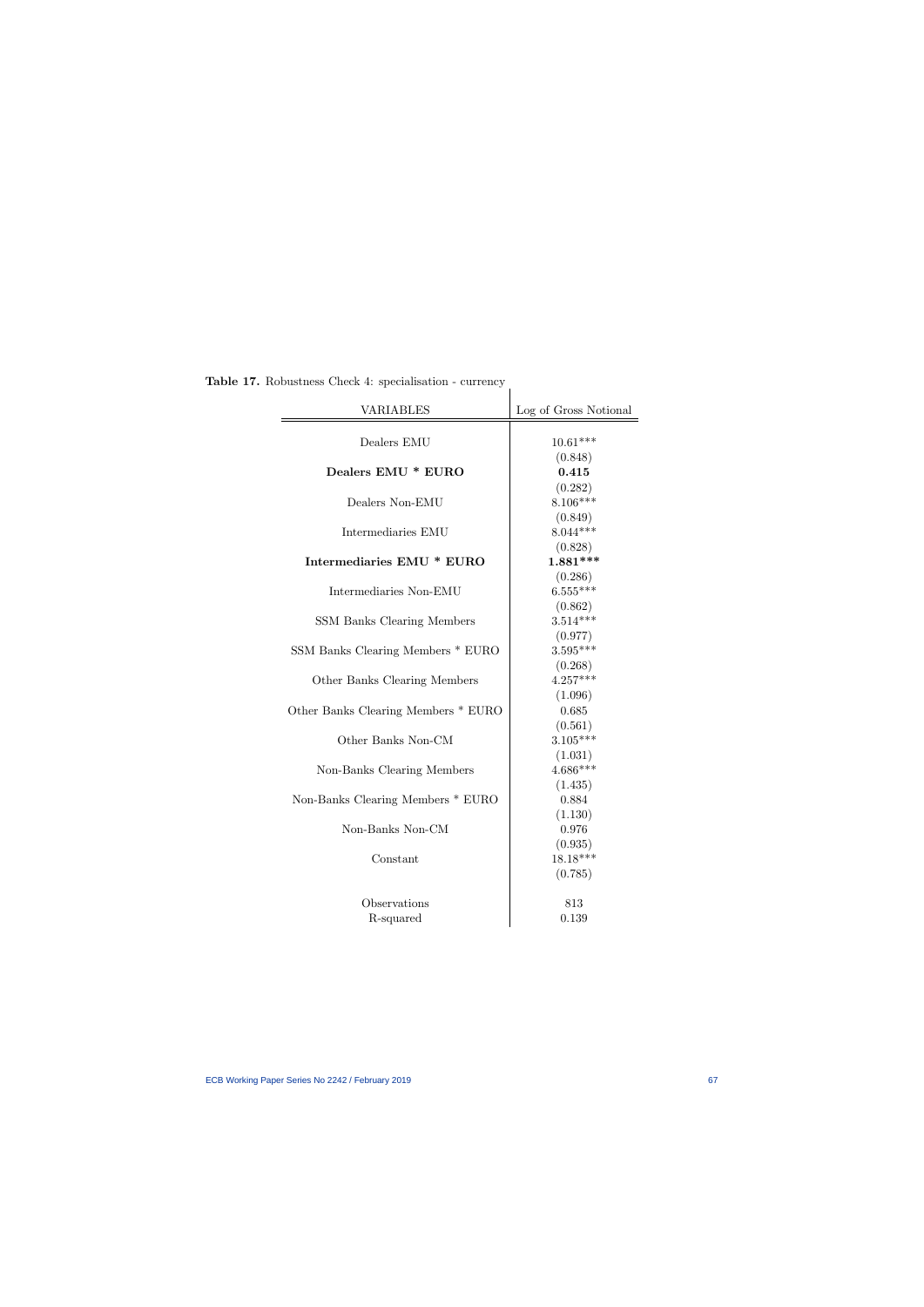|                                               | Number of observations |
|-----------------------------------------------|------------------------|
| Cleaned data set                              | 1,666,489              |
| Drop if:                                      |                        |
| Execution date $\langle 01-01-2014 \rangle$   | $-363,738$             |
| Floating rate $\neq$ EURIBOR 3M or EURIBOR 6M | $-948,445$             |
| No fixed rate leg data                        | $-10,126$              |
| Maturity $\neq$ 4-6yrs or 9-11yrs             | $-173,179$             |
| Misreported execution date                    | -507                   |
| Price difference $>150$ basis points          | $-15,659$              |
| Upfront payment $>0$                          | $-8,497$               |
| Inter-dealer and inter-intermediary trades    | $-2,436$               |
|                                               |                        |
| End result                                    | 143,989                |
| thereof EURIBOR 3M, Maturity $=$ 5yrs         | 32,013                 |
| thereof EURIBOR 3M, Maturity $= 10$ yrs       | 18,647                 |
| thereof EURIBOR $6M$ , Maturity = $5yrs$      | 46,919                 |
| thereof EURIBOR $6M$ , Maturity = 10yrs       | 46,41                  |

<span id="page-68-0"></span>Table 18. Cleaning statistics for EMIR IRS price data